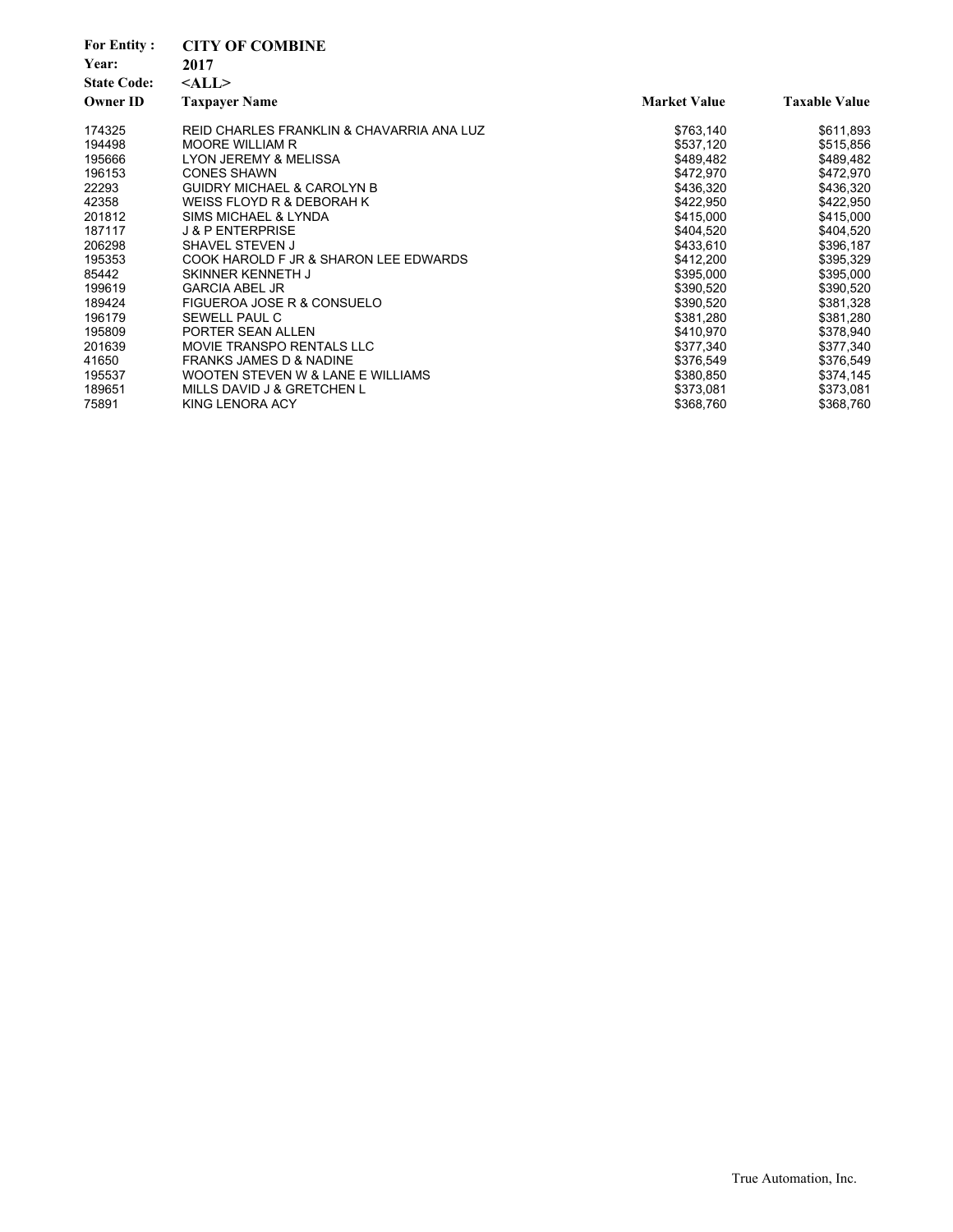| Year:<br>2017<br><b>State Code:</b><br>$<$ ALL $>$<br><b>Owner ID</b><br><b>Market Value</b><br><b>Taxable Value</b><br><b>Taxpayer Name</b><br>13699<br>ONCOR ELECTRIC DELIVERY COMPANY<br>\$2,177,940<br>\$2,177,940<br>160705<br><b>JWS LAND LTD</b><br>\$2,743,030<br>\$1,821,420<br>197902<br>DECATUR PROPERTIES IV INC<br>\$1,635,510<br>\$1,635,510<br>61776<br><b>HOWELL STEVE</b><br>\$1,319,640<br>\$1,319,640<br>180947<br><b>WORTHMAX LLC</b><br>\$1,166,320<br>\$1,166,320 |
|-----------------------------------------------------------------------------------------------------------------------------------------------------------------------------------------------------------------------------------------------------------------------------------------------------------------------------------------------------------------------------------------------------------------------------------------------------------------------------------------|
|                                                                                                                                                                                                                                                                                                                                                                                                                                                                                         |
|                                                                                                                                                                                                                                                                                                                                                                                                                                                                                         |
|                                                                                                                                                                                                                                                                                                                                                                                                                                                                                         |
|                                                                                                                                                                                                                                                                                                                                                                                                                                                                                         |
|                                                                                                                                                                                                                                                                                                                                                                                                                                                                                         |
|                                                                                                                                                                                                                                                                                                                                                                                                                                                                                         |
|                                                                                                                                                                                                                                                                                                                                                                                                                                                                                         |
|                                                                                                                                                                                                                                                                                                                                                                                                                                                                                         |
| 20940<br><b>JORDAN TIM</b><br>\$1,166,070<br>\$1,166,070                                                                                                                                                                                                                                                                                                                                                                                                                                |
| ALTURA HOMES DFW LP<br>85693<br>\$1,141,000<br>\$1,141,000                                                                                                                                                                                                                                                                                                                                                                                                                              |
| AMERICAN NATIONAL BANK<br>67803<br>\$1,000,200<br>\$1,000,200                                                                                                                                                                                                                                                                                                                                                                                                                           |
| HMMDB REAL ESTATE LLC<br>\$853,530<br>\$853,530<br>190306                                                                                                                                                                                                                                                                                                                                                                                                                               |
| 68645<br><b>JORDAN TRUCK PARTS</b><br>\$849,860<br>\$849,860                                                                                                                                                                                                                                                                                                                                                                                                                            |
| 30277<br>TRI GAZ 5 INC<br>\$836,940<br>\$836,940                                                                                                                                                                                                                                                                                                                                                                                                                                        |
| 198732<br><b>SRIBHAT LLC</b><br>\$744,900<br>\$744,900                                                                                                                                                                                                                                                                                                                                                                                                                                  |
| 30463<br>JORDAN TIMOTHY R & DONNA<br>\$659,110<br>\$659,110                                                                                                                                                                                                                                                                                                                                                                                                                             |
| KWIK KAR LUBE & TUNE CRANDALL INC<br>176713<br>\$658,400<br>\$658,400                                                                                                                                                                                                                                                                                                                                                                                                                   |
| CRANDALL PLAZA LLC<br>206810<br>\$568,130<br>\$568,130                                                                                                                                                                                                                                                                                                                                                                                                                                  |
| 205269<br>PRIME CHANCE PROPERTIES LLC<br>\$563,421<br>\$561,532                                                                                                                                                                                                                                                                                                                                                                                                                         |
| 34758<br><b>MUNCRIEF MATTHEW W</b><br>\$537,820<br>\$537,820                                                                                                                                                                                                                                                                                                                                                                                                                            |
| <b>WALSH PROPERTIES LTD</b><br>179507<br>\$531,570<br>\$531,570                                                                                                                                                                                                                                                                                                                                                                                                                         |
| 165691<br>TIM JORDAN'S TRUCK PARTS INC<br>\$528,960<br>\$528,960                                                                                                                                                                                                                                                                                                                                                                                                                        |
| 26863<br>ATMOS ENERGY MID-TEX DIVISION<br>\$524,120<br>\$524,120                                                                                                                                                                                                                                                                                                                                                                                                                        |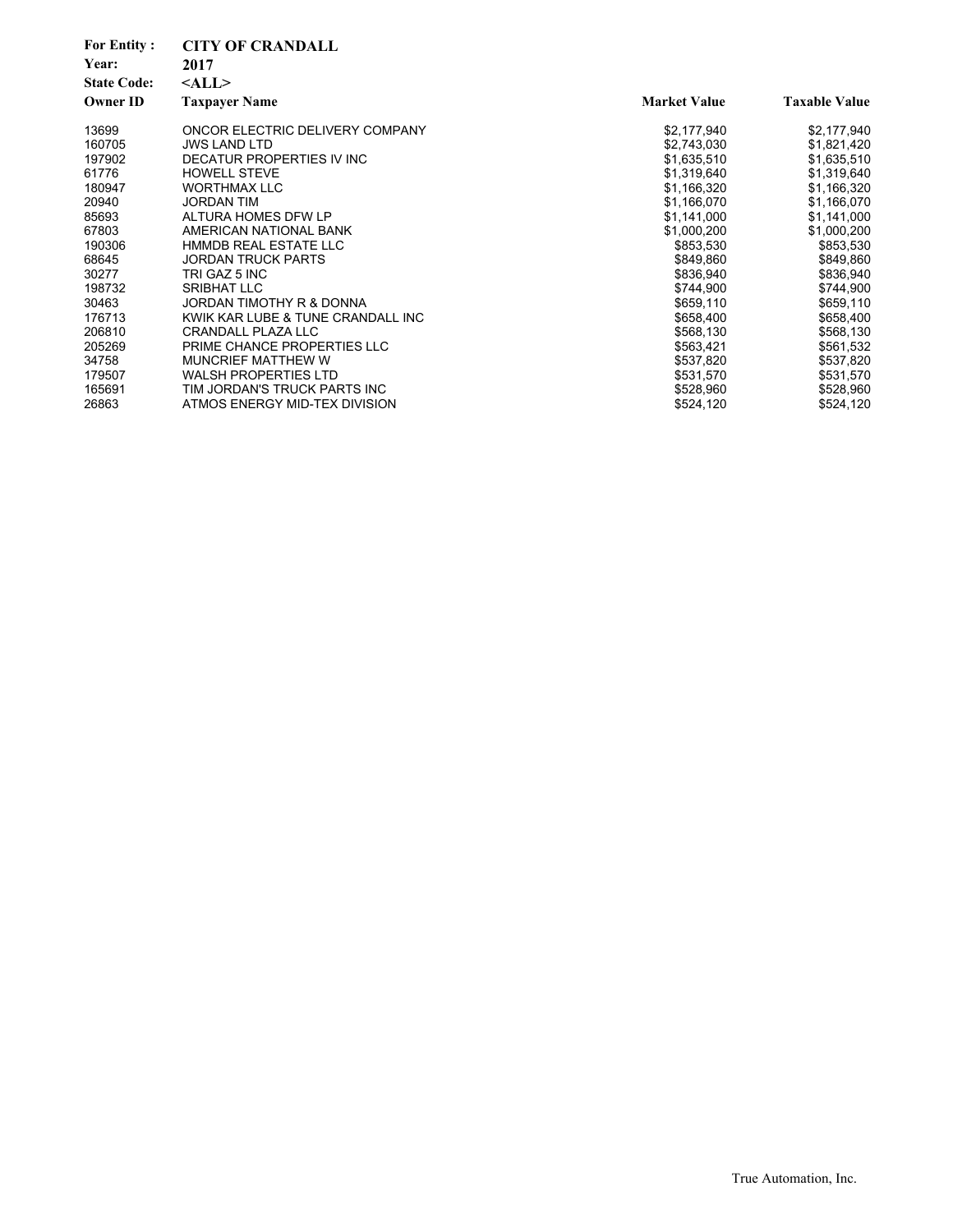| <b>For Entity:</b><br>Year:<br><b>State Code:</b><br><b>Owner ID</b> | <b>CITY OF FORNEY</b><br>2017<br>$<$ ALL $>$<br><b>Taxpayer Name</b> | <b>Market Value</b> | <b>Taxable Value</b> |
|----------------------------------------------------------------------|----------------------------------------------------------------------|---------------------|----------------------|
| 28280                                                                | SMURFIT KAPPA                                                        | \$37,650,850        | \$37,650,850         |
| 200333                                                               | ROSE ENGLEBROOK LP & ROSE MARLBOROUGH SQUARE APTS I L                | \$33,000,000        | \$33,000,000         |
| 198599                                                               | <b>GATEWAY HOLDINGS LP</b>                                           | \$29,627,160        | \$29,627,160         |
| 23740                                                                | <b>STEVE SILVER COMPANY</b>                                          | \$17,800,630        | \$17,800,630         |
| 13699                                                                | ONCOR ELECTRIC DELIVERY COMPANY                                      | \$16,754,060        | \$16,754,060         |
| 184678                                                               | <b>KROGER TEXAS LP</b>                                               | \$16,242,410        | \$16,242,410         |
| 39391                                                                | WAL-MART REAL ESTATE BUSINESS TRUST                                  | \$15,805,500        | \$15,805,500         |
| 174228                                                               | ORANGE COUNTY CONTAINER GROUP LLC                                    | \$10,703,700        | \$9,174,440          |
| 181842                                                               | SOUTH FORNEY LLC                                                     | \$17,728,280        | \$8,654,100          |
| 200209                                                               | <b>SEALY SW FORNEY LLC</b>                                           | \$7,618,641         | \$7,618,641          |
| 182493                                                               | FORNEY DEERVAL LLC ETAL                                              | \$7,402,680         | \$7,402,680          |
| 84792                                                                | LOWES HOME CENTER INC                                                | \$5,918,340         | \$5,918,340          |
| 50306                                                                | SMURFIT KAPPA                                                        | \$10,341,620        | \$5,898,261          |
| 35502                                                                | FORNEY INDUSTRIAL PARK                                               | \$5,012,770         | \$5,012,770          |
| 184291                                                               | <b>FORNEY SENIOR LIVING LLC</b>                                      | \$4,990,520         | \$4,990,520          |
| 161840                                                               | OHI ASSET LA LLC                                                     | \$4,637,260         | \$4,637,260          |
| 186195                                                               | STORE SPE STARPLEX LLC                                               | \$4,508,510         | \$4,508,510          |
| 166013                                                               | LOWES HOME CENTERS INC #2441                                         | \$4,434,960         | \$4,434,960          |
| 195913                                                               | <b>HRE MUSTANG CROSSING LLC</b>                                      | \$3,811,360         | \$3,811,360          |
| 26863                                                                | ATMOS ENERGY MID-TEX DIVISION                                        | \$3,765,240         | \$3,751,460          |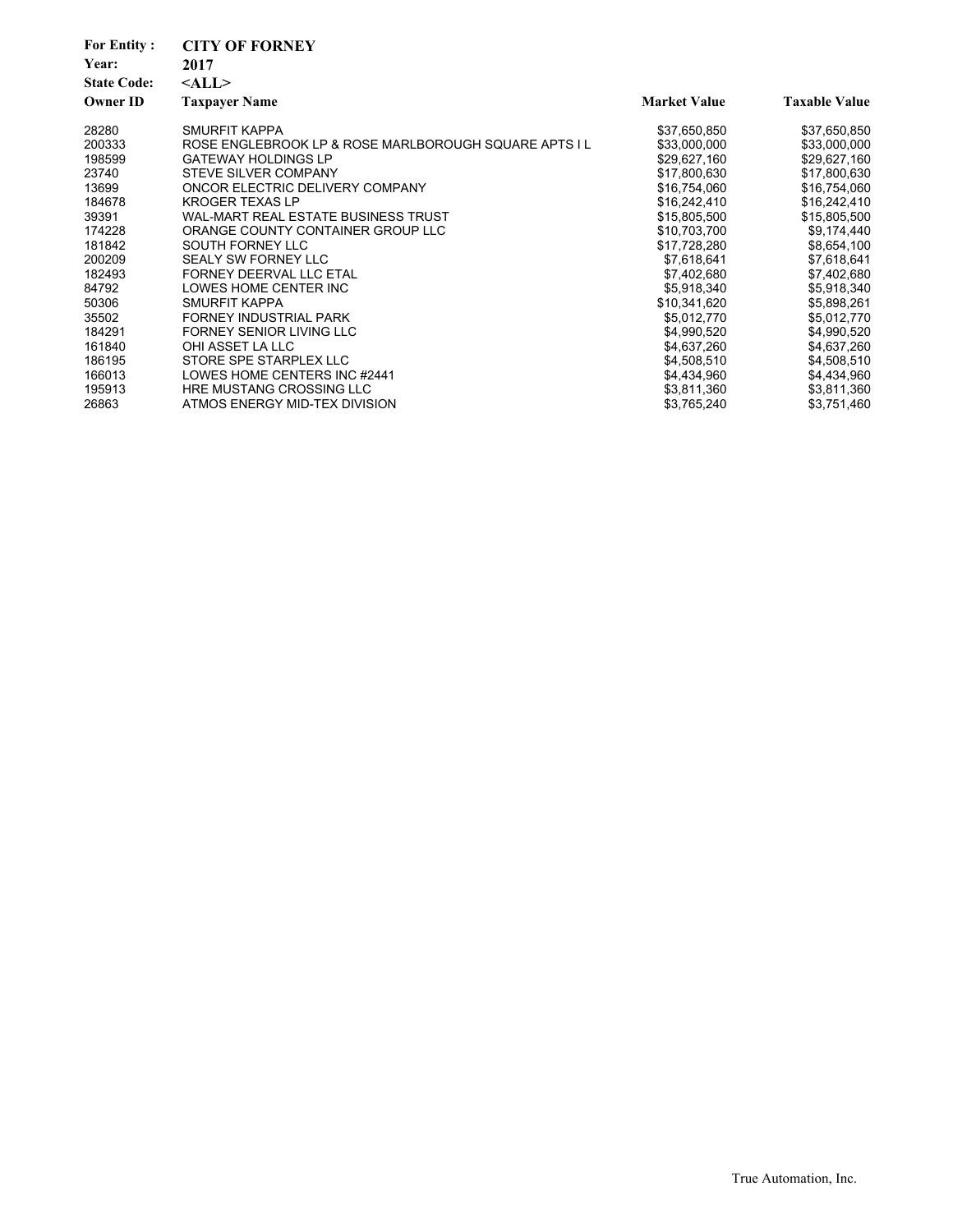| <b>For Entity:</b><br>Year:<br><b>State Code:</b><br><b>Owner ID</b> | <b>CITY OF HEATH</b><br>2017<br>$<$ ALL $>$<br><b>Taxpaver Name</b> | <b>Market Value</b> | <b>Taxable Value</b> |
|----------------------------------------------------------------------|---------------------------------------------------------------------|---------------------|----------------------|
| 189804                                                               | <b>HGYC LLC</b>                                                     | \$4.020.440         | \$1,897,830          |
| 189795                                                               | RILAT TRAVIS S & MARY ANNA                                          | \$330.380           | \$330,380            |
| 39372                                                                | <b>MEGNA ROBERT J &amp; BRIDGET E</b>                               | \$75,000            | \$75,000             |
| 26863                                                                | ATMOS ENERGY MID-TEX DIVISION                                       | \$22,180            | \$21,780             |
| 202752                                                               | <b>HGYC LLC</b>                                                     | \$375.280           | \$1.280              |
| 205115                                                               | ROCKWALL ISD                                                        | \$653,880           | \$0                  |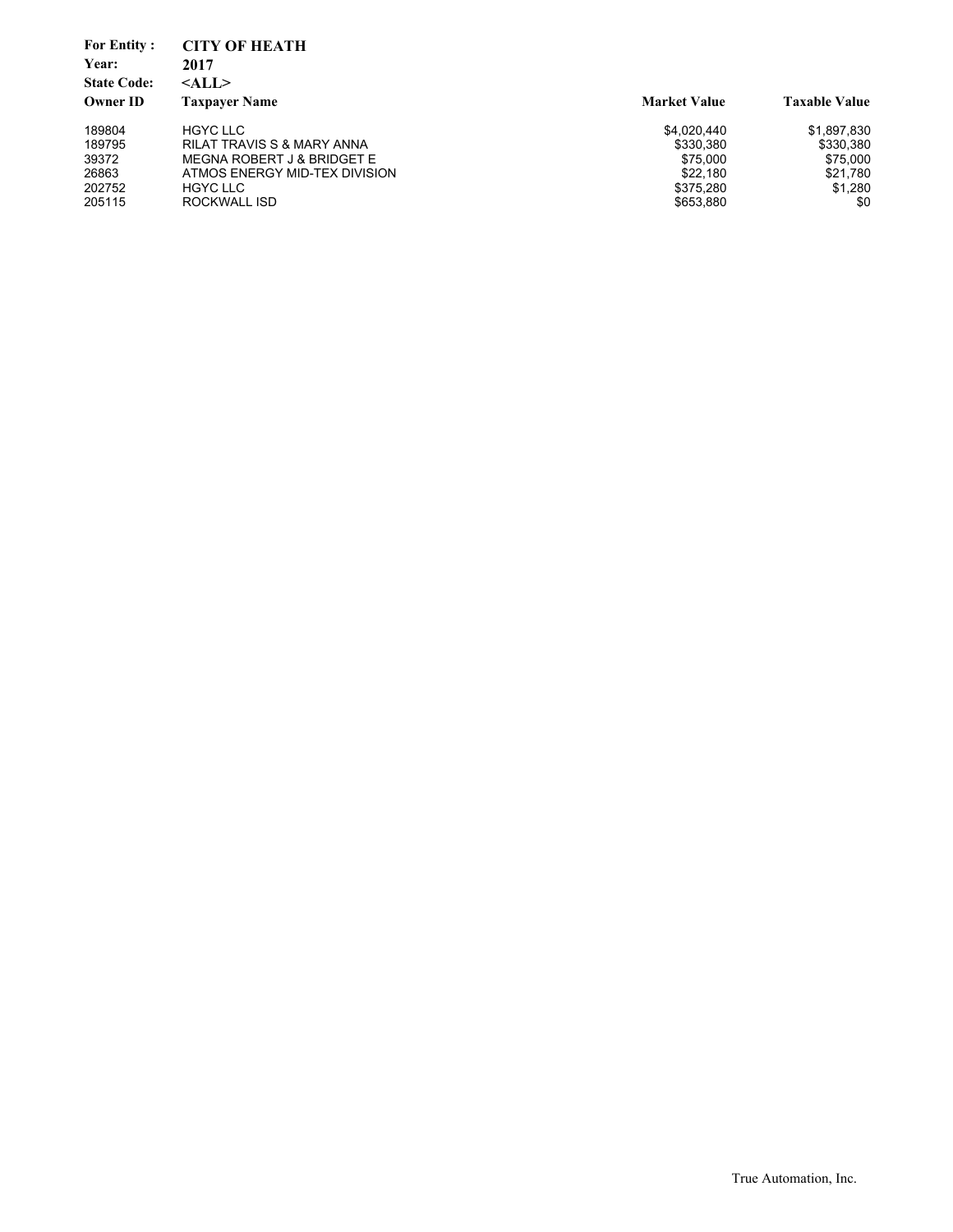| <b>For Entity:</b> | <b>CITY OF KAUFMAN</b>                     |                     |                      |
|--------------------|--------------------------------------------|---------------------|----------------------|
| Year:              | 2017                                       |                     |                      |
| <b>State Code:</b> | $<$ ALL $>$                                |                     |                      |
| <b>Owner ID</b>    | <b>Taxpayer Name</b>                       | <b>Market Value</b> | <b>Taxable Value</b> |
| 206801             | ITS EQUPMENT LEASING & MAINTENANCE LLC     | \$15,906,780        | \$15,906,780         |
| 50837              | ABOX PAPERBOARD                            | \$11,334,690        | \$11,334,690         |
| 39391              | WAL-MART REAL ESTATE BUSINESS TRUST        | \$9,292,920         | \$9,292,920          |
| 50379              | <b>FALCON STEEL INC</b>                    | \$6,913,500         | \$6,913,500          |
| 24594              | WAL-MART STORES 01-265                     | \$5,896,630         | \$5,896,630          |
| 193886             | <b>BWR APARTMENTS LP</b>                   | \$4,819,880         | \$4,819,880          |
| 28344              | <b>BROOKSHIRE GROCERY CO</b>               | \$4,320,180         | \$4,320,180          |
| 73279              | KOLDER INC                                 | \$3,197,430         | \$3,197,430          |
| 50835              | TABLES MANUFACTURING INC                   | \$3,645,770         | \$3,175,442          |
| 179378             | CENTRO NP HOLDINGS 12 SPE LLC              | \$3,112,840         | \$3,112,840          |
| 160705             | <b>JWS LAND LTD</b>                        | \$4,974,170         | \$2,687,970          |
| 183634             | <b>KLLM TRANSPORT</b>                      | \$2,383,430         | \$2,383,430          |
| 13699              | ONCOR ELECTRIC DELIVERY COMPANY            | \$2,113,240         | \$2,113,240          |
| 26863              | ATMOS ENERGY MID-TEX DIVISION              | \$2,079,000         | \$2,078,430          |
| 205891             | STORE MASTER FUNDING X LLC                 | \$1,959,930         | \$1,959,930          |
| 177627             | JENSEN BARBARA J & ARMSTRONG THERESA LEIGH | \$1,882,400         | \$1,882,400          |
| 58734              | <b>MURREY FORD-MERCURY</b>                 | \$1,739,300         | \$1,739,300          |
| 206419             | <b>JANGS CHOICE INC</b>                    | \$1,713,600         | \$1,713,600          |
| 70266              | KINPLEX TRUST A                            | \$1,689,900         | \$1,689,900          |
| 206957             | SOUTHWEST CHEVROLET                        | \$1,656,660         | \$1,656,660          |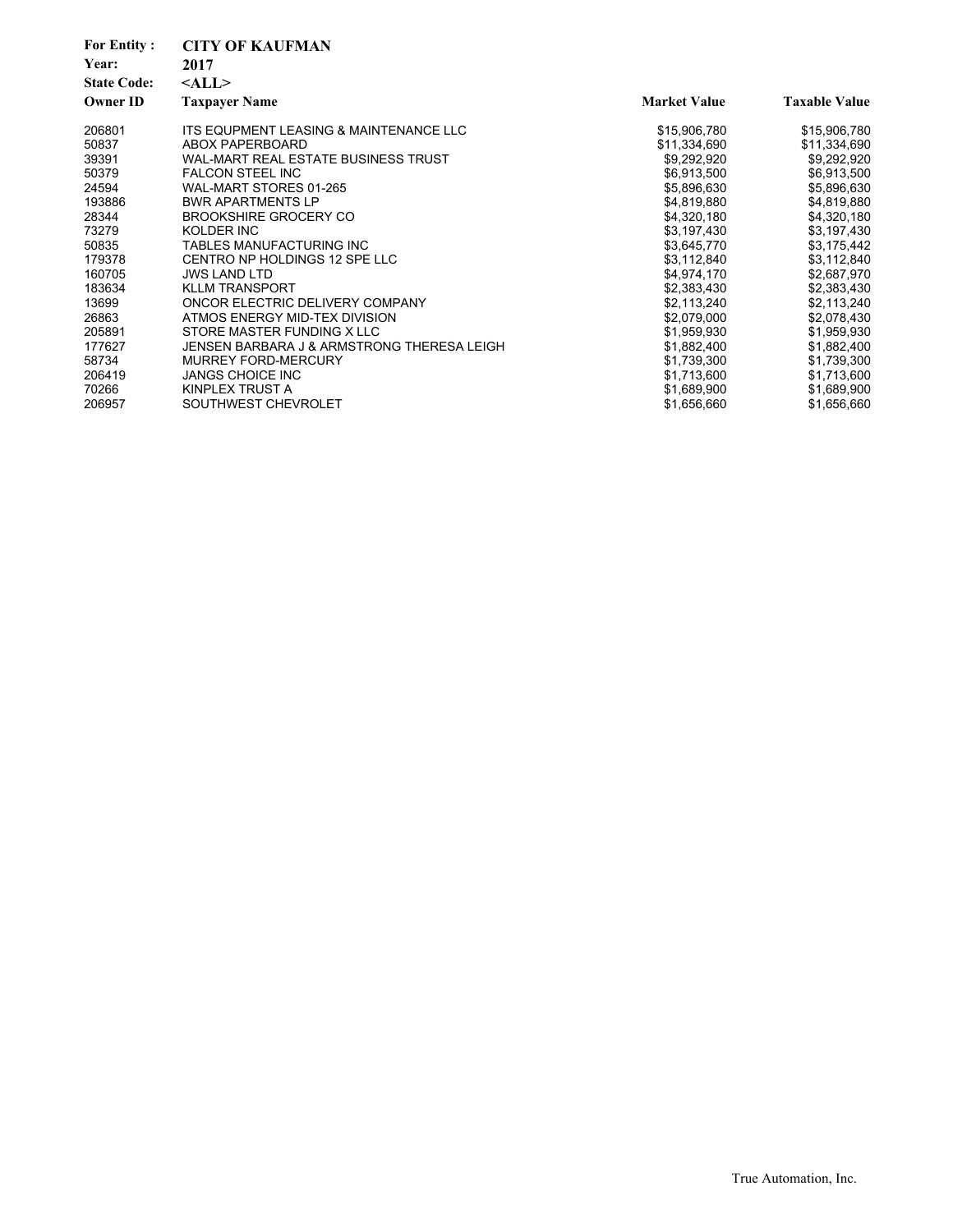| <b>For Entity:</b>          | <b>CITY OF KEMP</b>               |                     |                      |
|-----------------------------|-----------------------------------|---------------------|----------------------|
| Year:<br><b>State Code:</b> | 2017                              |                     |                      |
|                             | $<$ ALL $>$                       |                     |                      |
| <b>Owner ID</b>             | <b>Taxpayer Name</b>              | <b>Market Value</b> | <b>Taxable Value</b> |
| 198280                      | MRT OF KEMP TX SNF LLC            | \$4,488,660         | \$4,488,660          |
| 165240                      | <b>KEMP LAKESIDE INVESTOR LLC</b> | \$3,114,000         | \$3,113,000          |
| 179896                      | 1273 BEACON SHORE DRIVE LLC       | \$1,250,000         | \$1,250,000          |
| 28344                       | <b>BROOKSHIRE GROCERY CO</b>      | \$1,216,650         | \$1,216,650          |
| 51420                       | FIRST NATIONAL BANK OF KEMP       | \$1,199,450         | \$1,199,450          |
| 189644                      | <b>GAINOR CAPITAL LLC</b>         | \$621,370           | \$621,370            |
| 168122                      | <b>KEMP GOLD LP</b>               | \$567,020           | \$567,020            |
| 13699                       | ONCOR ELECTRIC DELIVERY COMPANY   | \$558,100           | \$537,640            |
| 205207                      | <b>SPRING MARKET</b>              | \$485,700           | \$485,700            |
| 64064                       | <b>B &amp; DAL PROP INC</b>       | \$474,860           | \$474,860            |
| 181078                      | <b>TIRUVALLA INC</b>              | \$462,060           | \$462,060            |
| 26863                       | ATMOS ENERGY MID-TEX DIVISION     | \$435,510           | \$435,510            |
| 169668                      | <b>MCMO INVESTMENTS LLC</b>       | \$424,840           | \$424,840            |
| 74334                       | LAKEWAY RV PARK LTD               | \$365,000           | \$365,000            |
| 206513                      | RAND 2017 FAMILY TRUST            | \$302,810           | \$302,810            |
| 190534                      | 274 KEMP LLC                      | \$296,570           | \$296,570            |
| 65914                       | ANDERSON CLAYTON FUNERAL HOMES    | \$293,160           | \$293,160            |
| 49106                       | UNITED TELEPHONE CO OF TX         | \$281,400           | \$281,400            |
| 53119                       | <b>EMFINGER ROBERT</b>            | \$273,840           | \$273,840            |
| 58989                       | FIRST NATIONAL BANK OF KEMP       | \$255,070           | \$255,070            |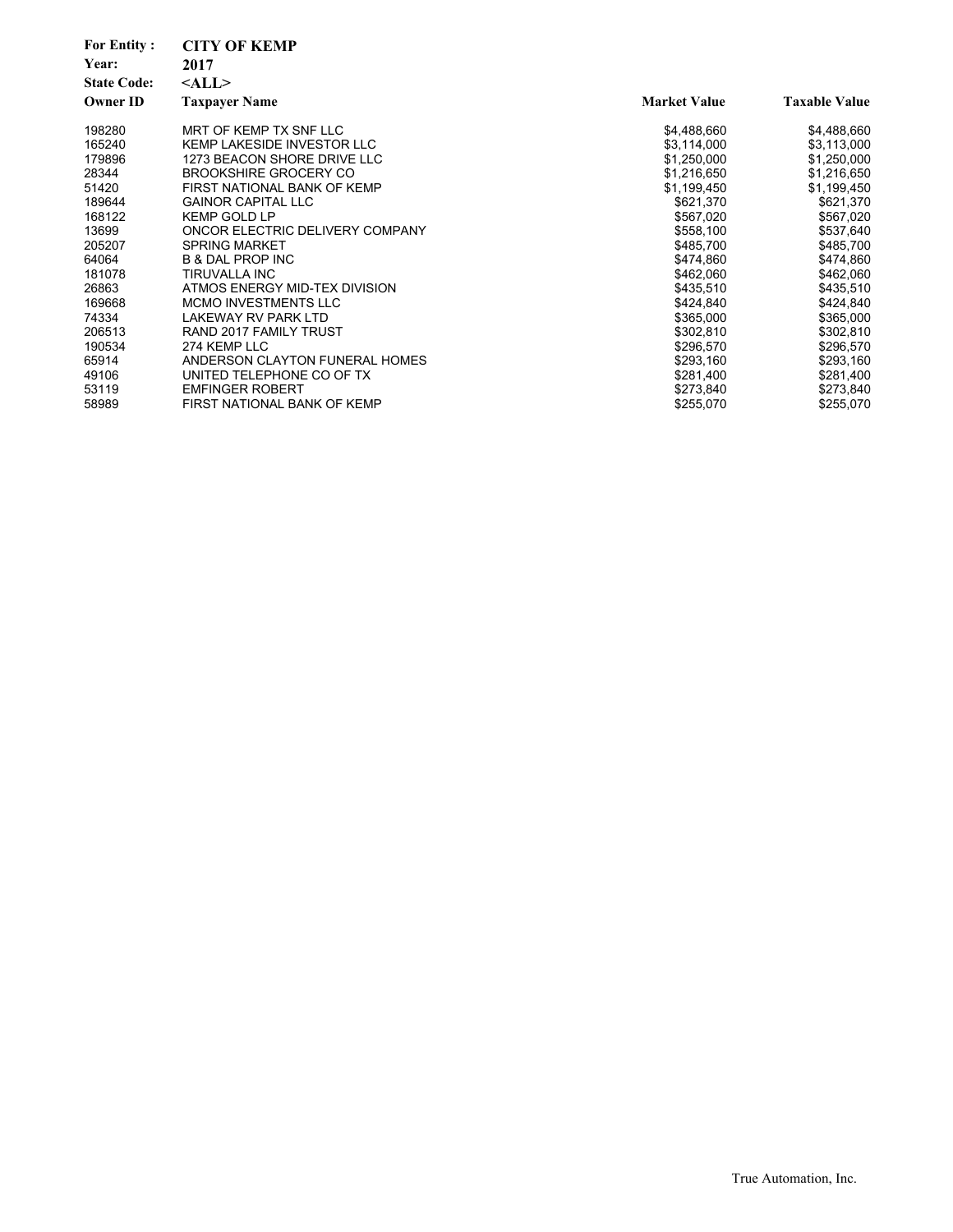| <b>For Entity:</b> | <b>CITY OF MABANK</b>                       |                     |                      |
|--------------------|---------------------------------------------|---------------------|----------------------|
| Year:              | 2017                                        |                     |                      |
| <b>State Code:</b> | $<$ ALL $>$                                 |                     |                      |
| <b>Owner ID</b>    | <b>Taxpayer Name</b>                        | <b>Market Value</b> | <b>Taxable Value</b> |
| 30645              | <b>SOLAR TURBINES INC</b>                   | \$28,691,060        | \$28,691,060         |
| 31638              | LIGHTHOUSE LANDING PARTNERS LP              | \$3,427,040         | \$3,427,040          |
| 179812             | <b>HENRY &amp; WATSON LAKE LLC</b>          | \$2,230,940         | \$2,230,940          |
| 60105              | ANTHONY WAYNE & MARY ANN                    | \$1,816,370         | \$1,812,135          |
| 203589             | URECH RONALD W & RYAN K                     | \$1,811,650         | \$1,811,650          |
| 170993             | <b>HOLMAN RONALD &amp; CECILLIE</b>         | \$1,760,550         | \$1,760,550          |
| 197478             | <b>SASSO FAMILY TRUST</b>                   | \$1,749,350         | \$1,749,350          |
| 50388              | <b>EAGLE METAL PRODUCTS</b>                 | \$1,654,790         | \$1,654,790          |
| 173978             | <b>KBC SIENNA LLC</b>                       | \$1,568,120         | \$1,568,120          |
| 13699              | ONCOR ELECTRIC DELIVERY COMPANY             | \$1,547,230         | \$1,547,230          |
| 180914             | <b>J BAR C LLC</b>                          | \$1,475,550         | \$1,475,550          |
| 42152              | TEAGUE CHEV-BUICK INC                       | \$1,424,630         | \$1,424,630          |
| 50413              | TRI COUNTY FORD                             | \$1,404,460         | \$1,404,460          |
| 168548             | <b>WELLS DENNIS L &amp; JANIS F</b>         | \$1,386,240         | \$1,386,240          |
| 175094             | <b>RFJ LAKEHOUSE LLC</b>                    | \$1,381,240         | \$1,381,240          |
| 190472             | DEBORAH OWEN BIERTIZ NO-EXEMPT LEGACY TRUST | \$1,380,490         | \$1,380,490          |
| 162159             | EASTERN 505 L P                             | \$1,350,000         | \$1,350,000          |
| 185145             | PARK LARENCE & BETH A                       | \$1,330,170         | \$1,330,170          |
| 60151              | <b>GIBBS &amp; PICKENS FAMILY LTD PTR</b>   | \$1,107,690         | \$1,107,690          |
| 198152             | DARILEK PROPERTIES LLC                      | \$1,048,140         | \$1,048,140          |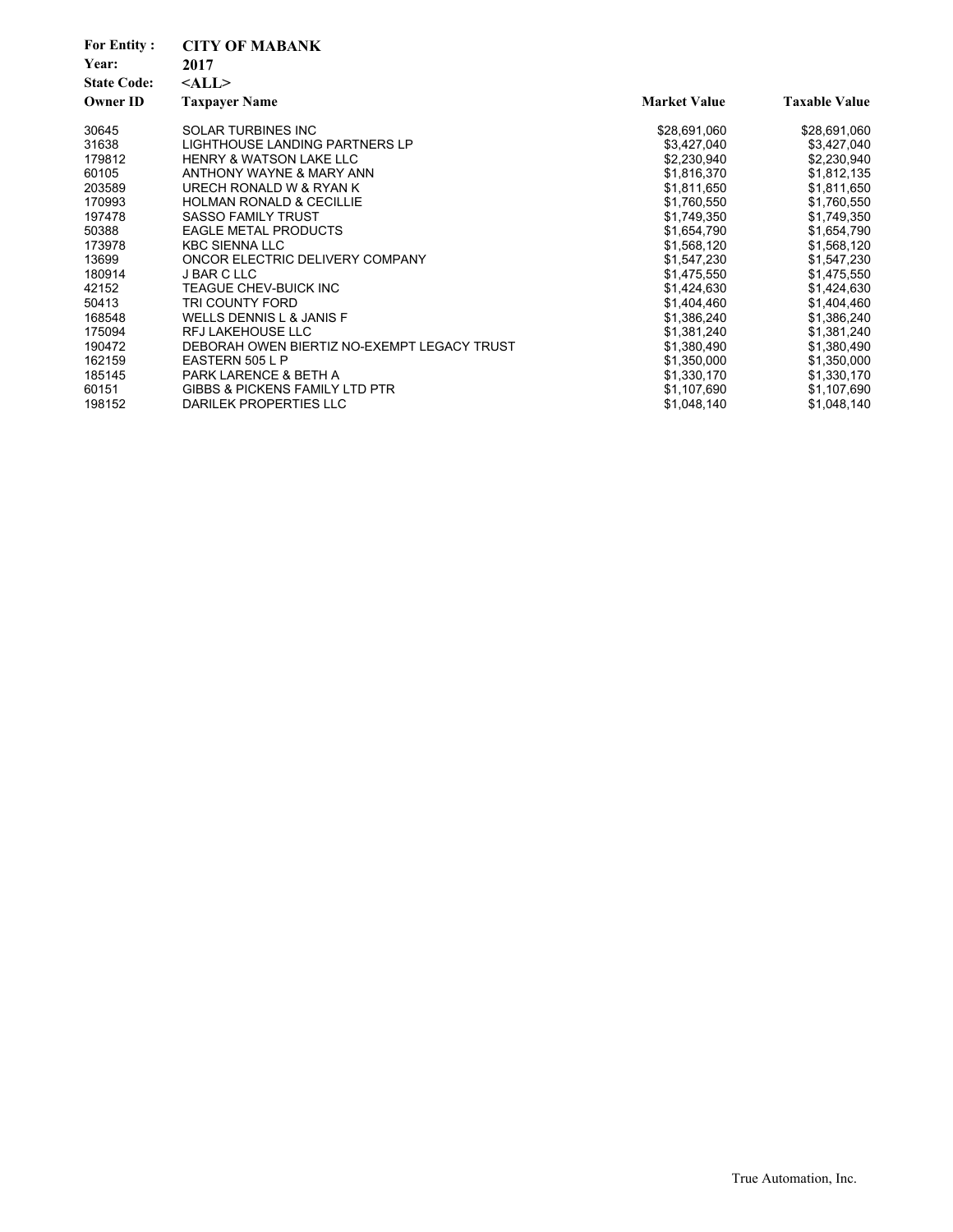| <b>For Entity:</b><br>Year:<br><b>State Code:</b><br><b>Owner ID</b> | <b>CITY OF MESQUITE</b><br>2017<br>$<$ ALL $>$<br><b>Taxpayer Name</b> | <b>Market Value</b> | <b>Taxable Value</b> |
|----------------------------------------------------------------------|------------------------------------------------------------------------|---------------------|----------------------|
| 21134                                                                | SCHRENK FRANCIS J & JUDITH A                                           | \$1,071,610         | \$1,071,610          |
| 166425                                                               | <b>JYZ PROPERTIES LLC</b>                                              | \$655,100           | \$655,100            |
| 70593                                                                | <b>BEAM &amp; SONS INC</b>                                             | \$1,086,730         | \$455,340            |
| 203575                                                               | <b>WATTIKER GEOFFREY</b>                                               | \$444,890           | \$444,890            |
| 73505                                                                | TALTY I-20 LP                                                          | \$952,387           | \$414,657            |
| 166203                                                               | HW HEARTLAND LP                                                        | \$361,220           | \$361,220            |
| 179163                                                               | DAVIS DONNIE & LEASA KAY                                               | \$362,350           | \$352,415            |
| 31234                                                                | MONK JAMES C & AMANDA                                                  | \$354,530           | \$327,307            |
| 179149                                                               | C LEE INVESTMENTS LLC                                                  | \$265,720           | \$265,720            |
| 178804                                                               | BEAM GRADY M & JEFFREY L                                               | \$259,540           | \$259,540            |
| 201944                                                               | GILBERT JASON K & JEANNE G                                             | \$242,270           | \$242,270            |
| 33495                                                                | TUDOR DAVID L & REBECCA R                                              | \$231,920           | \$231,920            |
| 186167                                                               | STARRETT JAMIE & CHRISTY                                               | \$229,780           | \$229,780            |
| 200366                                                               | ALCAUTER ROBERTINA                                                     | \$211,600           | \$211,600            |
| 33016                                                                | DOZIER JAMES S & JUANITA A                                             | \$301,893           | \$206,334            |
| 172278                                                               | PSH ASSOCIATES LLC                                                     | \$179,420           | \$179,420            |
| 190779                                                               | <b>METZINGER RANDY &amp; CINDY</b>                                     | \$168,130           | \$168,130            |
| 169031                                                               | NADG 10/HEARTLAND LP                                                   | \$164,350           | \$164,350            |
| 15587                                                                | SIGVALDSON SCOTT & LISA                                                | \$163,060           | \$160,761            |
| 75953                                                                | PETREA STACEY & SHANNON                                                | \$199,340           | \$154,642            |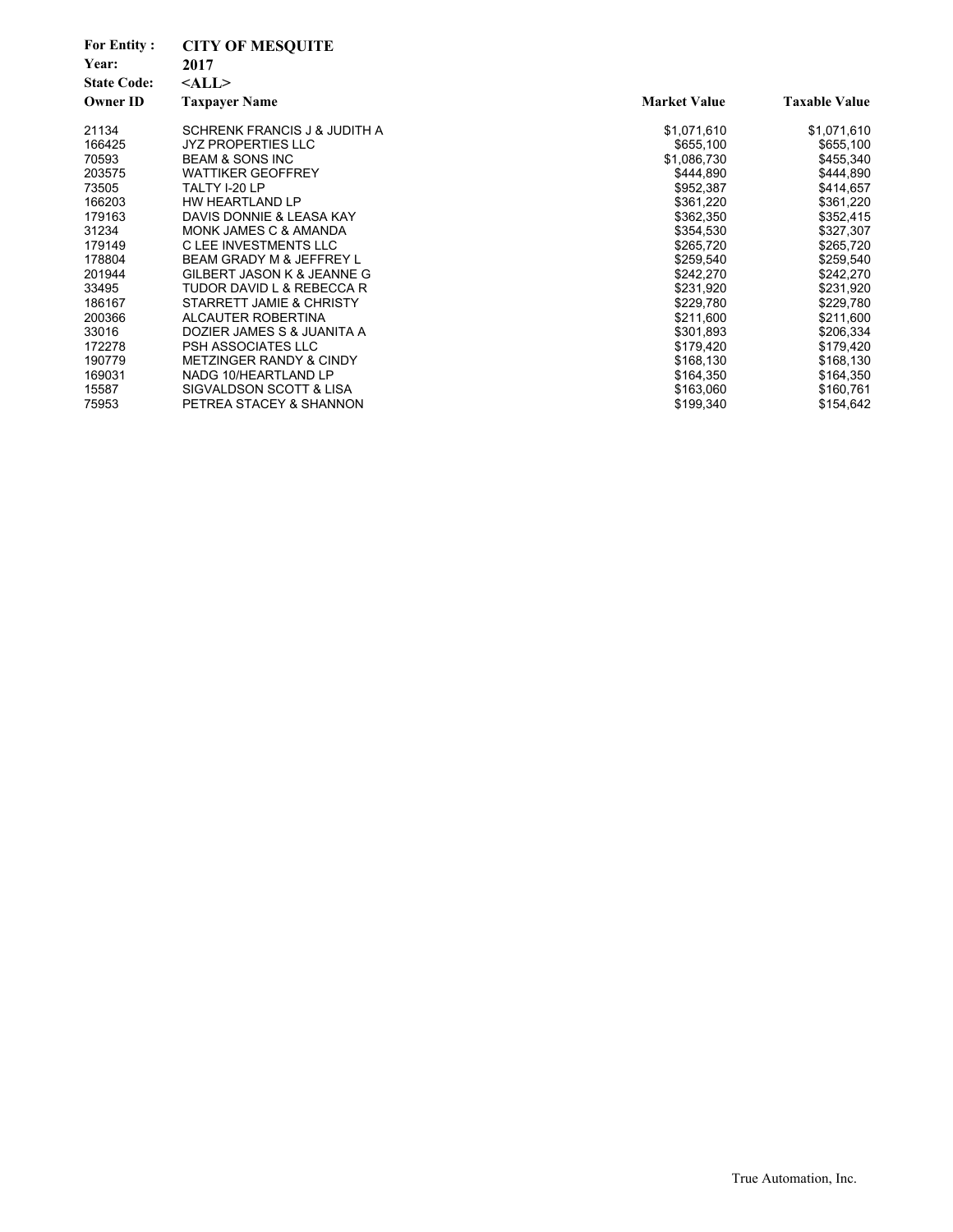| <b>For Entity:</b> | <b>CITY OF OAK RIDGE</b>                 |                     |                      |
|--------------------|------------------------------------------|---------------------|----------------------|
| Year:              | 2017                                     |                     |                      |
| <b>State Code:</b> | $<$ ALL $>$                              |                     |                      |
| <b>Owner ID</b>    | <b>Taxpayer Name</b>                     | <b>Market Value</b> | <b>Taxable Value</b> |
| 185457             | ORRD LLC                                 | \$580,000           | \$580,000            |
| 201404             | <b>GARCIA ABRAHAM &amp; MARGARITA</b>    | \$349,790           | \$349,790            |
| 38600              | <b>HARRISON NEIL C &amp; GWEN</b>        | \$448,650           | \$321,936            |
| 168911             | <b>GOLDRING JOHN ANDREW</b>              | \$323,620           | \$301,918            |
| 199649             | <b>MERCER LANCE &amp; LINDSEY</b>        | \$290,080           | \$290,080            |
| 33451              | <b>GOWIN CHARLEY &amp; CLARA</b>         | \$421,010           | \$283,780            |
| 205814             | <b>CONNER JAMES &amp; JULIA</b>          | \$275,000           | \$275,000            |
| 193099             | SEBANC HUBERT MATHEW & SHERI LYNN        | \$280,900           | \$272,624            |
| 193873             | <b>WHITELEY FRANKLIN &amp; LANA Y</b>    | \$280,000           | \$268,000            |
| 173125             | <b>MORROW SHARONDA</b>                   | \$273,490           | \$266,299            |
| 203265             | <b>MOSES ANTHONY LANDON &amp; YVETTE</b> | \$262,600           | \$262,600            |
| 198030             | <b>HOLLIFIELD MICHELE R &amp; DUANE</b>  | \$271,300           | \$261,800            |
| 181106             | ZUNIGA ARISTEO & MARIA A                 | \$255,380           | \$255,380            |
| 178295             | SKAGGS STANLEY & SANDRA                  | \$252,510           | \$252,510            |
| 188788             | <b>RUSS CHARLES &amp; TERRI</b>          | \$257,270           | \$252,417            |
| 205263             | MC DONALD JAMES D & TAMMY A              | \$252,150           | \$252,150            |
| 182169             | KELLEY JASON R & ELAINE L                | \$255,640           | \$251,636            |
| 201065             | SPURGEON TREY M & NANCY K                | \$251,050           | \$251,050            |
| 196008             | <b>TROSPER RONALD &amp; VICKI</b>        | \$250,880           | \$250,880            |
| 204729             | EVANS RAY III & DEBBIE                   | \$248,300           | \$248,300            |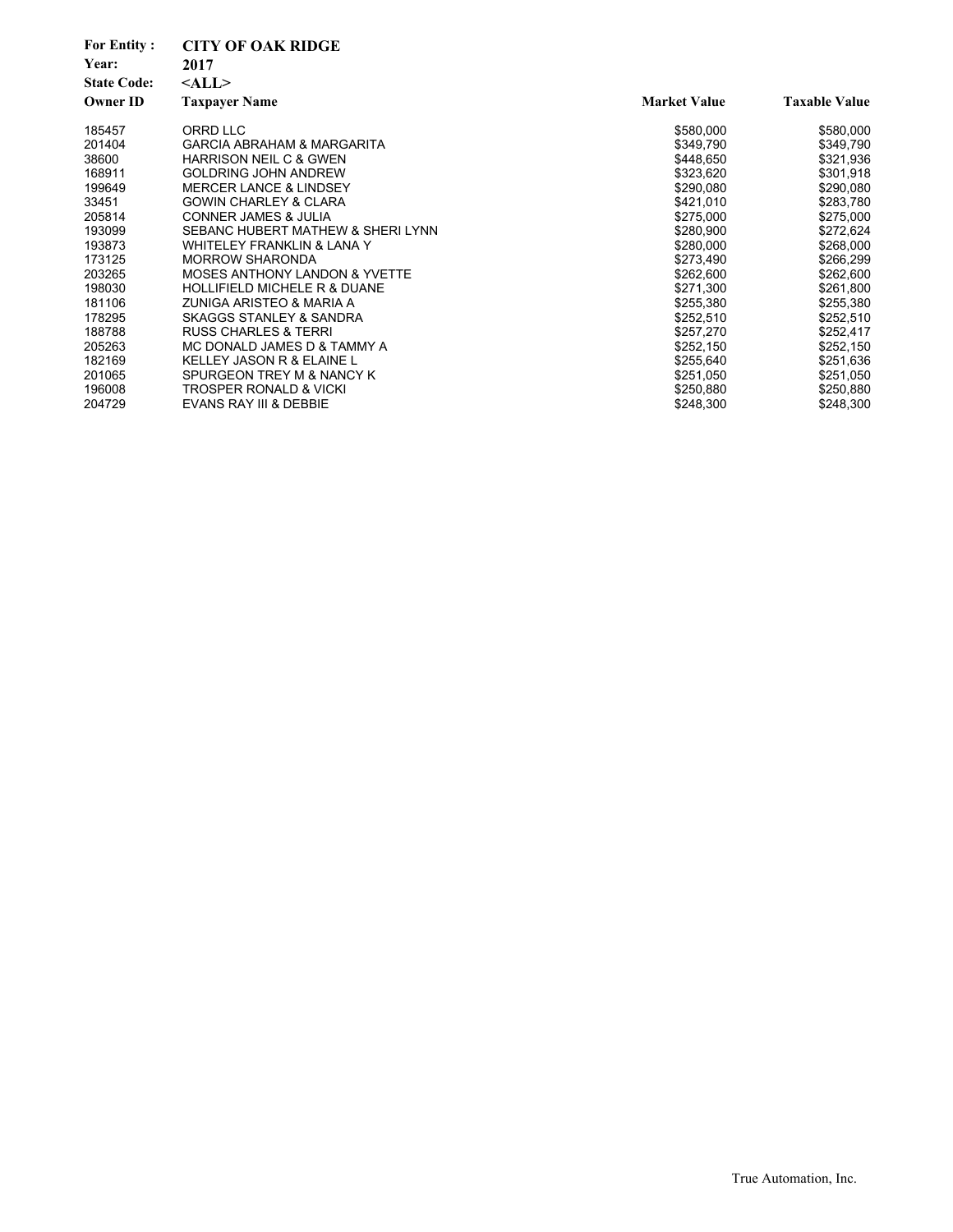| <b>For Entity:</b><br>Year:<br><b>State Code:</b><br><b>Owner ID</b> | <b>CITY OF SEAGOVILLE</b><br>2017<br>$<$ ALL $>$<br><b>Taxpayer Name</b> | <b>Market Value</b>    | <b>Taxable Value</b>   |
|----------------------------------------------------------------------|--------------------------------------------------------------------------|------------------------|------------------------|
| 30009                                                                | SUDDUTH JAMES & NORMA                                                    | \$1,205,570            | \$847,260              |
| 65914                                                                | ANDERSON CLAYTON FUNERAL HOMES                                           | \$422,540              | \$422,540              |
| 13699<br>76024                                                       | ONCOR ELECTRIC DELIVERY COMPANY<br><b>MIRANDA FRANCISCO &amp; IRENE</b>  | \$211,290<br>\$200,470 | \$211,290<br>\$176,589 |
| 26863                                                                | ATMOS ENERGY MID-TEX DIVISION                                            | \$157,410              | \$155,810              |
| 38308                                                                | HOPKINS KENNETH MICHAEL & STARR                                          | \$160,680              | \$144,612              |
| 33827                                                                | <b>SWAFFORD BURL</b>                                                     | \$878,480              | \$139,230              |
| 31060                                                                | MCM KAUFMAN LAND PARTNERS LP                                             | \$2,718,530            | \$131,680              |
| 187450                                                               | <b>CHARBA HAROLDIENE</b>                                                 | \$799,420              | \$116,397              |
| 173117                                                               | YORK VICTOR W                                                            | \$139,070              | \$95,163               |
| 71134                                                                | SOUTHWESTERN BELL                                                        | \$94,760               | \$94,760               |
| 77239                                                                | <b>WETLANDS MANAGEMENT LP</b>                                            | \$723,530              | \$51,250               |
| 49701                                                                | STEWART ENTERPRISES INC                                                  | \$48,520               | \$48,520               |
| 75606                                                                | 160 MC SQUARED LP                                                        | \$458,680              | \$30,340               |
| 181549                                                               | <b>TREVIZO JESUS VERONICA</b>                                            | \$27,000               | \$27,000               |
| 63419                                                                | LONE STAR GAS                                                            | \$17,020               | \$17,020               |
| 24929                                                                | <b>DIRECTV LLC</b>                                                       | \$16,260               | \$16,260               |
| 175102                                                               | <b>JCRB PROPERTIES INC</b>                                               | \$11,610               | \$11,610               |
| 176982                                                               | PECAN HAVEN                                                              | \$10,000               | \$10,000               |
| 32645                                                                | <b>COMPTON RAY &amp; DOROTHY</b>                                         | \$9,640                | \$9,640                |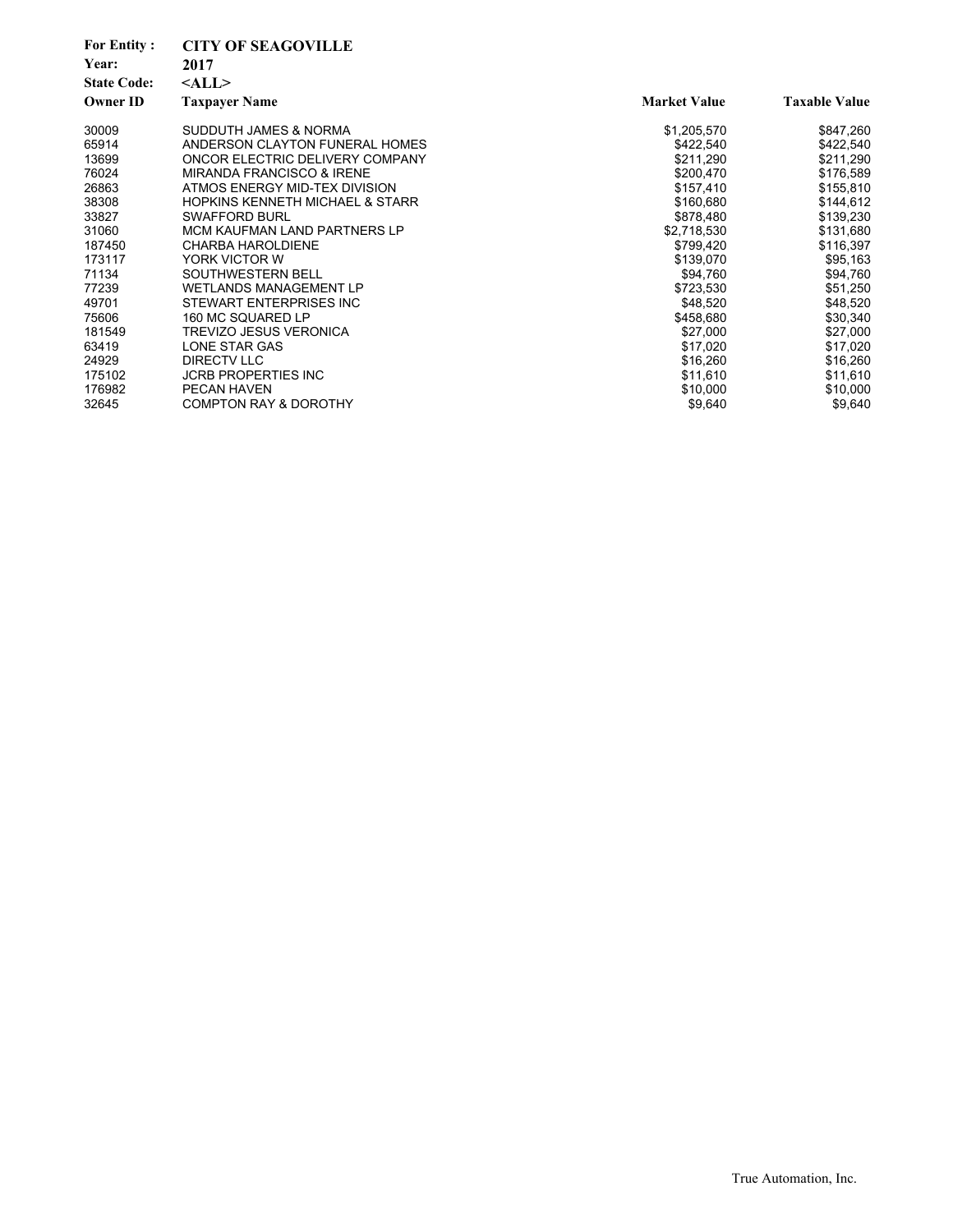| <b>For Entity:</b> | <b>CITY OF TALTY</b>                    |                     |                      |
|--------------------|-----------------------------------------|---------------------|----------------------|
| Year:              | 2017                                    |                     |                      |
| <b>State Code:</b> | $<$ ALL $>$                             |                     |                      |
| <b>Owner ID</b>    | <b>Taxpayer Name</b>                    | <b>Market Value</b> | <b>Taxable Value</b> |
| 184795             | <b>GREINER ROBERT</b>                   | \$3,238,410         | \$2,267,540          |
| 169099             | <b>GMC LLC</b>                          | \$2,185,720         | \$1,959,020          |
| 73985              | NEXXUS HOMES INC                        | \$1,249,010         | \$1,249,010          |
| 172299             | <b>TATCO PROPERTIES LLC</b>             | \$1,100,250         | \$1,100,250          |
| 20353              | SUMEER HOMES INC                        | \$937,789           | \$937,789            |
| 15419              | ALMO INVESTMENT LTD                     | \$909,960           | \$909,960            |
| 201218             | <b>HPA TEXAS SUB 2016-1 LLC</b>         | \$830,050           | \$830,050            |
| 78926              | <b>KENNEDY KENOY &amp; CHARESSA</b>     | \$647,590           | \$643,853            |
| 207471             | <b>CHANEY THOMAS K &amp; DANIELLE K</b> | \$616,700           | \$565,215            |
| 196797             | MAZE JEFFREY W & SUMMERLIN G            | \$555,480           | \$555,480            |
| 193448             | DAVIS MILTON & BRANDI                   | \$576,840           | \$553,357            |
| 191633             | <b>HARRIS BRYCE &amp; MARCELLA K</b>    | \$535,770           | \$535,770            |
| 195714             | REVEN MATT & TRACI                      | \$513,720           | \$513,720            |
| 206933             | PRUITT JACOB S & KRYSTAL M              | \$503,650           | \$503,650            |
| 204404             | <b>BRITT DEAN</b>                       | \$490,000           | \$490,000            |
| 207501             | PIACENTE VITO A & DEBORAH S             | \$539,830           | \$489,697            |
| 199215             | PIRRUNG MARK C & KAREN A                | \$521,340           | \$453,200            |
| 194841             | CHANEY CHADWICK & KATHERYN S            | \$449,300           | \$449,300            |
| 83034              | MC LEAN CORY D & ANGELA M               | \$479,000           | \$447,887            |
| 201675             | <b>BRICE JAMES E</b>                    | \$430,000           | \$430,000            |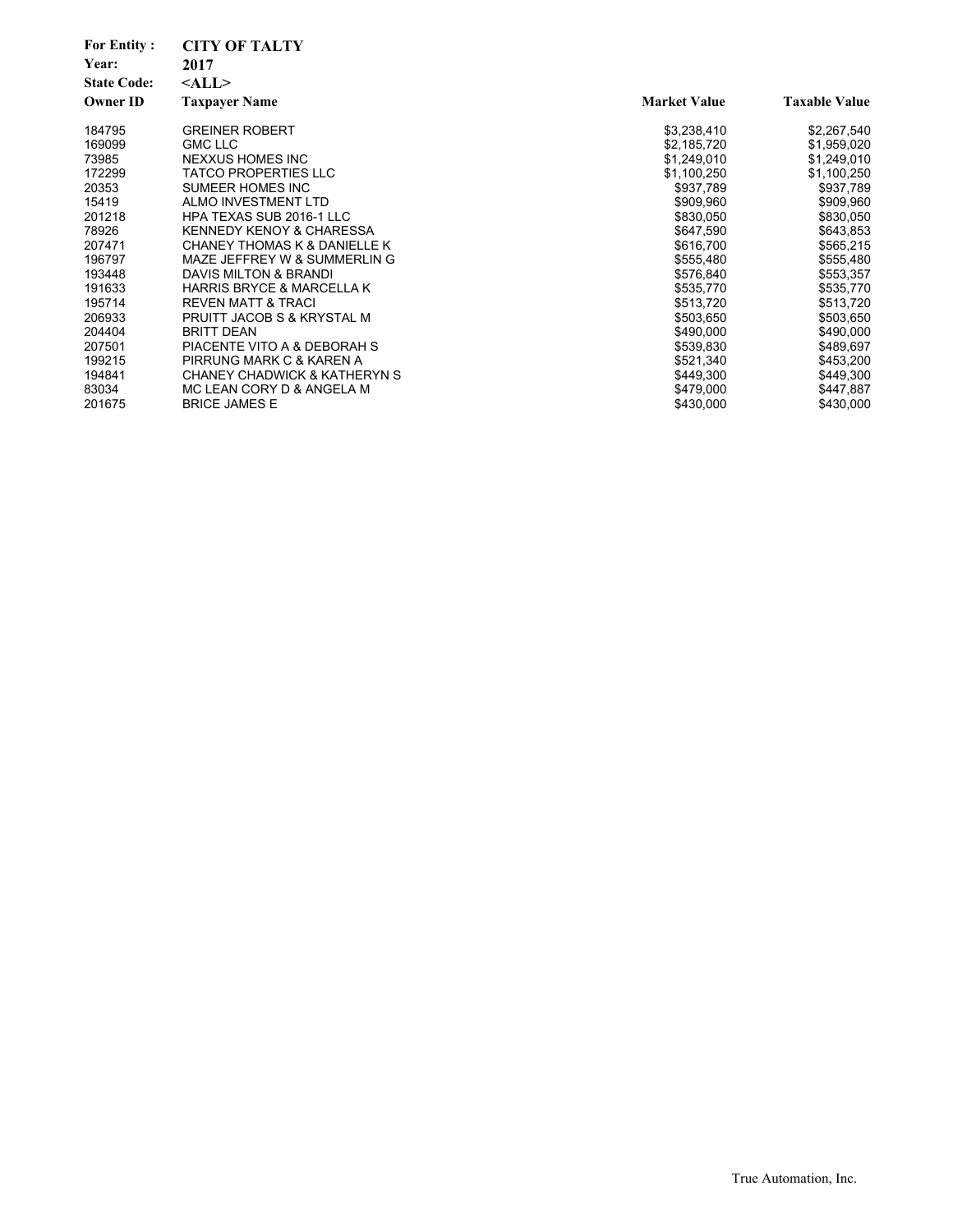| <b>For Entity:</b> | <b>CITY OF TERRELL</b>                                |                     |                      |
|--------------------|-------------------------------------------------------|---------------------|----------------------|
| Year:              | 2017                                                  |                     |                      |
| <b>State Code:</b> | $<$ ALL $>$                                           |                     |                      |
| <b>Owner ID</b>    | <b>Taxpayer Name</b>                                  | <b>Market Value</b> | <b>Taxable Value</b> |
| 50795              | <b>GOODYEAR TIRE &amp; RUBBER CO</b>                  | \$136,654,170       | \$70,627,139         |
| 24594              | WAL-MART STORES 01-265                                | \$48,586,990        | \$48,292,332         |
| 79905              | AUTOZONE INC DEPARTMENT 8808                          | \$54,441,000        | \$41,803,427         |
| 24542              | <b>MADIX INC</b>                                      | \$40,647,630        | \$27,398,558         |
| 79835              | <b>WAL-MART STORES LP</b>                             | \$17,284,380        | \$17,284,380         |
| 191399             | <b>BUC-EES LTD</b>                                    | \$14,618,250        | \$14,618,250         |
| 75507              | CARLISLE CONSTRUCTION MATERIALS INC/HUNTER PANELS LLC | \$14,827,180        | \$13,755,016         |
| 11274              | <b>VENUS INITIATIVE LLC</b>                           | \$13,485,310        | \$13,485,310         |
| 69304              | <b>TANGER PROPERTIES LTD</b>                          | \$12,754,860        | \$12,754,860         |
| 179395             | <b>FGT HOLDINGS LLC</b>                               | \$12,714,020        | \$12,714,020         |
| 13699              | ONCOR ELECTRIC DELIVERY COMPANY                       | \$12,365,730        | \$12,365,730         |
| 33900              | NUCOR CORPORATION                                     | \$15,505,630        | \$11,446,807         |
| 50838              | OLDCASTLE GLASS ENGINEERED PRODUCTS INC               | \$20,649,260        | \$10,940,289         |
| 181059             | <b>HELWIG TRUCKING</b>                                | \$10,481,060        | \$10,481,060         |
| 39391              | WAL-MART REAL ESTATE BUSINESS TRUST                   | \$8,348,060         | \$8,348,060          |
| 80052              | <b>VEKA INC</b>                                       | \$8,079,690         | \$6,935,372          |
| 167453             | OLDCASTLE GLASS ENGINEERED PRODUCTS INC               | \$6,693,900         | \$6,693,900          |
| 188307             | DARDEN DIRECT DISTRIBUTION INC                        | \$8,881,050         | \$6,678,179          |
| 37312              | <b>HEATHER LANE LTD</b>                               | \$5,710,210         | \$5,710,210          |
| 11766              | UNIFIED HOUSING OF TERRELL LLC                        | \$5,557,690         | \$5,557,643          |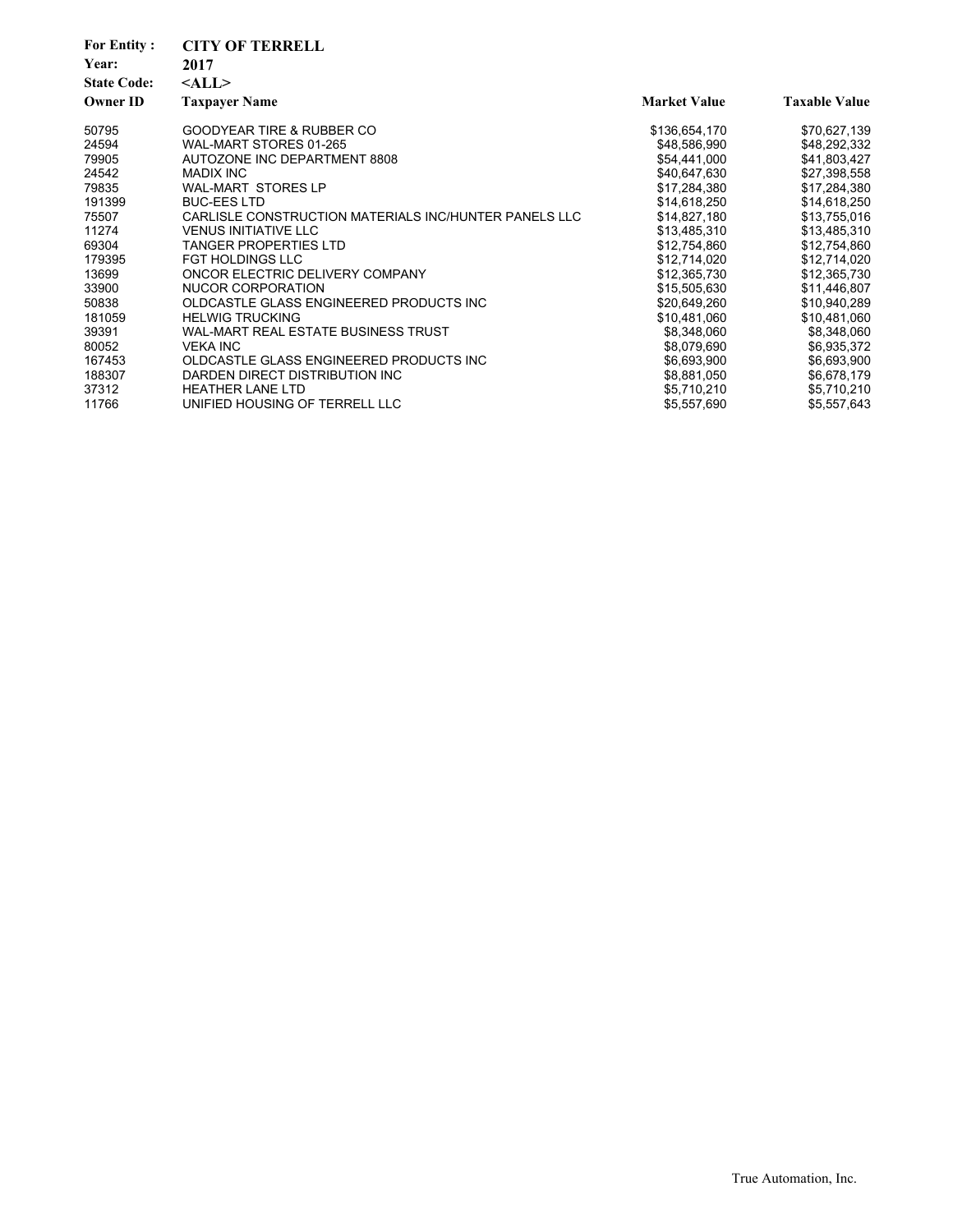| <b>For Entity:</b><br>Year:<br><b>State Code:</b><br><b>Owner ID</b> | <b>CRANDALL ISD</b><br>2017<br>$<$ ALL $>$<br><b>Taxpayer Name</b> | <b>Market Value</b> | <b>Taxable Value</b> |
|----------------------------------------------------------------------|--------------------------------------------------------------------|---------------------|----------------------|
| 166203                                                               | HW HEARTLAND LP                                                    | \$38,073,460        | \$7,198,070          |
| 201969                                                               | <b>TRANSCANADA KEYSTONE PIPELINE LP</b>                            | \$4,986,090         | \$4,986,090          |
| 13699                                                                | ONCOR ELECTRIC DELIVERY COMPANY                                    | \$4,481,870         | \$4,481,870          |
| 193261                                                               | <b>BLOOMFIELD HOMES LP</b>                                         | \$4,014,990         | \$4,014,990          |
| 33772                                                                | STAR MOBILE HOMES LP                                               | \$3,031,390         | \$3,006,390          |
| 202186                                                               | MONARCH MOUNTAIN MINERALS AND AGGREGATES LLC                       | \$2,768,490         | \$2,768,490          |
| 193762                                                               | <b>HMH LIFESTYLES LP</b>                                           | \$1,892,490         | \$1,892,490          |
| 49054                                                                | TRINITY VALLEY ELECTRIC CO-OP                                      | \$1,992,650         | \$1,835,070          |
| 160705                                                               | <b>JWS LAND LTD</b>                                                | \$2,743,030         | \$1,821,420          |
| 193964                                                               | AMH 2014-2 BORROWER LLC                                            | \$1,744,360         | \$1,744,360          |
| 191743                                                               | <b>CDT LAND HOLDINGS LLC</b>                                       | \$2,843,280         | \$1,669,310          |
| 197902                                                               | DECATUR PROPERTIES IV INC                                          | \$1,635,510         | \$1,635,510          |
| 196172                                                               | AMH 2015-1 BORROWER LLC                                            | \$1,517,120         | \$1,517,120          |
| 200030                                                               | LENNAR HOMES OF TEXAS LAND & CONSTRUCTION LTD                      | \$1,428,210         | \$1,428,210          |
| 186575                                                               | <b>JORDAN TIM</b>                                                  | \$2,055,540         | \$1,326,770          |
| 191662                                                               | AMERICAN HOMES 4 RENT PROPERTIES EIGHT LLC                         | \$1,322,080         | \$1,322,080          |
| 61776                                                                | <b>HOWELL STEVE</b>                                                | \$1,319,640         | \$1,319,640          |
| 194360                                                               | ARP 2014-1 BORROWER LLC                                            | \$1,262,790         | \$1,262,790          |
| 67803                                                                | AMERICAN NATIONAL BANK                                             | \$1,222,640         | \$1,222,640          |
| 20940                                                                | <b>JORDAN TIM</b>                                                  | \$1,287,320         | \$1,218,920          |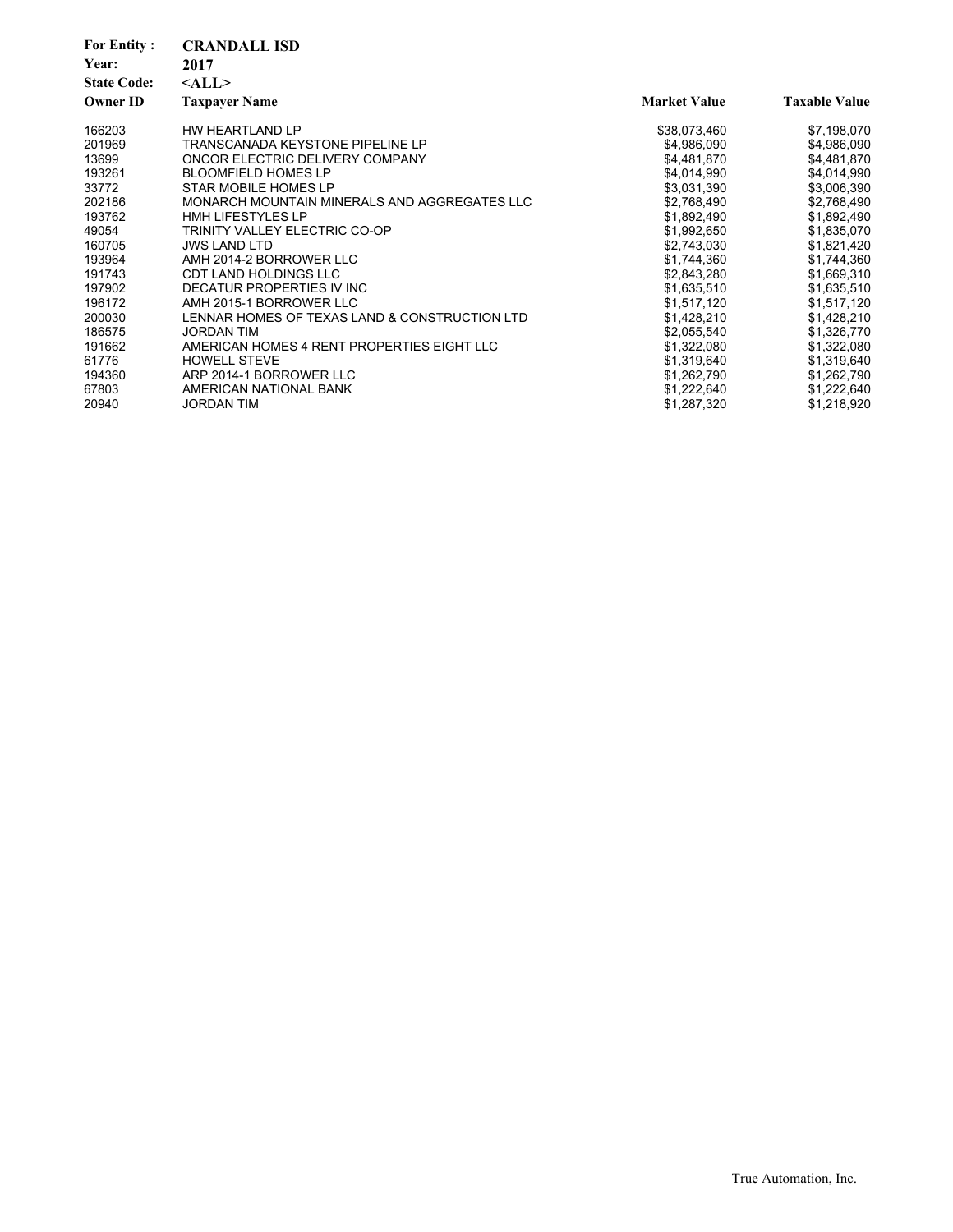| <b>For Entity:</b><br>Year:<br><b>State Code:</b><br><b>Owner ID</b> | <b>FORNEY ISD</b><br>2017<br>$<$ ALL $>$<br><b>Taxpayer Name</b> | <b>Market Value</b> | <b>Taxable Value</b> |
|----------------------------------------------------------------------|------------------------------------------------------------------|---------------------|----------------------|
|                                                                      |                                                                  |                     |                      |
| 29105                                                                | LA FRONTERA HOLDINGS LLC                                         | \$657,925,890       | \$536,519,390        |
| 28280                                                                | SMURFIT KAPPA                                                    | \$37,650,850        | \$37,650,850         |
| 200333                                                               | ROSE ENGLEBROOK LP & ROSE MARLBOROUGH SQUARE APTS I L            | \$33,000,000        | \$33,000,000         |
| 198599                                                               | <b>GATEWAY HOLDINGS LP</b>                                       | \$29,627,160        | \$29,627,160         |
| 13699                                                                | ONCOR ELECTRIC DELIVERY COMPANY                                  | \$23,932,300        | \$23,152,030         |
| 23740                                                                | STEVE SILVER COMPANY                                             | \$17,800,630        | \$17,800,630         |
| 184678                                                               | <b>KROGER TEXAS LP</b>                                           | \$16,242,410        | \$16,242,410         |
| 39391                                                                | WAL-MART REAL ESTATE BUSINESS TRUST                              | \$15,805,500        | \$15,805,500         |
| 200209                                                               | <b>SEALY SW FORNEY LLC</b>                                       | \$12,912,951        | \$12,912,951         |
| 50306                                                                | SMURFIT KAPPA                                                    | \$10,341,620        | \$10,341,620         |
| 174228                                                               | ORANGE COUNTY CONTAINER GROUP LLC                                | \$10.703.700        | \$9,174,440          |
| 181842                                                               | SOUTH FORNEY LLC                                                 | \$17,728,280        | \$8,654,100          |
| 26863                                                                | ATMOS ENERGY MID-TEX DIVISION                                    | \$7,575,430         | \$7,496,020          |
| 182493                                                               | FORNEY DEERVAL LLC ETAL                                          | \$7,402,680         | \$7,402,680          |
| 84792                                                                | LOWES HOME CENTER INC                                            | \$5,918,340         | \$5,918,340          |
| 16726                                                                | S K W HOLDINGS LTD                                               | \$9,461,740         | \$5,889,300          |
| 79460                                                                | D R HORTON TEXAS LTD                                             | \$5,869,519         | \$5,869,519          |
| 199990                                                               | <b>HIGHLAND HOMES DALLAS LLC</b>                                 | \$5,807,090         | \$5,807,090          |
| 201218                                                               | HPA TEXAS SUB 2016-1 LLC                                         | \$5,718,220         | \$5,626,201          |
| 49072                                                                | UNION PACIFIC RR CO                                              | \$5,478,960         | \$5,478,960          |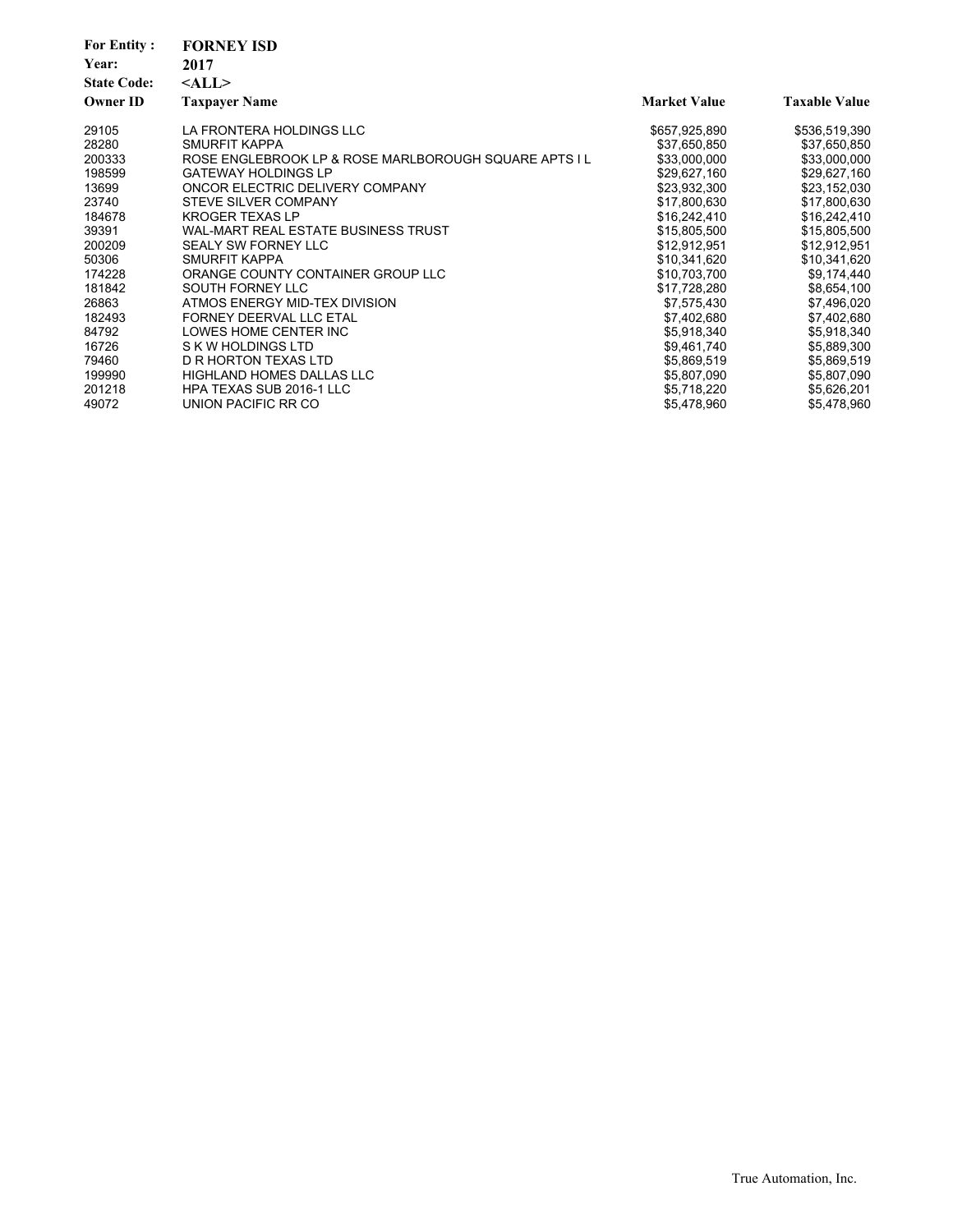| <b>For Entity:</b><br>Year:<br><b>State Code:</b> | <b>FOX HOLLOW PUBLIC IMP DIST 1</b><br>2017<br>$<$ ALL $>$ |                     |                      |
|---------------------------------------------------|------------------------------------------------------------|---------------------|----------------------|
| <b>Owner ID</b>                                   | <b>Taxpayer Name</b>                                       | <b>Market Value</b> | <b>Taxable Value</b> |
| 184291                                            | FORNEY SENIOR LIVING LLC                                   | \$4,990,520         | \$4,990,520          |
| 20353                                             | SUMEER HOMES INC                                           | \$3,108,063         | \$3,108,063          |
| 172092                                            | <b>BLERIOT FORNEY #1 LTD</b>                               | \$4,947,930         | \$1,704,800          |
| 174470                                            | NAF CONVENIENCE OPERATIONS INC                             | \$1,417,440         | \$1,417,440          |
| 50772                                             | 7-ELEVEN INC                                               | \$1,031,340         | \$1,031,340          |
| 167571                                            | FORNEY PROFESSIONAL CENTER INC                             | \$1,008,210         | \$1,008,210          |
| 196532                                            | <b>FOUR J TRUST</b>                                        | \$670,910           | \$670,910            |
| 201218                                            | HPA TEXAS SUB 2016-1 LLC                                   | \$541,920           | \$541,920            |
| 85149                                             | <b>FORNEY FOX HOLLOW LLP</b>                               | \$2,061,480         | \$385,060            |
| 206240                                            | <b>HEROLD ROBERT A &amp; KATHRYN J</b>                     | \$372,500           | \$372,500            |
| 207846                                            | WHITE LISA D &                                             | \$374,920           | \$361,471            |
| 85033                                             | UNKNOWN OWNER                                              | \$374,490           | \$346,992            |
| 199425                                            | <b>GEE MELISSA &amp; PETE</b>                              | \$350,010           | \$343,585            |
| 204240                                            | <b>FISHER JAMES L &amp; CHRISTI B</b>                      | \$342,850           | \$342,850            |
| 163137                                            | SPILLER ANDREW W & MARGARET C                              | \$350,060           | \$339,478            |
| 200621                                            | 7-ELEVEN CONVENIENCE STORE #37211A                         | \$336,900           | \$336,900            |
| 202794                                            | <b>BARBEE MELISSA</b>                                      | \$336,520           | \$336,520            |
| 206077                                            | MOORE MARK C & ELIZABETH C                                 | \$333,070           | \$333,070            |
| 207717                                            | <b>PASQUINELLI BRIAN</b>                                   | \$350,250           | \$332,762            |
| 206548                                            | KNUCKLES SHELIA L & WILLIAM E IV                           | \$332,500           | \$332,500            |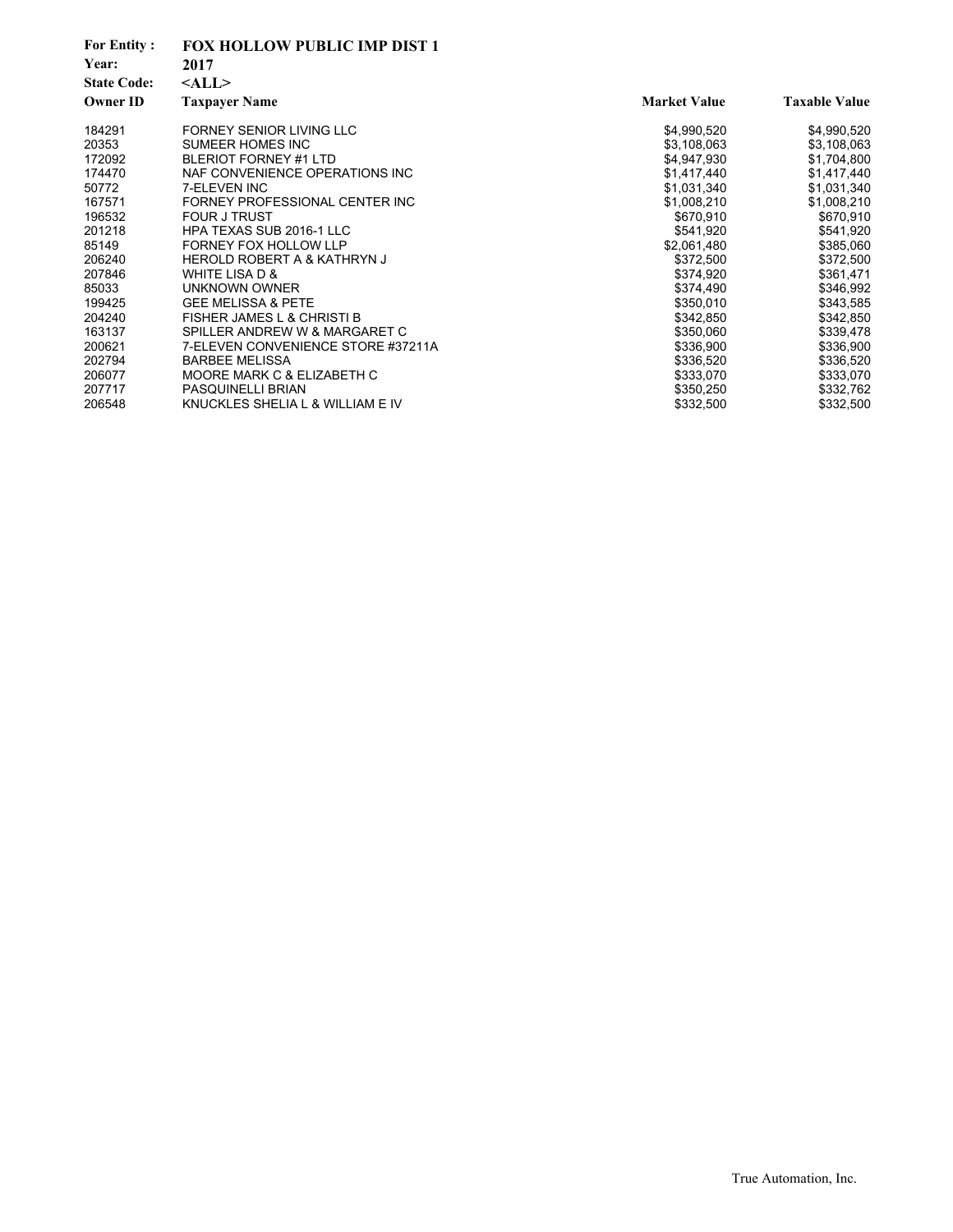| <b>For Entity:</b><br>Year:<br><b>State Code:</b> | <b>KAUFMAN CO FRESH WATER DIST1B</b><br>2017<br>$<$ ALL $>$ |                     |                      |
|---------------------------------------------------|-------------------------------------------------------------|---------------------|----------------------|
| <b>Owner ID</b>                                   | <b>Taxpayer Name</b>                                        | <b>Market Value</b> | <b>Taxable Value</b> |
| 193964                                            | AMH 2014-2 BORROWER LLC                                     | \$1,059,910         | \$1,059,910          |
| 194360                                            | ARP 2014-1 BORROWER LLC                                     | \$996,070           | \$996,070            |
| 199126                                            | AMH 2015-2 BORROWER LLC                                     | \$985.590           | \$985,590            |
| 205517                                            | OD TEXAS D LLC DELEWARE LIMITED LIABILITY COMPANY           | \$683,230           | \$615,588            |
| 196172                                            | AMH 2015-1 BORROWER LLC                                     | \$503,930           | \$503,930            |
| 201218                                            | HPA TEXAS SUB 2016-1 LLC                                    | \$479,530           | \$479,530            |
| 191662                                            | AMERICAN HOMES 4 RENT PROPERTIES EIGHT LLC                  | \$473,160           | \$473,160            |
| 204317                                            | AMGBT OAK LLC                                               | \$378,510           | \$378,510            |
| 198840                                            | <b>EED FAMILY INC</b>                                       | \$368,970           | \$368,970            |
| 195209                                            | AMH 2014-3 BORROWER LLC                                     | \$342,810           | \$342,810            |
| 186847                                            | SIMONS DANIEL M                                             | \$313,420           | \$313,420            |
| 198463                                            | <b>ZHONG SHIHUA</b>                                         | \$312,390           | \$312,390            |
| 185563                                            | LAWRENCE HOMES LLC SERIES A                                 | \$311,350           | \$311,350            |
| 203791                                            | PROGRESS RESIDENTIAL 2016 1 BORROWER LLC                    | \$308,670           | \$308,670            |
| 193366                                            | EQUITY TRUST COMPANY CUSTODIAN FBO BRIAN CARMACK IRA        | \$294,160           | \$294,160            |
| 82088                                             | CHAPMAN AMY J                                               | \$250,500           | \$250,500            |
| 195236                                            | <b>POTTS GARY &amp; VICKI</b>                               | \$250,000           | \$250,000            |
| 197775                                            | <b>WHALEY DAVID &amp; ALYCIA</b>                            | \$243,610           | \$243,610            |
| 193826                                            | <b>CONNOLLY TIMOTHY &amp; ANAYARI</b>                       | \$243,950           | \$243,287            |
| 203726                                            | <b>GONZALEZ RICARDO</b>                                     | \$241,310           | \$241,310            |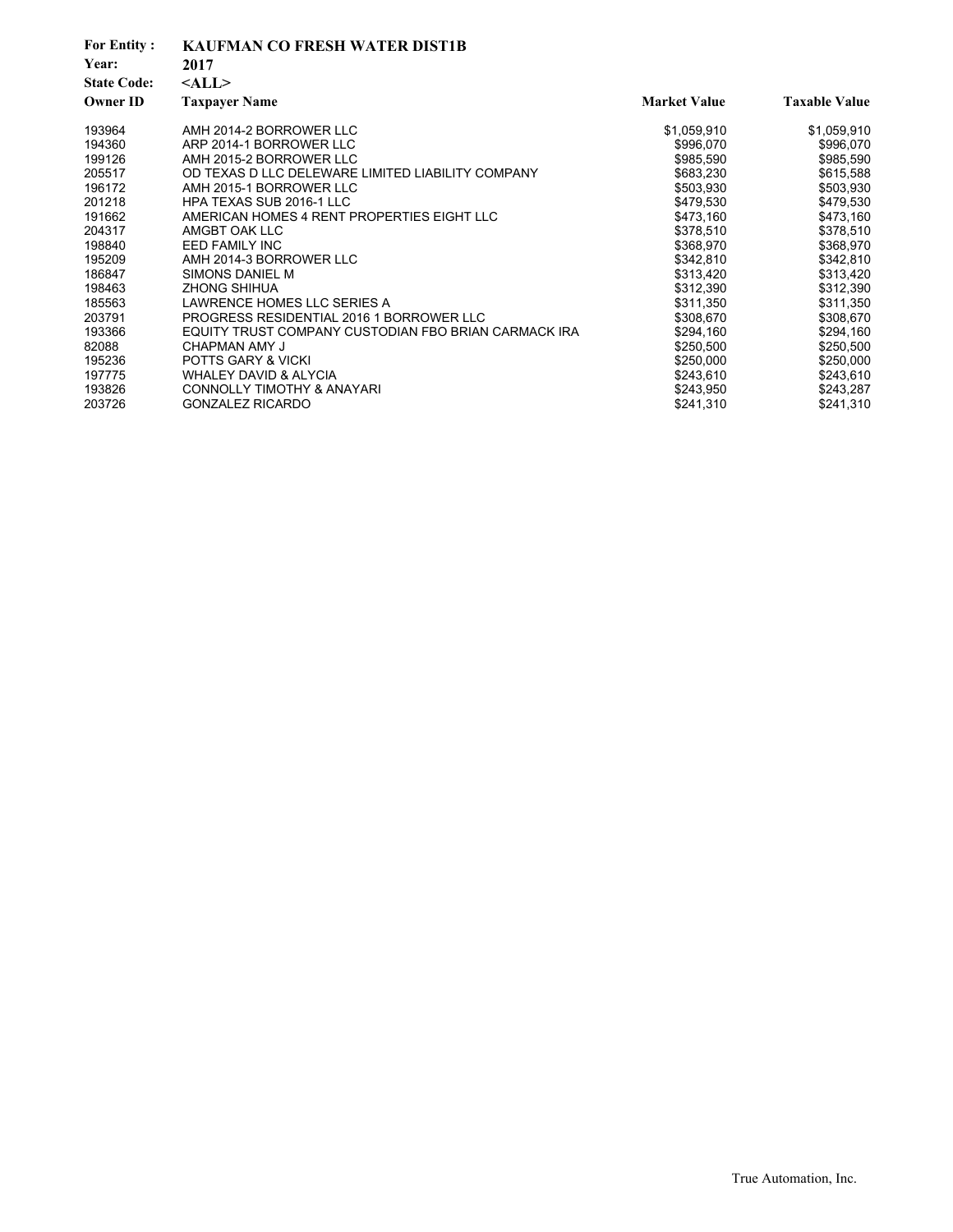| <b>For Entity:</b><br>Year:<br><b>State Code:</b> | <b>KAUFMAN CO FRESH WATER DISTIC</b><br>2017<br>$<$ ALL $>$ |                     |                      |
|---------------------------------------------------|-------------------------------------------------------------|---------------------|----------------------|
| <b>Owner ID</b>                                   | <b>Taxpayer Name</b>                                        | <b>Market Value</b> | <b>Taxable Value</b> |
| 200938                                            | ABC LAND & DEVELOPMENT INC                                  | \$1,400,000         | \$1,400,000          |
| 164374                                            | LIBERTY BANKERS LIFE INS CO                                 | \$1,359,530         | \$1,359,530          |
| 203628                                            | LIU QING                                                    | \$1,293,930         | \$1,293,930          |
| 201218                                            | HPA TEXAS SUB 2016-1 LLC                                    | \$1,278,200         | \$1,278,200          |
| 202114                                            | MMLC TEXAS BUILDERS LLC                                     | \$1,267,210         | \$1,267,210          |
| 193964                                            | AMH 2014-2 BORROWER LLC                                     | \$1,262,960         | \$1,262,960          |
| 204044                                            | <b>SHU PHILIP</b>                                           | \$1,055,200         | \$1,055,200          |
| 196172                                            | AMH 2015-1 BORROWER LLC                                     | \$1,004,970         | \$1,004,970          |
| 20181                                             | PIRTLE DAVID & SUE                                          | \$769,520           | \$769,520            |
| 189669                                            | POPPY'S RANCH HOUSE LLC                                     | \$683,060           | \$683,060            |
| 203277                                            | YANG HAI YUN                                                | \$674,320           | \$674,320            |
| 199006                                            | <b>FREO TEXAS LLC</b>                                       | \$632,610           | \$632,610            |
| 190088                                            | LGI HOMES WINDMILL FARMS LLC                                | \$602,240           | \$602,240            |
| 197916                                            | YE HONGZHUAN                                                | \$600,780           | \$600,780            |
| 195750                                            | <b>WANG XIAOHONG</b>                                        | \$600,200           | \$600,200            |
| 201367                                            | <b>ZHU SIQUAN</b>                                           | \$585,850           | \$585,850            |
| 203427                                            | <b>WONG MOON SANG</b>                                       | \$576,780           | \$576,780            |
| 173913                                            | <b>AGAPE PROPERTIES LIMITED</b>                             | \$540,700           | \$540,700            |
| 203149                                            | <b>LIANG SHUMEI</b>                                         | \$529,140           | \$529,140            |
| 199943                                            | PROGRESS RESIDENTIAL 2015-3 BORROWER LLC                    | \$517,130           | \$517,130            |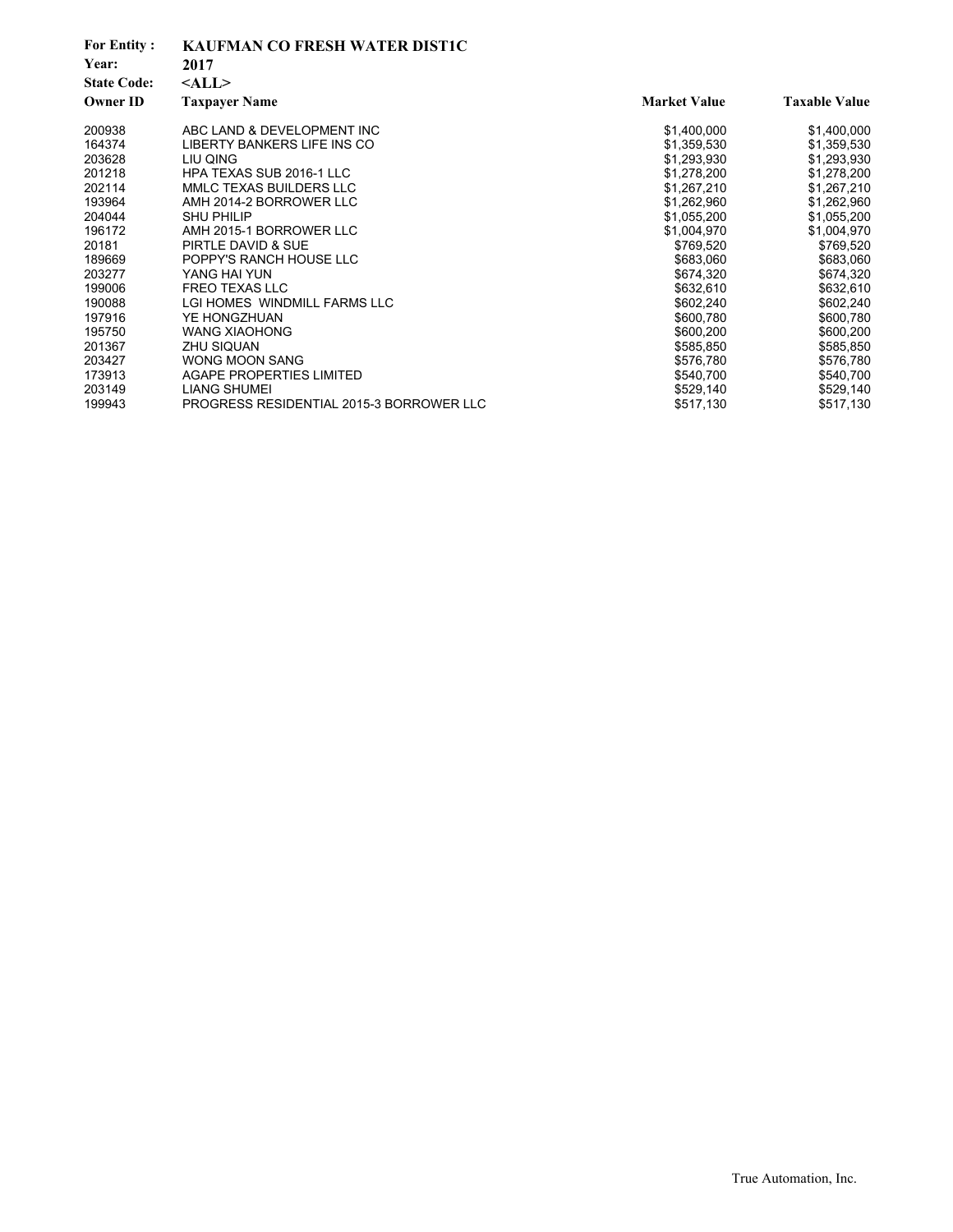| <b>For Entity:</b> | <b>KAUFMAN CO FRESH WATER DIST1D</b>       |                     |                      |
|--------------------|--------------------------------------------|---------------------|----------------------|
| Year:              | 2017                                       |                     |                      |
| <b>State Code:</b> | $<$ ALL $>$                                |                     |                      |
| <b>Owner ID</b>    | <b>Taxpayer Name</b>                       | <b>Market Value</b> | <b>Taxable Value</b> |
| 205967             | RAYBURN COUNTRY ELECTRIC COOP INC          | \$34,400            | \$34,400             |
| 196561             | <b>XEROX FINANCIAL SERVICES LLC</b>        | \$28,160            | \$28,160             |
| 193880             | EQK BRIDGEVIEW PLAZA INC                   | \$1,382,793         | \$15,579             |
| 164826             | 130 WINDMILL FARMS LP                      | \$3,530,140         | \$13,370             |
| 202085             | CIT BANK NA                                | \$1.450             | \$1,450              |
| 165879             | PITNEY BOWES GLOBAL FINANCIAL SERVICES LLC | \$1,000             | \$1,000              |
| 50654              | PITNEY BOWES INC                           | \$320               | \$320                |
| 55416              | <b>FORNEY ISD</b>                          | \$13,573,980        | \$0                  |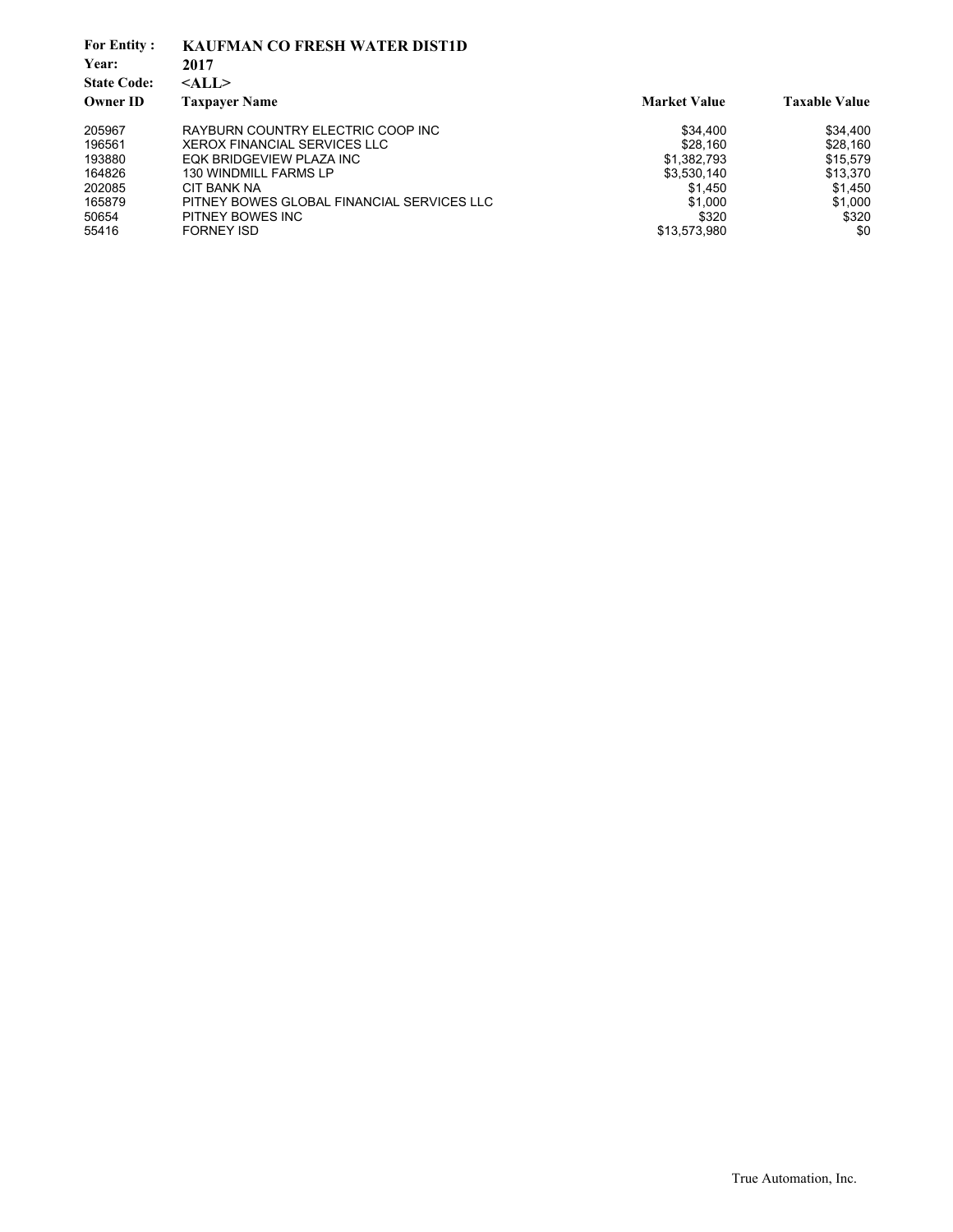| <b>For Entity:</b><br>Year: | <b>KAUFMAN CO FWSD #6</b><br>2017    |                     |                      |
|-----------------------------|--------------------------------------|---------------------|----------------------|
| <b>State Code:</b>          | $<$ ALL $>$                          |                     |                      |
| <b>Owner ID</b>             | <b>Taxpayer Name</b>                 | <b>Market Value</b> | <b>Taxable Value</b> |
| 79460                       | D R HORTON TEXAS LTD                 | \$3,890,095         | \$3,890,095          |
| 207291                      | CABRERA VICTOR P &                   | \$189,676           | \$189,676            |
| 207509                      | DOUGLAS CHAD E & JENNIFER L          | \$175,835           | \$175,835            |
| 195805                      | DASSONS FORNEY 208 LP                | \$5,274,170         | \$173,320            |
| 206954                      | <b>LEAL DIANA M</b>                  | \$172,830           | \$172,830            |
| 206478                      | MUNOZ CONNIE & GERARDO               | \$172,520           | \$172,520            |
| 207098                      | <b>PEOPLES KIM</b>                   | \$166,480           | \$166,480            |
| 206246                      | COTTAR CANDACE L & JEFFREY R         | \$163,170           | \$163,170            |
| 206403                      | SNEED JAMES D                        | \$163,170           | \$163,170            |
| 206245                      | JAMES ALEXIS & ALEXANDER BROWN       | \$152,840           | \$152,840            |
| 206448                      | <b>BRIONES HECTOR C</b>              | \$152,840           | \$152,840            |
| 206821                      | YORK JOHANNA G                       | \$151,930           | \$151,930            |
| 207814                      | VANDERVER GERALD L & JOAN M          | \$150,810           | \$150,810            |
| 206275                      | <b>SLAGLE BETTY</b>                  | \$149,000           | \$149,000            |
| 206596                      | <b>MAYO MORGAN</b>                   | \$149,000           | \$149,000            |
| 206418                      | <b>MOSTARAC MIRSAD &amp; DZEVADA</b> | \$141,490           | \$141,490            |
| 207650                      | <b>MOSIGISI KENNEDY O</b>            | \$131,720           | \$131,720            |
| 206595                      | <b>GALVAN ELISA J &amp; JUAN J</b>   | \$131,720           | \$131,720            |
| 206470                      | <b>MAHFOUZ STEPHEN</b>               | \$124,950           | \$124,950            |
| 207275                      | LUCKENBAUGH JASON A & KRISTI L       | \$124,450           | \$124,450            |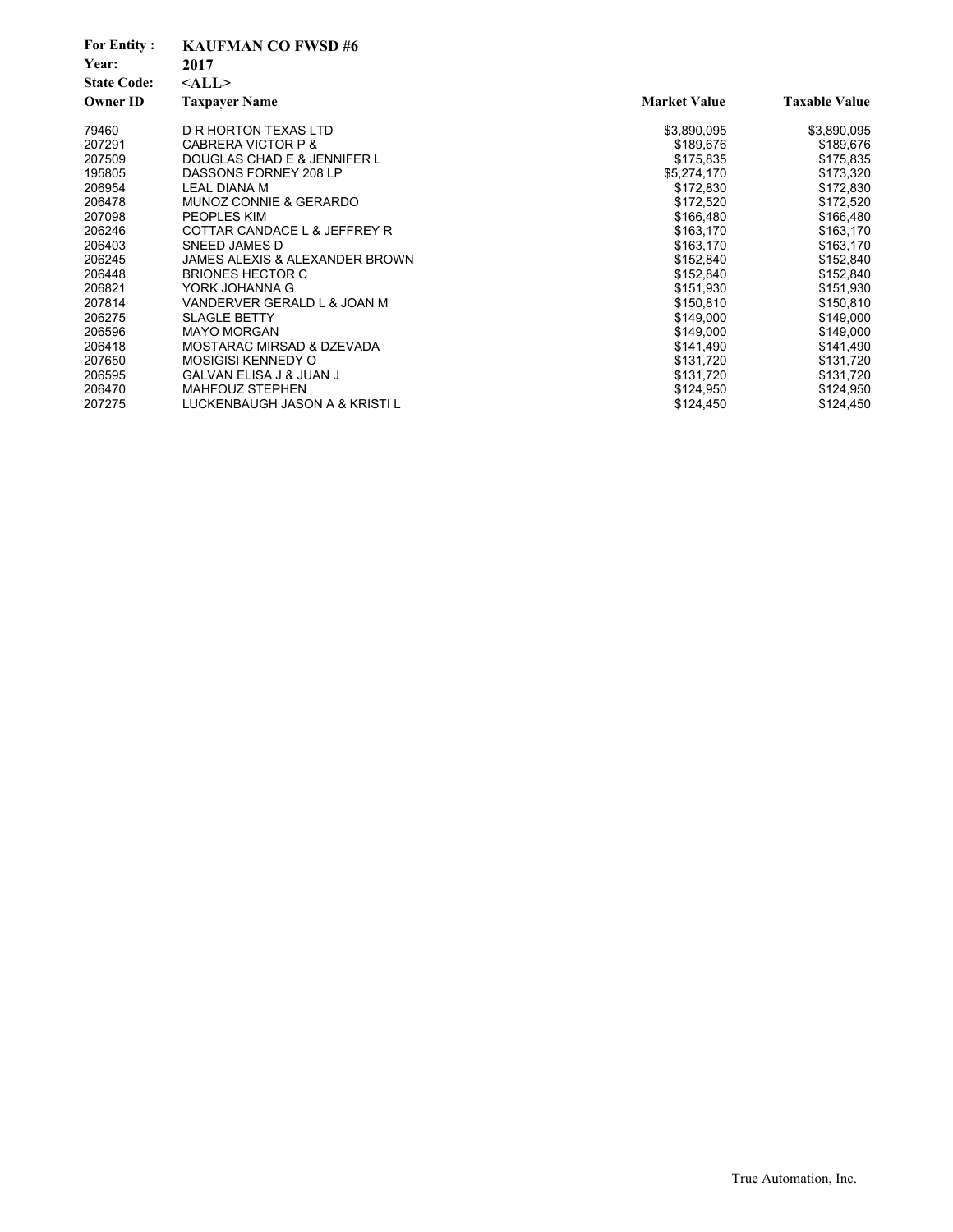| <b>For Entity:</b><br>Year:<br><b>State Code:</b><br><b>Owner ID</b> | <b>KAUFMAN COUNTY</b><br>2017<br>$<$ ALL $>$<br><b>Taxpayer Name</b> | <b>Market Value</b> | <b>Taxable Value</b> |
|----------------------------------------------------------------------|----------------------------------------------------------------------|---------------------|----------------------|
| 29105                                                                | LA FRONTERA HOLDINGS LLC                                             | \$657,925,890       | \$536,519,390        |
| 50795                                                                | <b>GOODYEAR TIRE &amp; RUBBER CO</b>                                 | \$136,654,170       | \$70,627,139         |
| 13699                                                                | ONCOR ELECTRIC DELIVERY COMPANY                                      | \$68,856,110        | \$67,754,180         |
| 24594                                                                | WAL-MART STORES 01-265                                               | \$54,483,620        | \$54,188,962         |
| 79905                                                                | AUTOZONE INC DEPARTMENT 8808                                         | \$54,441,000        | \$41,803,427         |
| 28280                                                                | SMURFIT KAPPA                                                        | \$37,650,850        | \$37,650,850         |
| 39391                                                                | WAL-MART REAL ESTATE BUSINESS TRUST                                  | \$33,446,480        | \$33,446,480         |
| 200333                                                               | ROSE ENGLEBROOK LP & ROSE MARLBOROUGH SQUARE APTS I L                | \$33,000,000        | \$33,000,000         |
| 198599                                                               | <b>GATEWAY HOLDINGS LP</b>                                           | \$29,627,160        | \$29,627,160         |
| 30645                                                                | <b>SOLAR TURBINES INC</b>                                            | \$28,691,060        | \$28,691,060         |
| 24542                                                                | <b>MADIX INC</b>                                                     | \$40,647,630        | \$27,398,558         |
| 26863                                                                | ATMOS ENERGY MID-TEX DIVISION                                        | \$21,942,870        | \$21,710,100         |
| 49072                                                                | UNION PACIFIC RR CO                                                  | \$18,482,460        | \$18,482,460         |
| 23740                                                                | STEVE SILVER COMPANY                                                 | \$17,800,630        | \$17,800,630         |
| 79835                                                                | <b>WAL-MART STORES LP</b>                                            | \$17,284,380        | \$17,284,380         |
| 167467                                                               | SEAWAY CRUDE PIPELINE LP                                             | \$16,722,600        | \$16,722,600         |
| 184678                                                               | <b>KROGER TEXAS LP</b>                                               | \$16,242,410        | \$16,242,410         |
| 206801                                                               | ITS EQUPMENT LEASING & MAINTENANCE LLC                               | \$15,906,780        | \$15,906,780         |
| 191399                                                               | <b>BUC-EES LTD</b>                                                   | \$14,618,250        | \$14,618,250         |
| 50837                                                                | ABOX PAPERBOARD                                                      | \$14,344,030        | \$14,344,030         |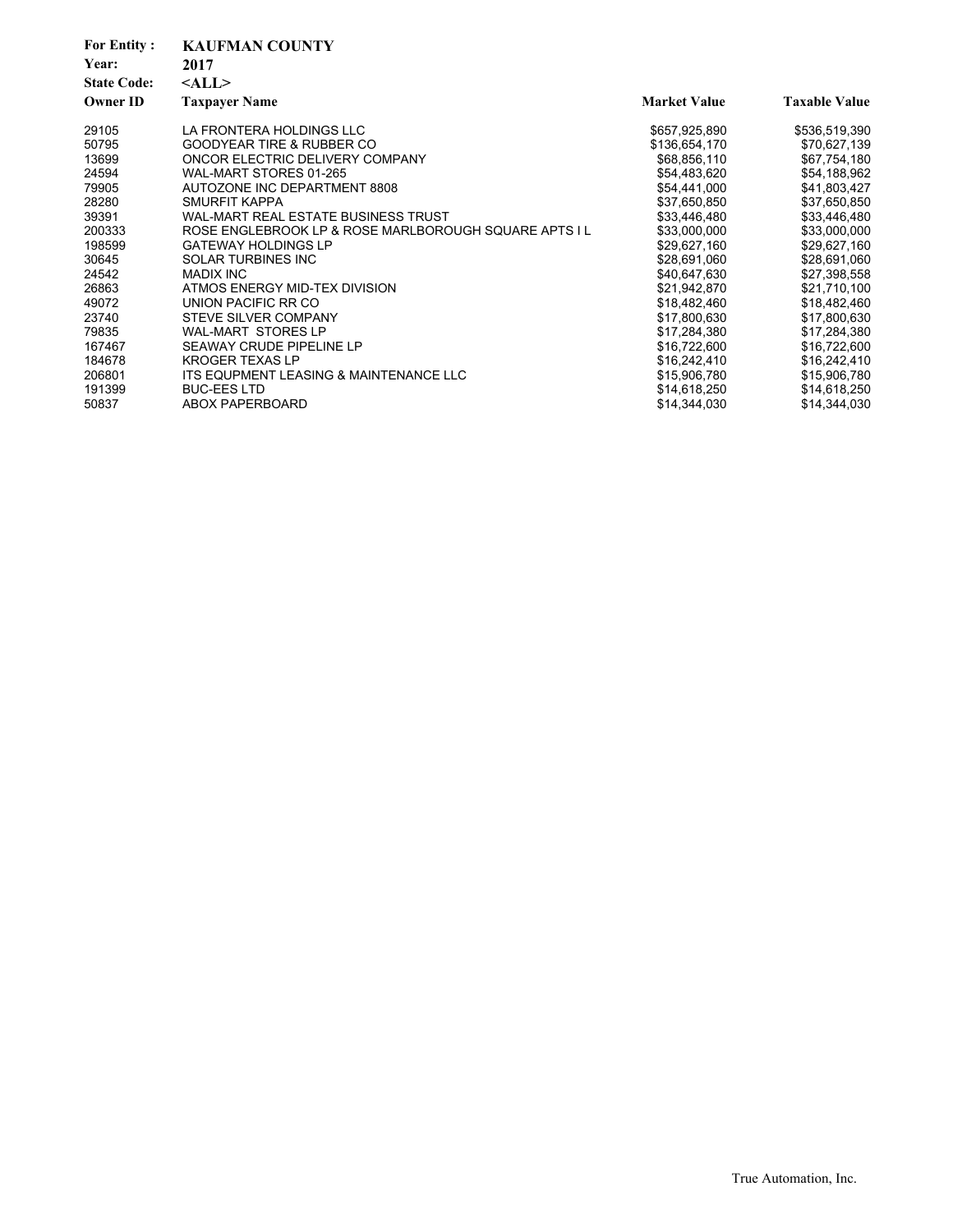| <b>For Entity:</b> | <b>KAUFMAN COUNTY MUD #11</b>                 |                     |                      |
|--------------------|-----------------------------------------------|---------------------|----------------------|
| Year:              | 2017                                          |                     |                      |
| <b>State Code:</b> | $<$ ALL $>$                                   |                     |                      |
| <b>Owner ID</b>    | <b>Taxpayer Name</b>                          | <b>Market Value</b> | <b>Taxable Value</b> |
| 166203             | HW HEARTLAND LP                               | \$2,613,240         | \$2,613,240          |
| 193964             | AMH 2014-2 BORROWER LLC                       | \$1,327,950         | \$1,327,950          |
| 194360             | ARP 2014-1 BORROWER LLC                       | \$1,262,790         | \$1,262,790          |
| 199126             | AMH 2015-2 BORROWER LLC                       | \$997,150           | \$997,150            |
| 193762             | <b>HMH LIFESTYLES LP</b>                      | \$931,650           | \$931,650            |
| 162871             | XU XUEQIAO & ZHANG PUPING                     | \$793,300           | \$793,300            |
| 191662             | AMERICAN HOMES 4 RENT PROPERTIES EIGHT LLC    | \$747,100           | \$747,100            |
| 195968             | ERMINA REAL ESTATE LLC                        | \$745,180           | \$722,652            |
| 195209             | AMH 2014-3 BORROWER LLC                       | \$675,530           | \$675,530            |
| 193261             | <b>BLOOMFIELD HOMES LP</b>                    | \$659,850           | \$659,850            |
| 196172             | AMH 2015-1 BORROWER LLC                       | \$647,170           | \$647,170            |
| 192277             | <b>JACOBY HOMES LLC</b>                       | \$513,120           | \$513,120            |
| 200030             | LENNAR HOMES OF TEXAS LAND & CONSTRUCTION LTD | \$490,000           | \$490,000            |
| 188099             | AMERICAN HOMES 4 RENT PROPERTIES TWO LLC      | \$487,270           | \$487,270            |
| 199943             | PROGRESS RESIDENTIAL 2015-3 BORROWER LLC      | \$481.990           | \$481,990            |
| 19590              | LENNAR HOMES OF TEXAS                         | \$455,530           | \$455,530            |
| 10829              | RATHBURN LAND & DEVELOPMENT INC               | \$454,830           | \$454,830            |
| 173022             | SSRK INVESMENTS L L C                         | \$374,380           | \$374,380            |
| 190098             | WGH TEXAS LLC                                 | \$344,610           | \$344,610            |
| 199006             | <b>FREO TEXAS LLC</b>                         | \$327,850           | \$327,850            |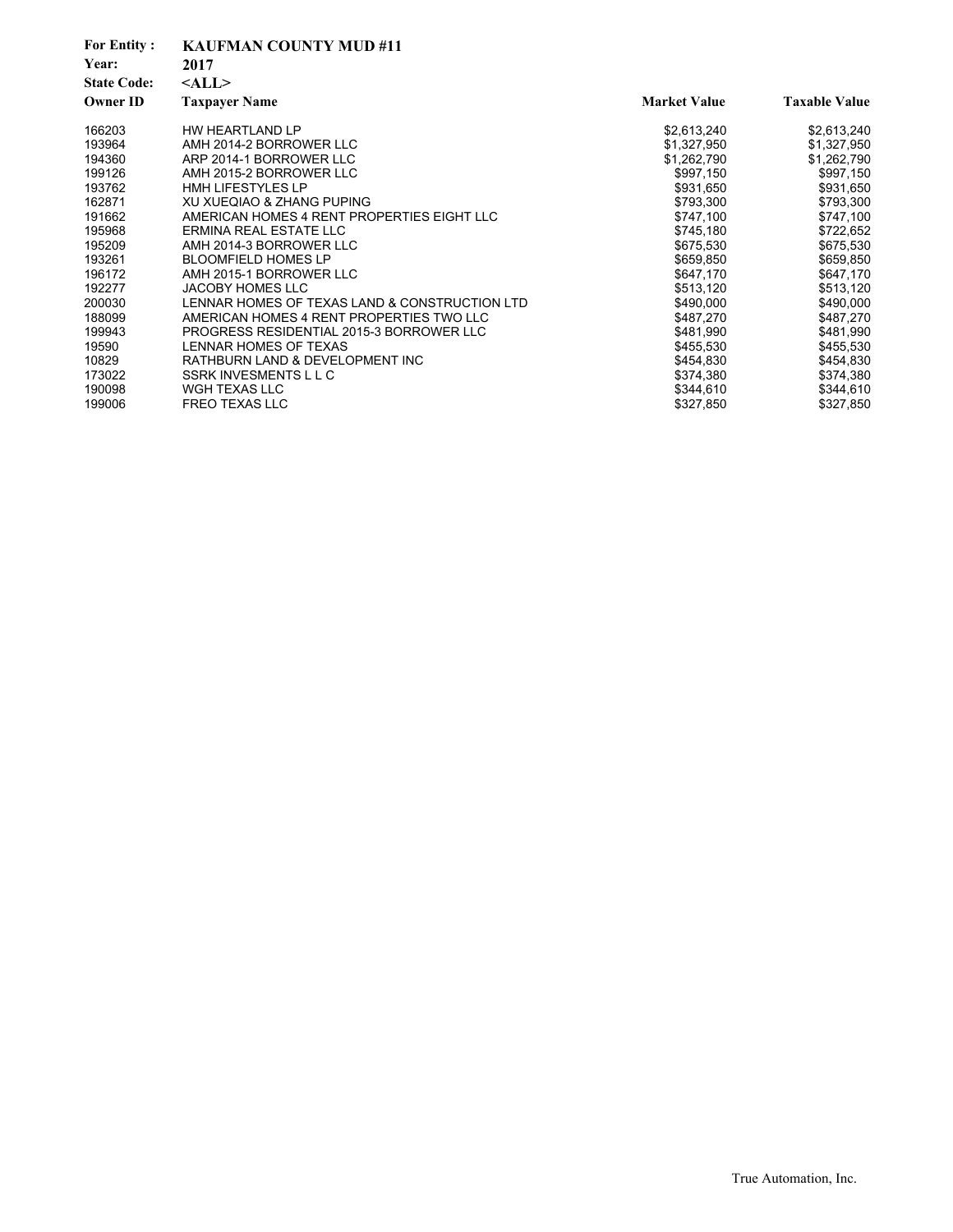| <b>For Entity:</b> | <b>KAUFMAN COUNTY MUD #14</b>                 |                     |                      |
|--------------------|-----------------------------------------------|---------------------|----------------------|
| Year:              | 2017                                          |                     |                      |
| <b>State Code:</b> | $<$ ALL $>$                                   |                     |                      |
| <b>Owner ID</b>    | <b>Taxpayer Name</b>                          | <b>Market Value</b> | <b>Taxable Value</b> |
| 166203             | HW HEARTLAND LP                               | \$14,472,250        | \$14,472,250         |
| 193261             | <b>BLOOMFIELD HOMES LP</b>                    | \$3,355,140         | \$3,355,140          |
| 193762             | <b>HMH LIFESTYLES LP</b>                      | \$960,840           | \$960,840            |
| 200030             | LENNAR HOMES OF TEXAS LAND & CONSTRUCTION LTD | \$938,210           | \$938,210            |
| 196172             | AMH 2015-1 BORROWER LLC                       | \$869,950           | \$869,950            |
| 193761             | <b>HMH LIFESTYLES LP</b>                      | \$803,510           | \$803,510            |
| 191662             | AMERICAN HOMES 4 RENT PROPERTIES EIGHT LLC    | \$574,980           | \$574,980            |
| 199943             | PROGRESS RESIDENTIAL 2015-3 BORROWER LLC      | \$562,320           | \$562,320            |
| 203791             | PROGRESS RESIDENTIAL 2016 1 BORROWER LLC      | \$434,100           | \$434,100            |
| 193964             | AMH 2014-2 BORROWER LLC                       | \$416,410           | \$416,410            |
| 195968             | ERMINA REAL ESTATE LLC                        | \$290,070           | \$290,070            |
| 188107             | MEAD MICHAEL J & CAROLYN S                    | \$283,760           | \$283,760            |
| 203220             | LEWIS IRISH & MIA                             | \$283,090           | \$283,090            |
| 206135             | <b>LAWSON PATRICK &amp; VANESSA</b>           | \$281,920           | \$281,920            |
| 197765             | SMITH STANLEY JAMES & CAROLINA                | \$277,620           | \$277,620            |
| 206126             | ROBERSON GREGORY & KIMBERLY                   | \$275,280           | \$275,280            |
| 205542             | <b>PADILLA MARTIN &amp; AMBER</b>             | \$273,310           | \$273,310            |
| 202671             | CONTU RAY S & STEPHANIE L                     | \$271,070           | \$271,070            |
| 203291             | CORCORAN RONALD E & LEAH A                    | \$268,880           | \$268,880            |
| 202816             | <b>EXALIEN GUERLANDE J</b>                    | \$267,010           | \$267,010            |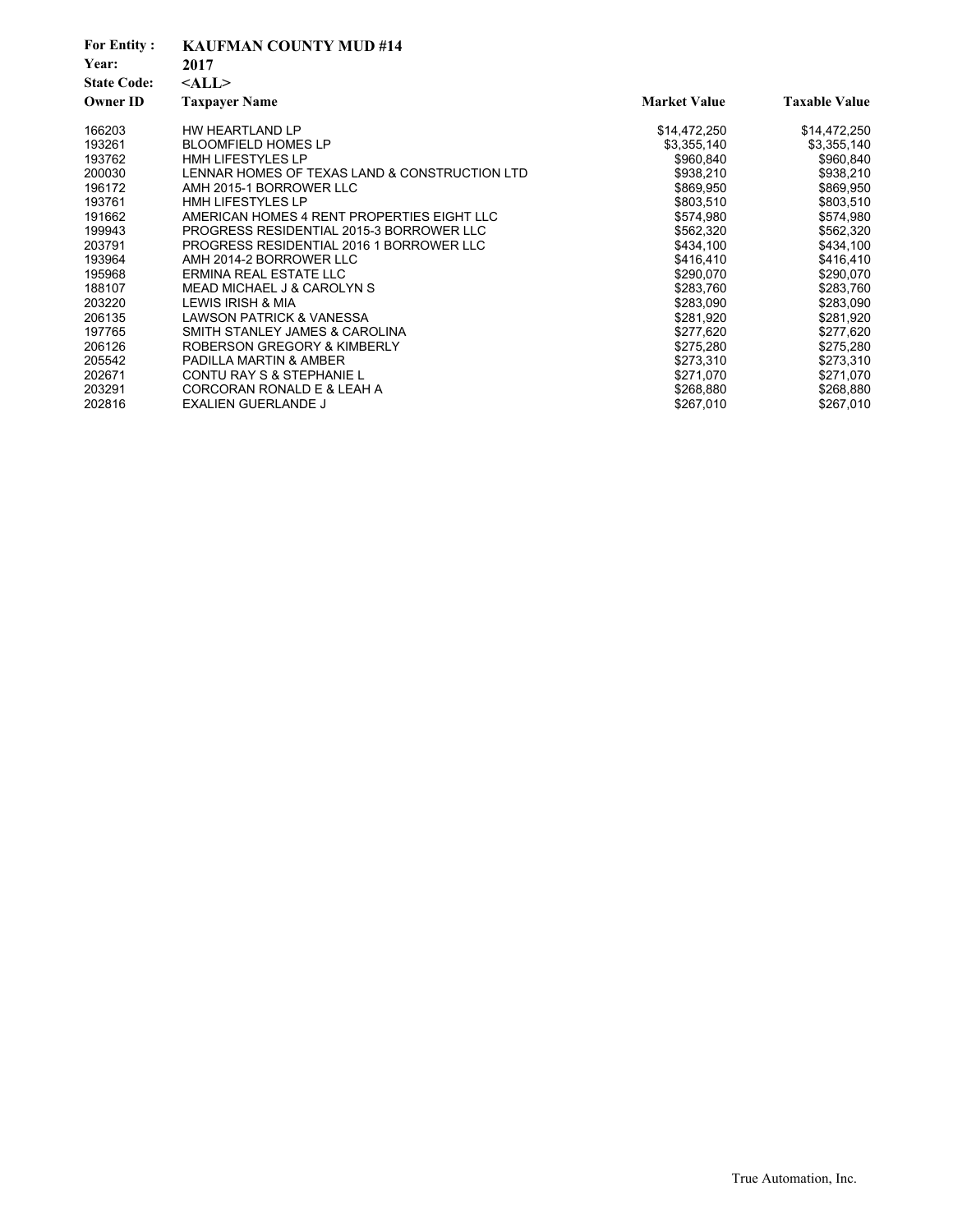| <b>For Entity:</b><br>Year:<br><b>State Code:</b> | <b>KAUFMAN COUNTY MUD#2</b><br>2017<br>$<$ ALL $>$ |                     |                      |
|---------------------------------------------------|----------------------------------------------------|---------------------|----------------------|
| <b>Owner ID</b>                                   | <b>Taxpayer Name</b>                               | <b>Market Value</b> | <b>Taxable Value</b> |
| 206735                                            | DEVONSHIRE DALLAS ASLI VIII LLC                    | \$7,858,980         | \$7,858,980          |
| 199990                                            | <b>HIGHLAND HOMES DALLAS LLC</b>                   | \$3,009,440         | \$3,009,440          |
| 193261                                            | <b>BLOOMFIELD HOMES LP</b>                         | \$2,025,520         | \$2,025,520          |
| 201743                                            | <b>GEHAN HOMES LTD</b>                             | \$1,366,590         | \$1,366,590          |
| 195640                                            | WS DDV DEVELOPMENT LLC                             | \$884,368           | \$884,368            |
| 196700                                            | FLAHERTY JOSEPH D & LINDA A                        | \$465,810           | \$446,779            |
| 16168                                             | DIMSON SAMUEL & DANA                               | \$497,610           | \$435,149            |
| 205391                                            | <b>WILLIS CARL S</b>                               | \$433,220           | \$433,220            |
| 194755                                            | TUCKER STEVEN A & ROBERTA L                        | \$433,200           | \$433,200            |
| 198495                                            | SHIELDS DAVID                                      | \$422,810           | \$422,810            |
| 189535                                            | LONG JAMES K & HEATHER L                           | \$419,040           | \$407,891            |
| 194853                                            | BAILEY MICHAEL R & TANYA D                         | \$407,000           | \$407,000            |
| 201253                                            | <b>HALL SANDY</b>                                  | \$406,000           | \$406,000            |
| 192783                                            | <b>BACEY WILLIAM &amp; TRACY</b>                   | \$405,280           | \$405,280            |
| 205024                                            | KNOWLTON CARL & HEATHER                            | \$401,110           | \$401,110            |
| 27400                                             | ZANOLINI PAUL A & STEPHANIE                        | \$440,220           | \$400,532            |
| 194000                                            | <b>BRUHN ERIC &amp; KAYCEY</b>                     | \$406,590           | \$396,916            |
| 188852                                            | TAYLOR DANA M                                      | \$418,080           | \$396,723            |
| 194509                                            | <b>DABNEY WHITNEY</b>                              | \$396,580           | \$396,580            |
| 201540                                            | <b>FRANCOM JOHN ERIC &amp; SHANNON KAYE</b>        | \$395,960           | \$395,960            |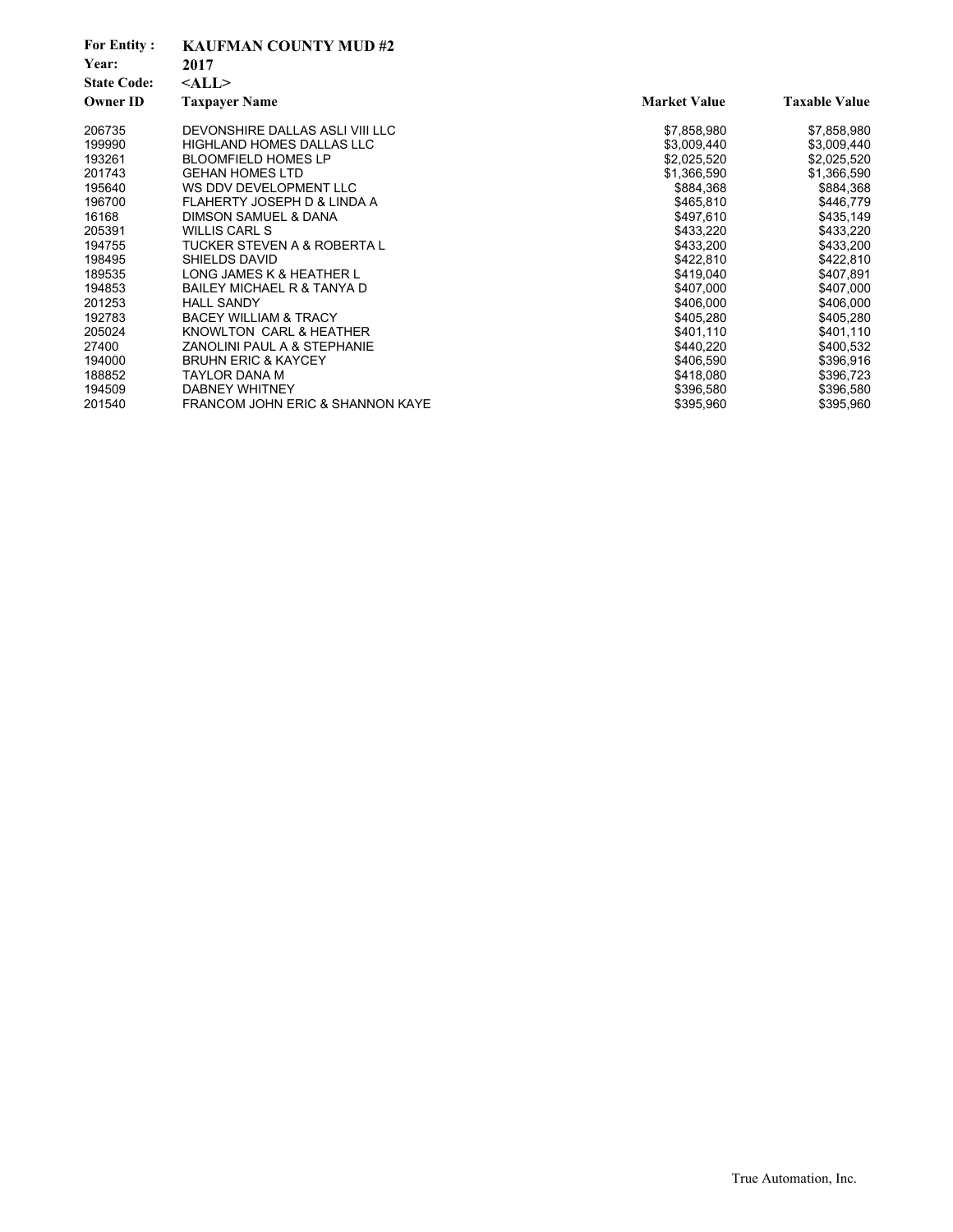| <b>For Entity:</b><br>Year:<br><b>State Code:</b> | <b>KAUFMAN COUNTY MUD#4</b><br>2017<br>$<$ ALL $>$ |                     |                      |
|---------------------------------------------------|----------------------------------------------------|---------------------|----------------------|
| Owner ID                                          | <b>Taxpayer Name</b>                               | <b>Market Value</b> | <b>Taxable Value</b> |
| 82377                                             | <b>BEAZER HOMES TEXAS LP</b>                       | \$3,971,880         | \$3,971,880          |
| 203780                                            | PULTE HOMES OF TEXAS LP                            | \$3,196,080         | \$3,196,080          |
| 206735                                            | DEVONSHIRE DALLAS ASLI VIII LLC                    | \$2,666,860         | \$2,666,860          |
| 168100                                            | EVANS 114 LAND INVESTMENTS PARTNERS LP             | \$1,592,000         | \$1,592,000          |
| 195640                                            | WS DDV DEVELOPMENT LLC                             | \$325,000           | \$325,000            |
| 207459                                            | <b>WELCH AMOS JR &amp; CHASTITY</b>                | \$119,580           | \$119,580            |
| 207035                                            | <b>HARVEY LOREN R</b>                              | \$116,310           | \$116,310            |
| 207437                                            | MC KINNIE MARK A &                                 | \$111,880           | \$111,880            |
| 207982                                            | <b>CAMPBELL MICHAEL L</b>                          | \$101,960           | \$101,960            |
| 73070                                             | SATELLITE SHELTERS INC                             | \$88,290            | \$88,290             |
| 50682                                             | <b>D L PETERSON TRUST</b>                          | \$78,190            | \$78,190             |
| 208060                                            | <b>PUGLIESE LISA M</b>                             | \$59,020            | \$59,020             |
| 207656                                            | MORENO JAIME & LILIANA                             | \$59,020            | \$59,020             |
| 207394                                            | <b>GREEN DONNIEST O</b>                            | \$59,020            | \$59,020             |
| 207185                                            | <b>GBADAMOSI GRACE T</b>                           | \$46,000            | \$46,000             |
| 208125                                            | SIMONEAUX ENJALAE U                                | \$46,000            | \$46,000             |
| 207438                                            | THORNTON DANIEL C & KYMBERLY A                     | \$43,000            | \$43,000             |
| 207969                                            | <b>COX KENNY L &amp; CICELY</b>                    | \$40,000            | \$40,000             |
| 207651                                            | <b>WANG CHUNPING</b>                               | \$40,000            | \$40,000             |
| 208050                                            | RODRIGUEZ JONATHAN A & ALEXIS G                    | \$40,000            | \$40,000             |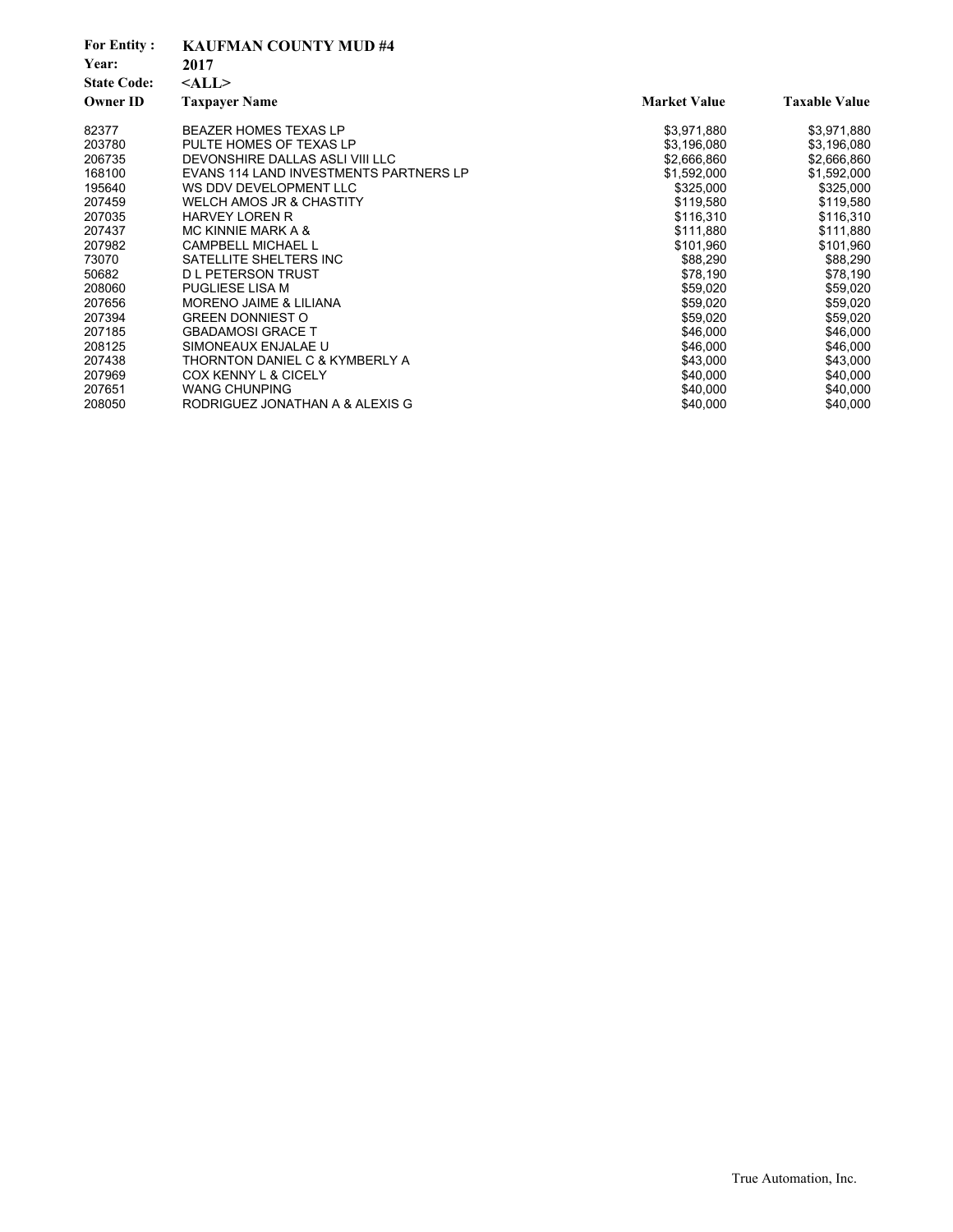| <b>For Entity:</b><br>Year:           | <b>KAUFMAN COUNTY MUD#5</b><br>2017          |                     |                      |
|---------------------------------------|----------------------------------------------|---------------------|----------------------|
| <b>State Code:</b><br><b>Owner ID</b> | $<$ ALL $>$<br><b>Taxpaver Name</b>          | <b>Market Value</b> | <b>Taxable Value</b> |
| 185740                                | <b>CTMGT LAND HOLDINGS LP</b>                | \$8,763,710         | \$8,763,710          |
| 204887                                | CADG TR SOUTH LLC                            | \$279.250           | \$279.250            |
| 83210                                 | MUD DISTRICT 6 & 7                           | \$6,000             | \$0                  |
| 82648                                 | KAUFMAN COUNTY MUNICIPAL UTILITY DISTRICT #5 | \$16,600            | \$0                  |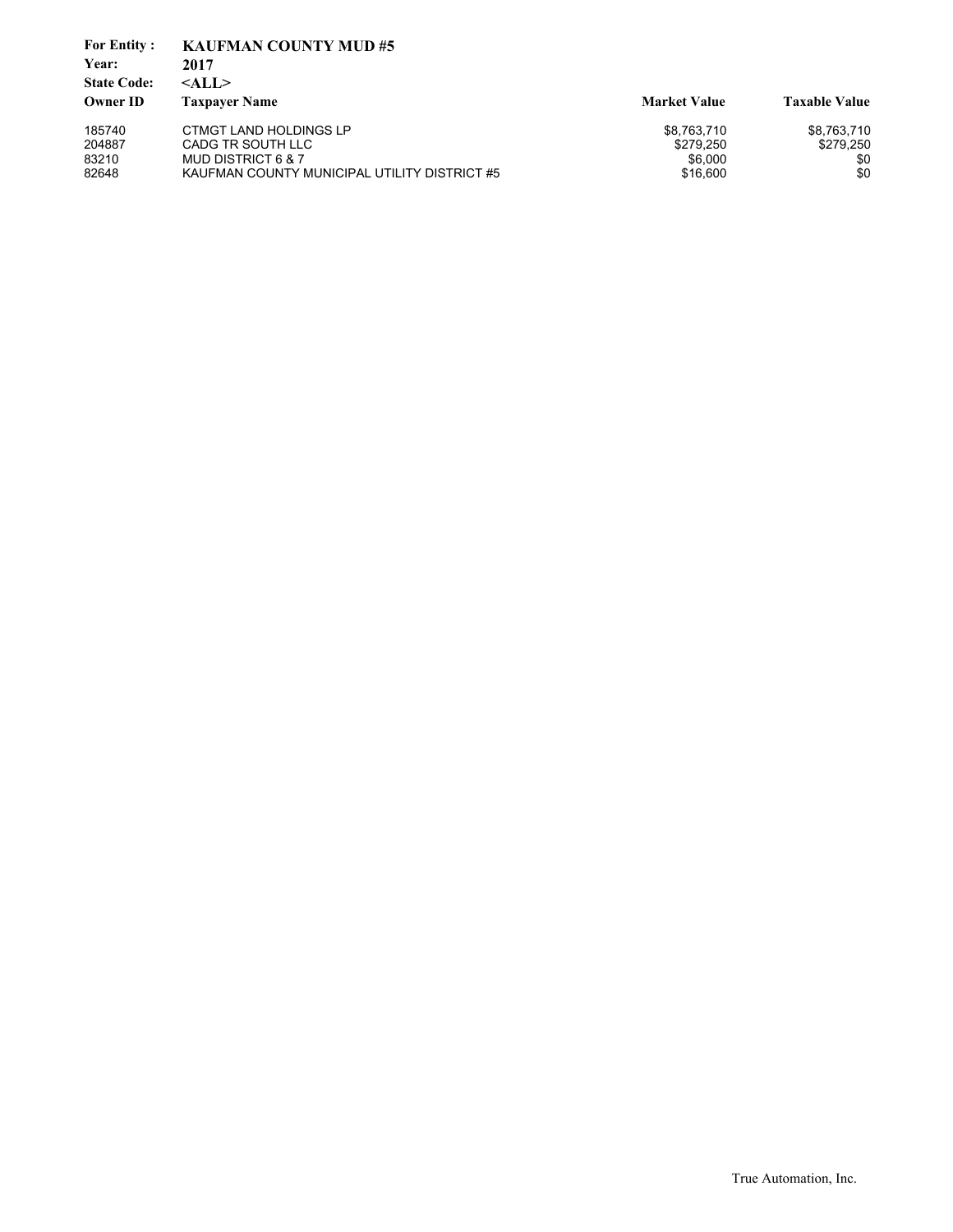| <b>For Entity:</b><br>Year:<br><b>State Code:</b> | <b>KAUFMAN COUNTY MUD#6</b><br>2017<br>$<$ ALL $>$ |                     |                      |
|---------------------------------------------------|----------------------------------------------------|---------------------|----------------------|
| <b>Owner ID</b>                                   | <b>Taxpayer Name</b>                               | <b>Market Value</b> | <b>Taxable Value</b> |
| 172820                                            | CTMGT TRAVIS RANCH LLC                             | \$2,715,960         | \$2,715,960          |
| 194360                                            | ARP 2014-1 BORROWER LLC                            | \$1,111,900         | \$1,111,900          |
| 201218                                            | HPA TEXAS SUB 2016-1 LLC                           | \$580,290           | \$580,290            |
| 178241                                            | FUHLER JOZEF JOHAN & MAGGIE                        | \$514,210           | \$514,210            |
| 165857                                            | THOMAS VIJI V & SHIRLEY C                          | \$463,580           | \$463,580            |
| 197917                                            | CADG TRAVIS RANCH LLC                              | \$432,770           | \$432,770            |
| 204887                                            | CADG TR SOUTH LLC                                  | \$356,300           | \$356,300            |
| 206816                                            | <b>TRAVIS RANCH MARINA LLC</b>                     | \$344,360           | \$344,360            |
| 79460                                             | D R HORTON TEXAS LTD                               | \$338,110           | \$338,110            |
| 206449                                            | <b>HEDGES WILLIAM B &amp; KATHLEEN J TR</b>        | \$293,650           | \$293,650            |
| 206619                                            | <b>1ST BABY J LLC</b>                              | \$289,460           | \$289,460            |
| 206103                                            | RATEREE BARBARA                                    | \$286,380           | \$286,380            |
| 198189                                            | PAREDES JUAN                                       | \$286,240           | \$286,240            |
| 180720                                            | PETERSON EDWARD A                                  | \$284.800           | \$284,800            |
| 170878                                            | ALSTON ANTHONY P & LORETTA B                       | \$282,940           | \$282,940            |
| 199623                                            | PAGE CASEY A                                       | \$279,400           | \$279,400            |
| 175885                                            | <b>UNKNOWN OWNER</b>                               | \$278,560           | \$278,560            |
| 201223                                            | ARMSTRONG OSCAR                                    | \$277.760           | \$277,760            |
| 178927                                            | <b>MALLET YVETTE &amp; CHRISTOPHER</b>             | \$276,800           | \$276,800            |
| 171789                                            | RIOS LUIS A & CAROLYN L                            | \$294,290           | \$273,218            |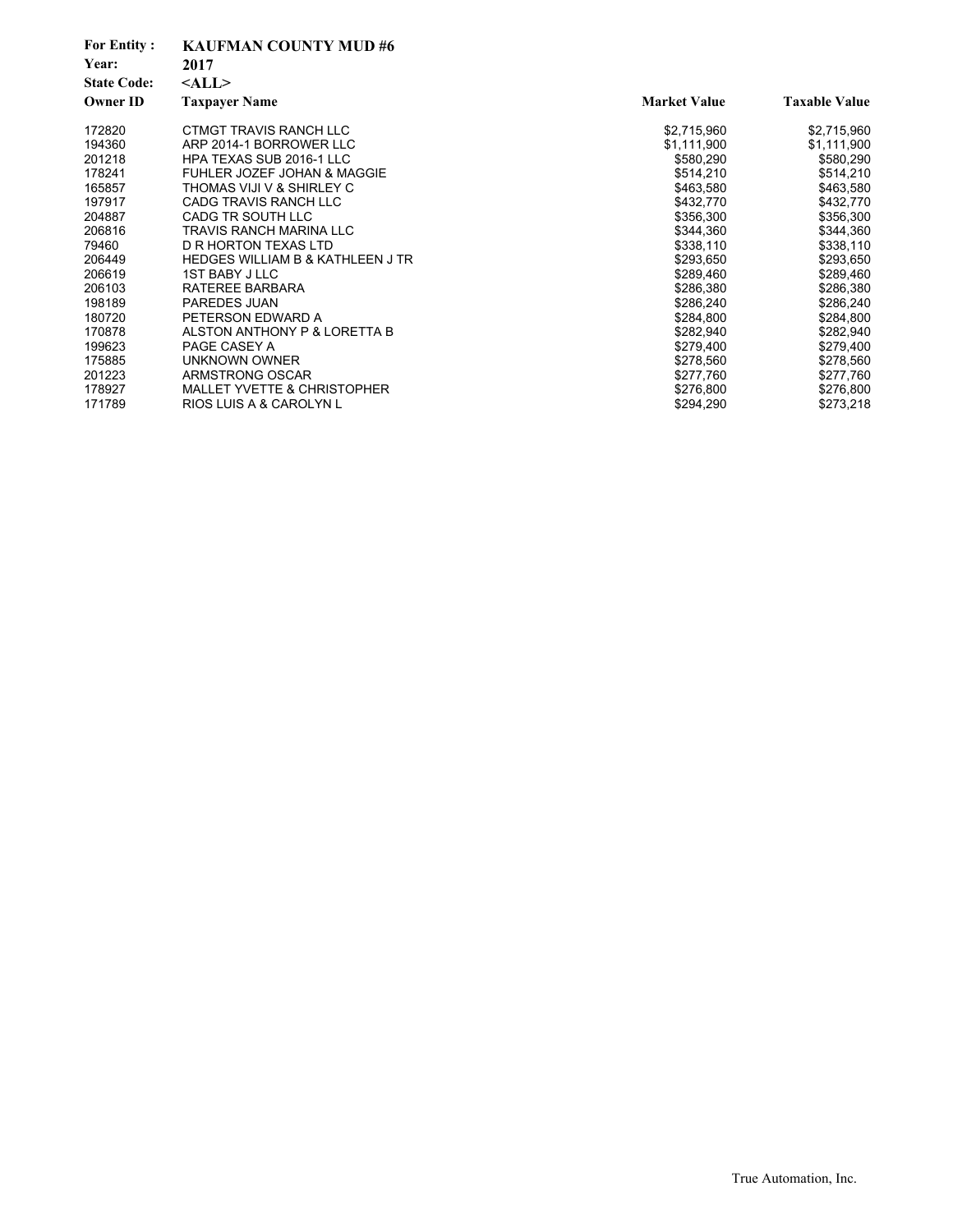| <b>For Entity:</b><br>Year: | <b>KAUFMAN COUNTY MUD#7</b><br>2017      |                     |                      |
|-----------------------------|------------------------------------------|---------------------|----------------------|
| <b>State Code:</b>          | $<$ ALL $>$                              |                     |                      |
| <b>Owner ID</b>             | <b>Taxpayer Name</b>                     | <b>Market Value</b> | <b>Taxable Value</b> |
| 79460                       | D R HORTON TEXAS LTD                     | \$2,287,929         | \$2,287,929          |
| 206808                      | DRH LAND OPPORTUNITIES I INC             | \$1,449,880         | \$1,449,880          |
| 172820                      | CTMGT TRAVIS RANCH LLC                   | \$1,116,640         | \$1,116,640          |
| 194360                      | ARP 2014-1 BORROWER LLC                  | \$988,040           | \$988,040            |
| 193964                      | AMH 2014-2 BORROWER LLC                  | \$803,670           | \$803,670            |
| 20181                       | PIRTLE DAVID & SUE                       | \$687,000           | \$687,000            |
| 195209                      | AMH 2014-3 BORROWER LLC                  | \$605,070           | \$605,070            |
| 206816                      | TRAVIS RANCH MARINA LLC                  | \$558,850           | \$558,850            |
| 184193                      | <b>WANG FUCHAO</b>                       | \$443,030           | \$443,030            |
| 196172                      | AMH 2015-1 BORROWER LLC                  | \$416,000           | \$416,000            |
| 179526                      | STEWART SANDRA K                         | \$369,560           | \$369,560            |
| 187935                      | AMERICAN RESIDENTIAL LEASING COMPANY LLC | \$369,280           | \$369,280            |
| 163220                      | <b>INFINITI REI LLC</b>                  | \$355,050           | \$355,050            |
| 81071                       | ZIEGENFUSS RONNIE L & MERRY L            | \$352,570           | \$352,570            |
| 206496                      | YOUNG JAMES & MEGAN                      | \$330,920           | \$330,920            |
| 207106                      | NYANGICHA NYAKUNDI V &                   | \$313,440           | \$313,440            |
| 206661                      | SHOWERS PORSCHA                          | \$285,430           | \$285,430            |
| 207160                      | KAHL CHRISTOPHER M & LORI M              | \$284,690           | \$284,690            |
| 208278                      | <b>COULTER RYAN &amp; KAREN</b>          | \$283,670           | \$283,670            |
| 203180                      | MC KEEVER DARRELL & YADIRA               | \$283,270           | \$283,270            |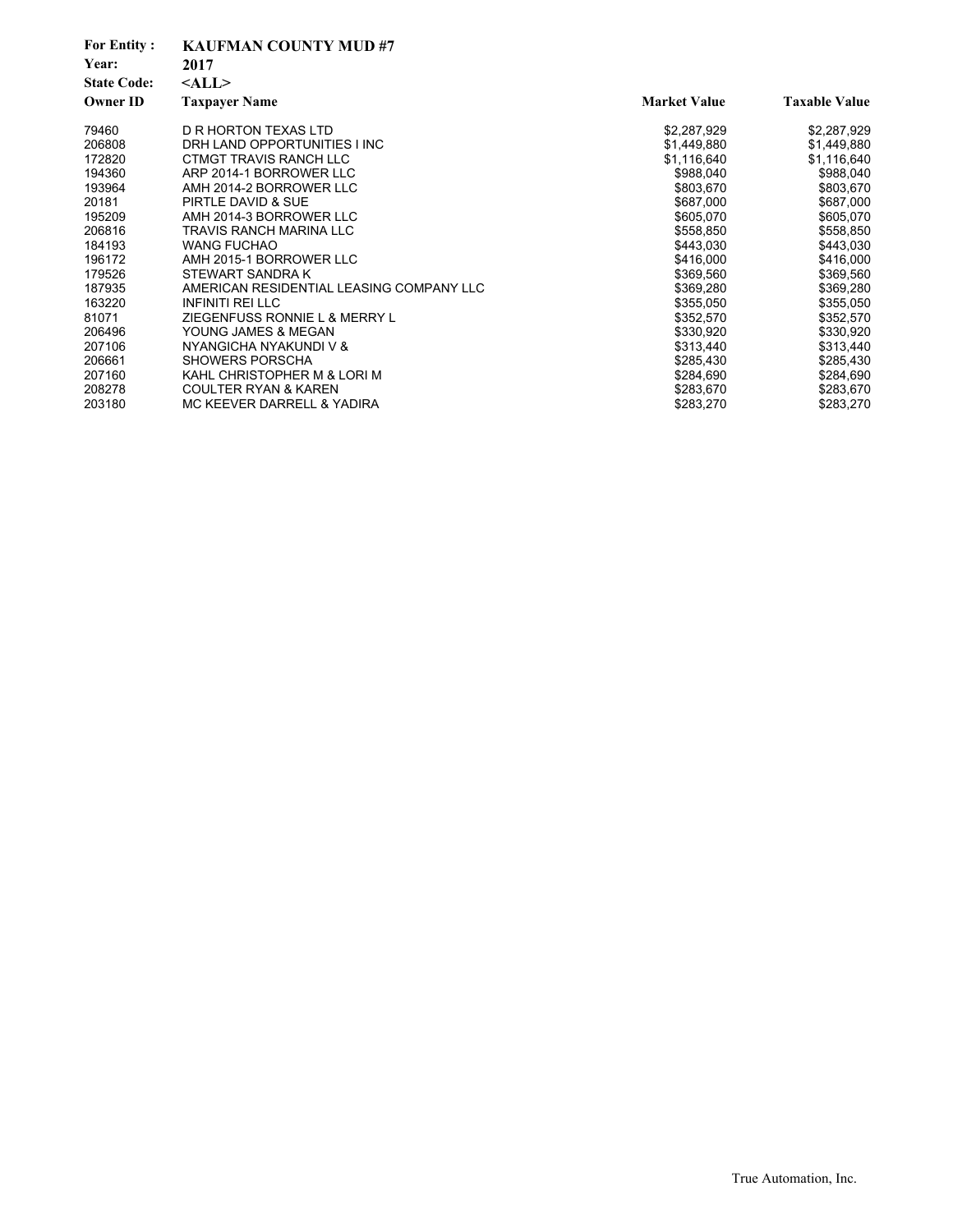| <b>For Entity:</b><br>Year:<br><b>State Code:</b><br><b>Owner ID</b> | <b>KAUFMAN ISD</b><br>2017<br>$<$ ALL $>$<br><b>Taxpayer Name</b> | <b>Market Value</b> | <b>Taxable Value</b> |
|----------------------------------------------------------------------|-------------------------------------------------------------------|---------------------|----------------------|
| 206801                                                               | ITS EQUPMENT LEASING & MAINTENANCE LLC                            | \$15,906,780        | \$15,906,780         |
| 50837                                                                | <b>ABOX PAPERBOARD</b>                                            | \$11,334,690        | \$11,334,690         |
| 39391                                                                | WAL-MART REAL ESTATE BUSINESS TRUST                               | \$9,292,920         | \$9,292,920          |
| 50379                                                                | <b>FALCON STEEL INC</b>                                           | \$6,913,500         | \$6,913,500          |
| 24594                                                                | WAL-MART STORES 01-265                                            | \$5,896,630         | \$5,896,630          |
| 13699                                                                | ONCOR ELECTRIC DELIVERY COMPANY                                   | \$5,459,860         | \$5,459,860          |
| 49054                                                                | TRINITY VALLEY ELECTRIC CO-OP                                     | \$5,091,040         | \$4,876,320          |
| 193886                                                               | <b>BWR APARTMENTS LP</b>                                          | \$4,819,880         | \$4,819,880          |
| 167467                                                               | SEAWAY CRUDE PIPELINE LP                                          | \$4,799,730         | \$4,799,730          |
| 28344                                                                | <b>BROOKSHIRE GROCERY CO</b>                                      | \$4,320,180         | \$4,320,180          |
| 26863                                                                | ATMOS ENERGY MID-TEX DIVISION                                     | \$4,352,220         | \$4,297,960          |
| 19013                                                                | <b>LARRETT INC</b>                                                | \$4,118,100         | \$4,118,100          |
| 50835                                                                | TABLES MANUFACTURING INC                                          | \$3,645,770         | \$3,645,770          |
| 73279                                                                | KOLDER INC                                                        | \$3,197,430         | \$3,197,430          |
| 179378                                                               | CENTRO NP HOLDINGS 12 SPE LLC                                     | \$3,112,840         | \$3,112,840          |
| 160705                                                               | <b>JWS LAND LTD</b>                                               | \$4,974,170         | \$2,687,970          |
| 183634                                                               | <b>KLLM TRANSPORT</b>                                             | \$2,383,430         | \$2,383,430          |
| 205891                                                               | STORE MASTER FUNDING X LLC                                        | \$1,959,930         | \$1,959,930          |
| 177627                                                               | JENSEN BARBARA J & ARMSTRONG THERESA LEIGH                        | \$1,882,400         | \$1,882,400          |
| 58734                                                                | <b>MURREY FORD-MERCURY</b>                                        | \$1,739,300         | \$1,739,300          |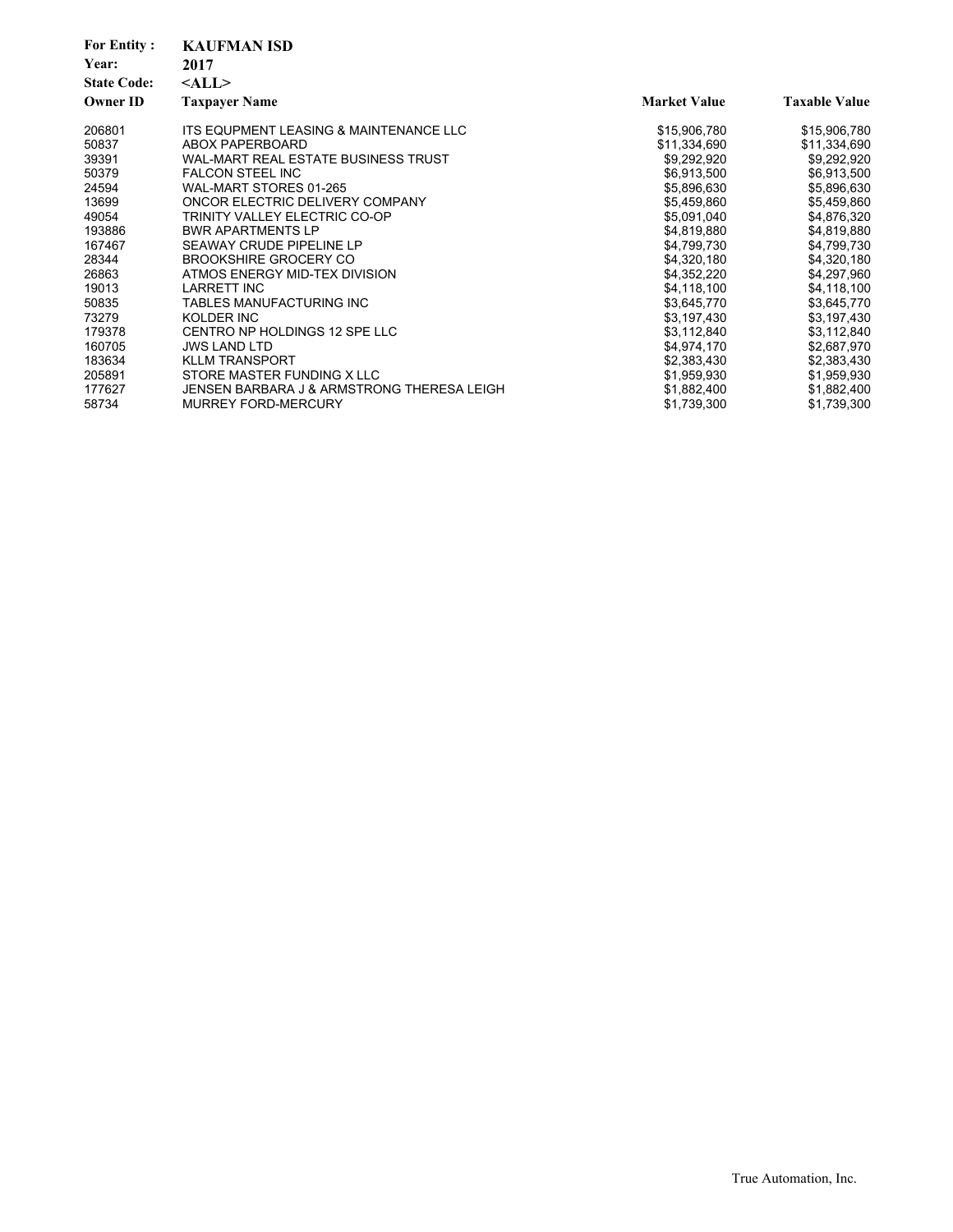| <b>For Entity:</b><br>Year:<br><b>State Code:</b> | KC ESD #1 (KAUFMAN)<br>2017<br>$<$ ALL $>$ |                     |                      |
|---------------------------------------------------|--------------------------------------------|---------------------|----------------------|
| <b>Owner ID</b>                                   | <b>Taxpayer Name</b>                       | <b>Market Value</b> | <b>Taxable Value</b> |
| 26863                                             | ATMOS ENERGY MID-TEX DIVISION              | \$24,835,220        | \$24,781,530         |
| 167467                                            | SEAWAY CRUDE PIPELINE LP                   | \$4,799,730         | \$4,799,730          |
| 19013                                             | <b>LARRETT INC</b>                         | \$4,118,100         | \$4,118,100          |
| 49054                                             | TRINITY VALLEY ELECTRIC CO-OP              | \$4,130,110         | \$3,942,220          |
| 13699                                             | ONCOR ELECTRIC DELIVERY COMPANY            | \$3,394,520         | \$3,394,520          |
| 66373                                             | <b>HUNT OIL COMPANY</b>                    | \$6,032,380         | \$1,473,130          |
| 35724                                             | SANTA ANITA INC                            | \$4,409,640         | \$1,347,680          |
| 82881                                             | DYNAMIC PROPERTIES LTD                     | \$1,155,290         | \$1,155,072          |
| 204364                                            | POLO RIENDA MEXICANA LLC                   | \$991,620           | \$991,620            |
| 79695                                             | <b>HEBB WADE A</b>                         | \$866,080           | \$866,080            |
| 160536                                            | <b>MATTHEWS CLARK</b>                      | \$1,274,474         | \$774,200            |
| 48483                                             | AMERICAN LIBERTY OIL CO                    | \$5,454,250         | \$766,670            |
| 23723                                             | <b>PARADIS THOMAS H</b>                    | \$1,353,290         | \$755,650            |
| 191289                                            | A & A LANDSCAPE & IRRIGATION               | \$750,000           | \$750,000            |
| 196550                                            | <b>CASE SAM L</b>                          | \$937,650           | \$721,288            |
| 55735                                             | MC CLAIN CAROLYN                           | \$1,144,060         | \$677,490            |
| 195797                                            | <b>ENERTECH RESOURCES LLC</b>              | \$650,000           | \$650,000            |
| 191243                                            | <b>CJD MANAGEMENT COMPANY</b>              | \$646,780           | \$646,780            |
| 62700                                             | <b>FAIR ROAD PROPERTIES INC</b>            | \$646,910           | \$637,617            |
| 191779                                            | NUMBER 19 REAL ESTATE INC                  | \$1,779,040         | \$628,230            |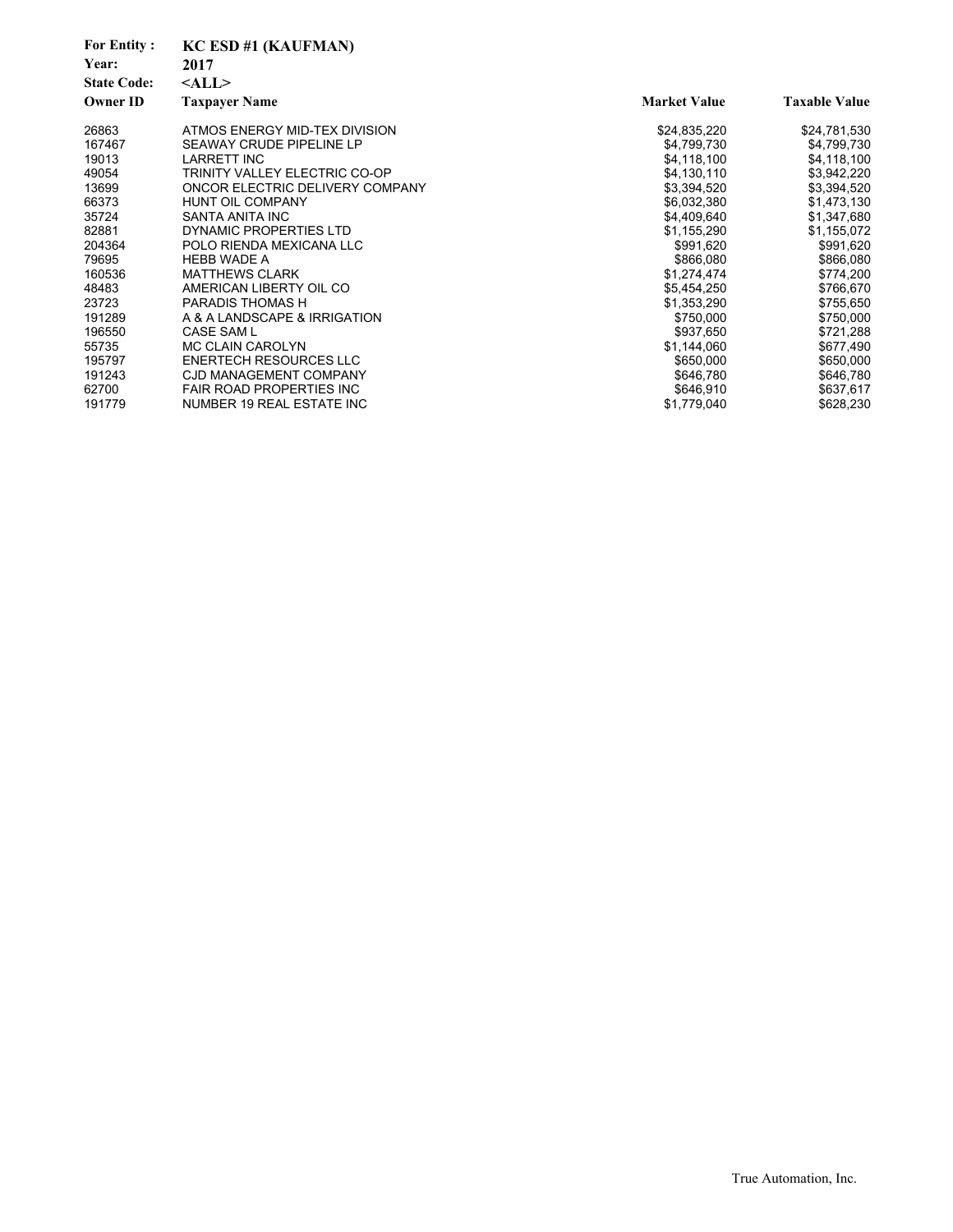| <b>For Entity:</b><br>Year:<br><b>State Code:</b> | KC ESD #2 (MABANK)<br>2017<br>$<$ ALL $>$ |                     |                      |
|---------------------------------------------------|-------------------------------------------|---------------------|----------------------|
| <b>Owner ID</b>                                   | <b>Taxpayer Name</b>                      | <b>Market Value</b> | <b>Taxable Value</b> |
| 26863                                             | ATMOS ENERGY MID-TEX DIVISION             | \$2,291,710         | \$2,288,970          |
| 51189                                             | KAUFMAN CO REC CORP                       | \$1,964,250         | \$1,964,250          |
| 21456                                             | NOWELL DAVID J & ALANA                    | \$1,811,203         | \$1,811,203          |
| 186925                                            | <b>HOLL DAVID B</b>                       | \$921,020           | \$921,020            |
| 79106                                             | <b>KKD PROPERTIES LTD</b>                 | \$1,797,589         | \$874,969            |
| 202630                                            | STUART SPENCER R & SNOW KAREN A           | \$842,180           | \$842,180            |
| 13699                                             | ONCOR ELECTRIC DELIVERY COMPANY           | \$734,010           | \$734,010            |
| 197305                                            | UNDERWOOD ARCHIE H                        | \$1,114,420         | \$678,390            |
| 10872                                             | MINIAT WILLIAM R                          | \$747,860           | \$674,025            |
| 176556                                            | CAMPBELL JAMES R JR & DENISE              | \$662,123           | \$662,123            |
| 77207                                             | AUSTIN BARBARA S                          | \$677,540           | \$658,471            |
| 53767                                             | ANDREWS JOHN C & SUSAN                    | \$630,010           | \$602,195            |
| 53797                                             | CARY DAVID M & CHRISTINA                  | \$600,520           | \$593,287            |
| 49054                                             | TRINITY VALLEY ELECTRIC CO-OP             | \$649,970           | \$571,670            |
| 181206                                            | DAHLHAUSER JACK & PAT                     | \$556,890           | \$556,890            |
| 49041                                             | RAYBURN CO ELEC COOP                      | \$553,480           | \$553,480            |
| 160937                                            | <b>CLERKIN THOMAS A &amp; LINDA A</b>     | \$549,910           | \$549,910            |
| 170623                                            | <b>BRESNAHAN ROBERT T</b>                 | \$540,502           | \$540,502            |
| 187577                                            | BRIGHTON JEFFREY E & ROBIN K              | \$532,320           | \$532,320            |
| 48642                                             | <b>MITCHELL HAROLD &amp; NORMA</b>        | \$671,090           | \$518,127            |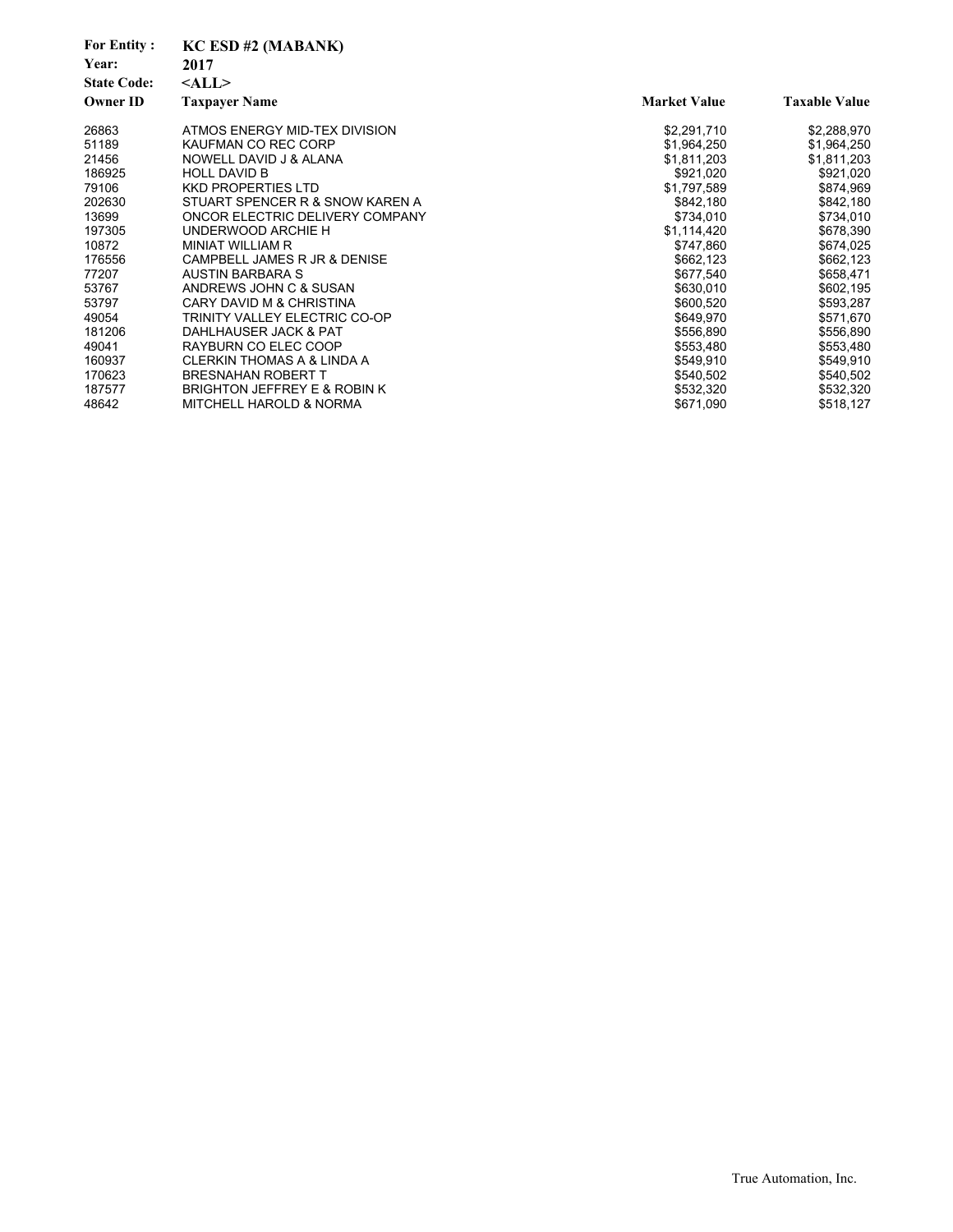| <b>For Entity:</b><br>Year:<br><b>State Code:</b><br><b>Owner ID</b> | KC ESD #3 (TERRELL)<br>2017<br>$<$ ALL $>$<br><b>Taxpayer Name</b> | <b>Market Value</b> | <b>Taxable Value</b> |
|----------------------------------------------------------------------|--------------------------------------------------------------------|---------------------|----------------------|
| 13699                                                                | ONCOR ELECTRIC DELIVERY COMPANY                                    | \$15,589,310        | \$15,589,310         |
| 49072                                                                | UNION PACIFIC RR CO                                                | \$9,942,450         | \$9,942,450          |
| 167467                                                               | SEAWAY CRUDE PIPELINE LP                                           | \$6,204,080         | \$6,204,080          |
| 196558                                                               | <b>VFS LEASING CO</b>                                              | \$3,764,770         | \$3,764,770          |
| 26863                                                                | ATMOS ENERGY MID-TEX DIVISION                                      | \$3,228,300         | \$3,147,100          |
| 77490                                                                | TRINITY MATERIALS INC                                              | \$2,449,320         | \$2,449,320          |
| 82617                                                                | <b>TRANSIT MIX CONCRETE &amp; MATERIALS COMPANY</b>                | \$2,220,440         | \$2,220,440          |
| 71134                                                                | SOUTHWESTERN BELL                                                  | \$2,197,160         | \$2,197,160          |
| 36197                                                                | <b>HAYNES DENNIS R &amp; SUE</b>                                   | \$2,381,460         | \$1,672,950          |
| 191497                                                               | <b>ONEOK STERLING III PIPELINE</b>                                 | \$1,656,460         | \$1,656,460          |
| 49054                                                                | TRINITY VALLEY ELECTRIC CO-OP                                      | \$1,503,790         | \$1,467,260          |
| 161890                                                               | FOUR STARR PRODUCTION LLC                                          | \$1,257,321         | \$1,257,321          |
| 15313                                                                | ONEOK NGL PIPELINE LP                                              | \$1,237,250         | \$1,237,250          |
| 66373                                                                | <b>HUNT OIL COMPANY</b>                                            | \$16,994,160        | \$1,230,040          |
| 49067                                                                | <b>EXPLORER PIPELINE CO</b>                                        | \$1,202,750         | \$1,202,750          |
| 51234                                                                | <b>ENERGY TRANSFER FUEL LP</b>                                     | \$1,128,510         | \$1,128,510          |
| 188030                                                               | HUTHMACHER WILLIAM C                                               | \$1,112,320         | \$1,112,320          |
| 165401                                                               | D & A REAL ESTATE PARTNERS LTD                                     | \$1,000,000         | \$1,000,000          |
| 15039                                                                | <b>GAY NEAL</b>                                                    | \$3,438,450         | \$991,030            |
| 24590                                                                | CATERPILLAR FINANCIAL SERVICES CORP                                | \$971,610           | \$971,610            |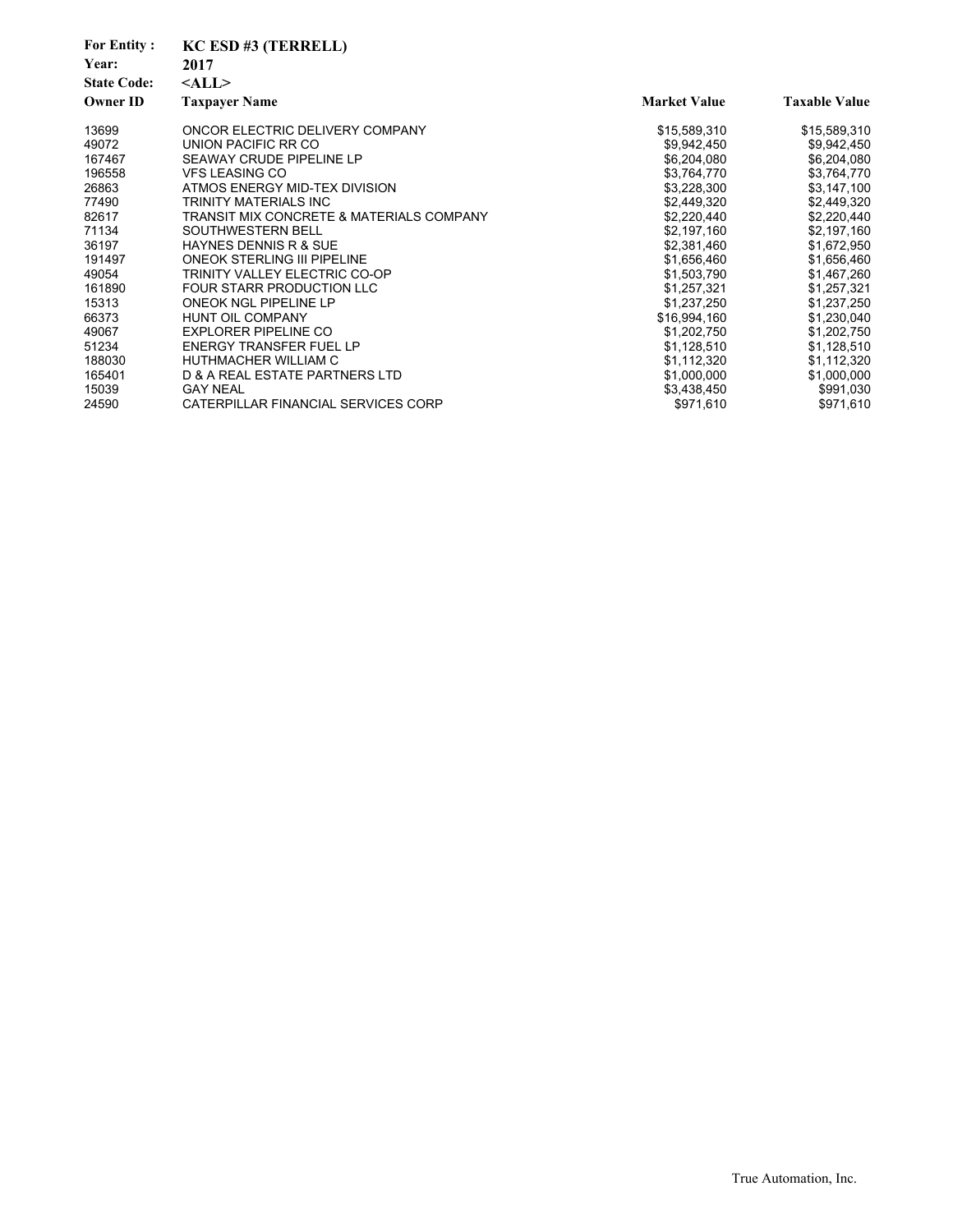| <b>For Entity:</b> | KC ESD #4 (KEMP)                        |                     |                      |
|--------------------|-----------------------------------------|---------------------|----------------------|
| Year:              | 2017                                    |                     |                      |
| <b>State Code:</b> | $<$ ALL $>$                             |                     |                      |
| Owner ID           | <b>Taxpayer Name</b>                    | <b>Market Value</b> | <b>Taxable Value</b> |
| 77490              | TRINITY MATERIALS INC                   | \$14,791,560        | \$10,455,920         |
| 187230             | <b>HAMLINS LLC</b>                      | \$7,611,430         | \$7,611,430          |
| 169992             | <b>LARSON ELECTRONICS</b>               | \$3,289,870         | \$3,289,870          |
| 13699              | ONCOR ELECTRIC DELIVERY COMPANY         | \$2,616,970         | \$2,616,970          |
| 167467             | SEAWAY CRUDE PIPELINE LP                | \$2,217,510         | \$2,217,510          |
| 49054              | TRINITY VALLEY ELECTRIC CO-OP           | \$2,055,110         | \$2,055,110          |
| 49557              | KCCC INC                                | \$1,072,740         | \$1,072,740          |
| 195667             | TFT REAL ESTATE LLC                     | \$1,042,000         | \$1,042,000          |
| 45018              | CARNEY LAND & CATTLE L P                | \$5,311,760         | \$960,290            |
| 49106              | UNITED TELEPHONE CO OF TX               | \$869,240           | \$869,240            |
| 169911             | RNR INDUSTRIAL SERVICES LLC             | \$745,950           | \$745,950            |
| 40101              | SUTTON KENNETH N & BARBARA              | \$703,440           | \$703,440            |
| 164938             | PATTERSON JOHN B & JENNIFER M           | \$793,750           | \$680,350            |
| 161299             | FOURMONT PROPERTIES INC                 | \$679,480           | \$679,480            |
| 37271              | COOK JOHNNIE F & VANITIA A              | \$1,116,410         | \$659,890            |
| 197553             | HUSSEY PHILLIP RYAN & WANDA T           | \$648,800           | \$642,268            |
| 198911             | <b>CANYON ACRE FARMS LLC</b>            | \$2,115,120         | \$620,370            |
| 170403             | <b>SCOTT FAMILY TRUST</b>               | \$747,410           | \$585,675            |
| 49555              | <b>INDIAN OAKS GOLF &amp; TREE FARM</b> | \$595,350           | \$581,200            |
| 194779             | WHITWORTH FAMILY LIVING TRUST           | \$882,430           | \$526,727            |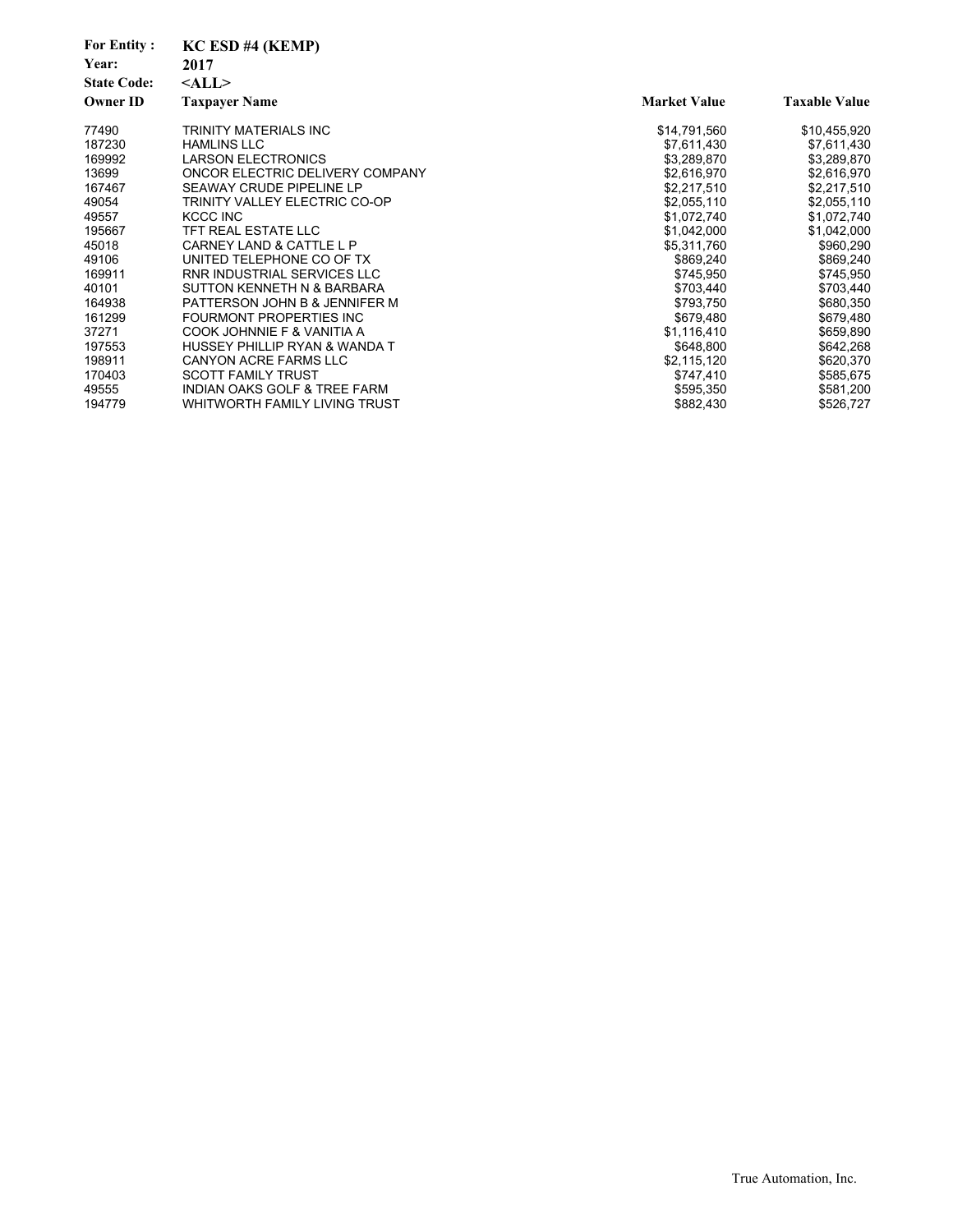| <b>For Entity:</b> | $KC$ ESD #5 (SCURRY)                       |                     |                      |
|--------------------|--------------------------------------------|---------------------|----------------------|
| Year:              | 2017                                       |                     |                      |
| <b>State Code:</b> | $<$ ALL $>$                                |                     |                      |
| <b>Owner ID</b>    | <b>Taxpayer Name</b>                       | <b>Market Value</b> | <b>Taxable Value</b> |
| 69183              | <b>PAPPY S SAND &amp; GRAVEL</b>           | \$3,755,590         | \$3,755,590          |
| 167467             | <b>SEAWAY CRUDE PIPELINE LP</b>            | \$3,469,000         | \$3,469,000          |
| 46032              | LATTIMORE MATERIALS CO L P                 | \$5,668,100         | \$2,886,280          |
| 24590              | CATERPILLAR FINANCIAL SERVICES CORP        | \$1,878,030         | \$1,878,030          |
| 50451              | LEASE PLAN USA INC                         | \$1,551,550         | \$1,551,550          |
| 49054              | TRINITY VALLEY ELECTRIC CO-OP              | \$1,355,020         | \$1,325,110          |
| 181980             | <b>WILBUR ELLIS COMPANY</b>                | \$1,170,340         | \$1,170,340          |
| 162786             | JOYNER JEFFREY RYAN                        | \$1,391,720         | \$1,099,591          |
| 63333              | <b>TEXAS ALLTEL</b>                        | \$1,041,570         | \$1,041,570          |
| 13699              | ONCOR ELECTRIC DELIVERY COMPANY            | \$1,024,200         | \$1,024,200          |
| 42334              | <b>HO JUI LIEN CHOU</b>                    | \$18,174,560        | \$911,390            |
| 32215              | SEWELL CAMERON D & SANDRA M                | \$1,197,150         | \$711,277            |
| 192989             | ARMOR CARL D & JUDY A                      | \$728,520           | \$686,586            |
| 205881             | <b>WILBUR ELLIS FEED LLC</b>               | \$641,180           | \$641,180            |
| 193770             | FREEDOM HEALTHCARE PROPERTIES OF TEXAS LLC | \$767,980           | \$640,300            |
| 198400             | <b>MITCHELL FAMILY TRUST</b>               | \$2,407,320         | \$595,260            |
| 199289             | DADA DG SCURRY LLC                         | \$575,410           | \$575,410            |
| 205743             | FREEDOM HEALTHCARE PROPERTIES LLC          | \$566,950           | \$559,893            |
| 76384              | MOORE JEFFREY & ANDREA                     | \$822,070           | \$555,985            |
| 63420              | <b>TAYLOR KEN &amp; LANDA</b>              | \$520,690           | \$520,690            |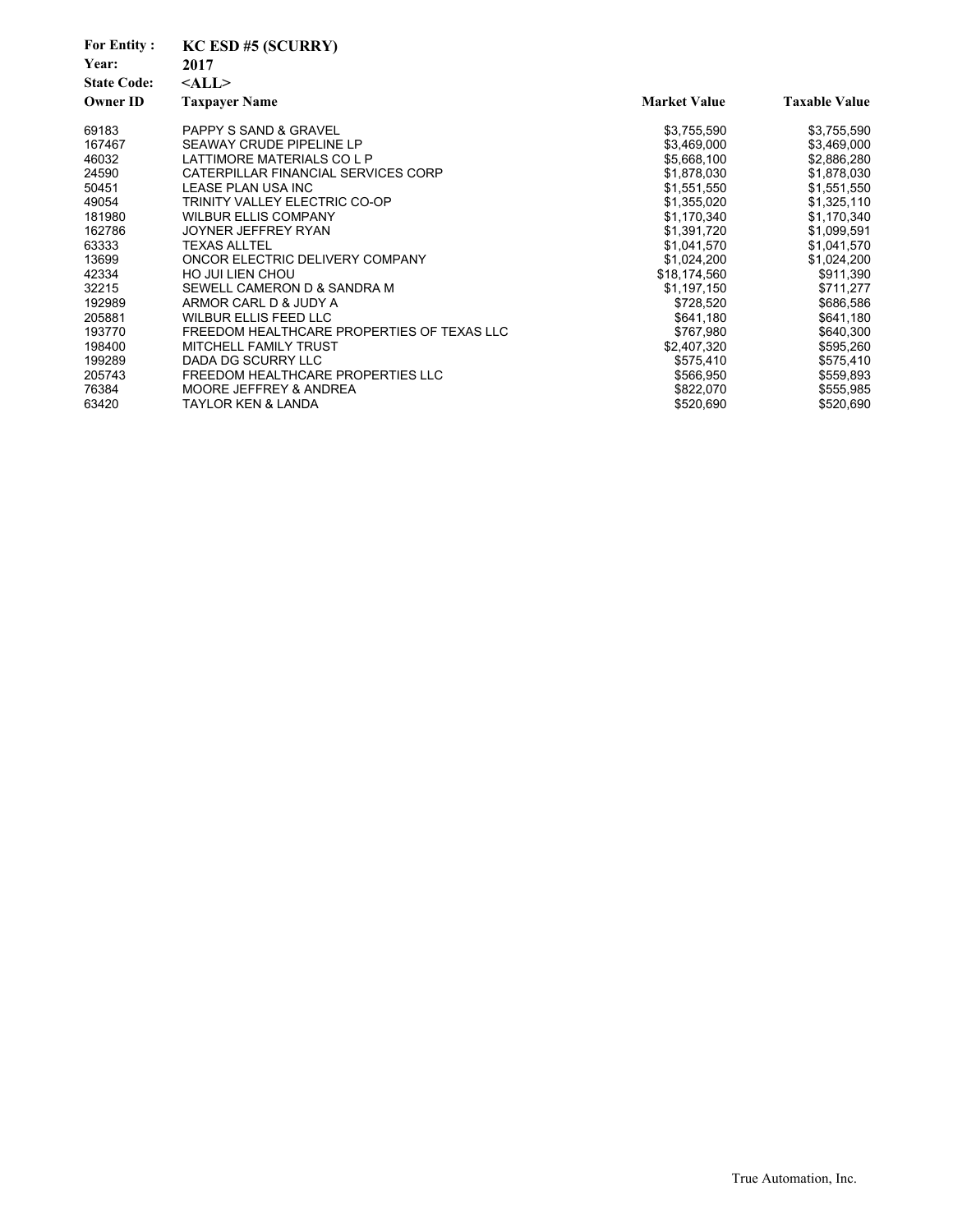| <b>For Entity:</b><br>Year:<br><b>State Code:</b><br><b>Owner ID</b> | $KC$ ESD #6 (FORNEY)<br>2017<br>$<$ ALL $>$<br><b>Taxpayer Name</b> | <b>Market Value</b> | <b>Taxable Value</b> |
|----------------------------------------------------------------------|---------------------------------------------------------------------|---------------------|----------------------|
|                                                                      |                                                                     |                     |                      |
| 29105                                                                | LA FRONTERA HOLDINGS LLC                                            | \$657,721,860       | \$536,315,360        |
| 26863                                                                | ATMOS ENERGY MID-TEX DIVISION                                       | \$11,771,240        | \$11,705,610         |
| 13699                                                                | ONCOR ELECTRIC DELIVERY COMPANY                                     | \$7,260,780         | \$6,480,510          |
| 200209                                                               | <b>SEALY SW FORNEY LLC</b>                                          | \$5,294,310         | \$5,294,310          |
| 79460                                                                | D R HORTON TEXAS LTD                                                | \$5,290,579         | \$5,290,579          |
| 206735                                                               | DEVONSHIRE DALLAS ASLI VIII LLC                                     | \$14,250,180        | \$5,238,750          |
| 73043                                                                | KINDER MORGAN NORTH TEXAS PIPELINE                                  | \$5,094,210         | \$5,094,210          |
| 199990                                                               | <b>HIGHLAND HOMES DALLAS LLC</b>                                    | \$4,354,440         | \$4,354,440          |
| 69301                                                                | <b>BRIGHT EXCAVATION INC</b>                                        | \$4,203,690         | \$4,203,690          |
| 71134                                                                | SOUTHWESTERN BELL                                                   | \$3,955,490         | \$3,955,490          |
| 16726                                                                | S K W HOLDINGS LTD                                                  | \$3,495,940         | \$3,495,940          |
| 49072                                                                | UNION PACIFIC RR CO                                                 | \$3,307,100         | \$3,307,100          |
| 194360                                                               | ARP 2014-1 BORROWER LLC                                             | \$3,235,005         | \$3,235,005          |
| 193964                                                               | AMH 2014-2 BORROWER LLC                                             | \$3,126,540         | \$3,126,540          |
| 82377                                                                | <b>BEAZER HOMES TEXAS LP</b>                                        | \$3,019,880         | \$3,019,880          |
| 50837                                                                | ABOX PAPERBOARD                                                     | \$2,959,340         | \$2,959,340          |
| 201218                                                               | <b>HPA TEXAS SUB 2016-1 LLC</b>                                     | \$2,793,310         | \$2,793,310          |
| 172407                                                               | <b>HELMS TRAIL PROPERTIES INC</b>                                   | \$2,772,680         | \$2,772,680          |
| 200131                                                               | <b>CLEMENTS RANCH LLC</b>                                           | \$7,052,550         | \$2,741,840          |
| 203780                                                               | PULTE HOMES OF TEXAS LP                                             | \$2,412,080         | \$2,412,080          |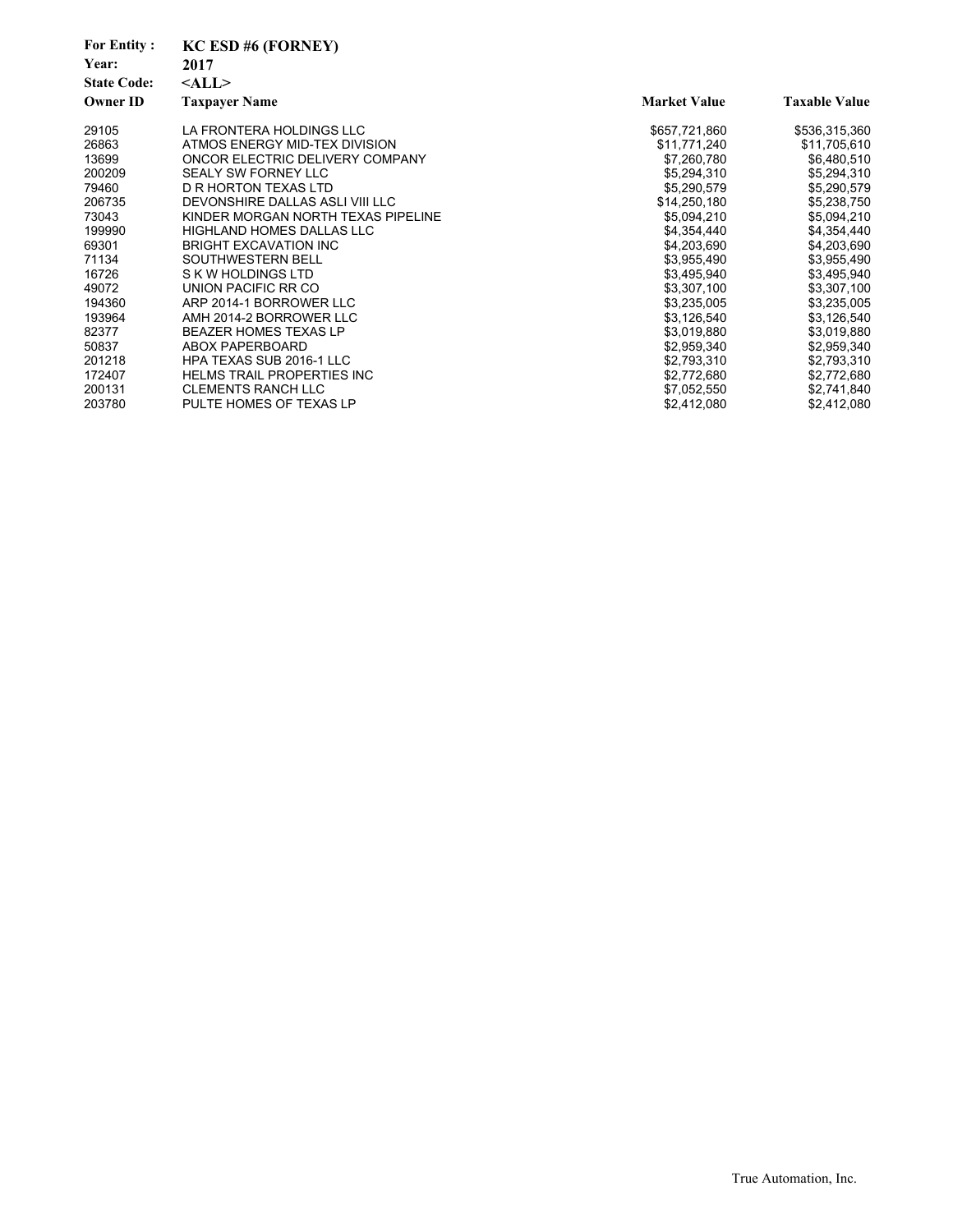| <b>For Entity:</b><br>Year:<br><b>State Code:</b><br><b>Owner ID</b> | <b>KC ESD #7 (CRANDALL)</b><br>2017<br>$<$ ALL $>$<br><b>Taxpayer Name</b> | <b>Market Value</b> | <b>Taxable Value</b> |
|----------------------------------------------------------------------|----------------------------------------------------------------------------|---------------------|----------------------|
| 166203                                                               | HW HEARTLAND LP                                                            | \$37,686,540        | \$6,811,150          |
| 201969                                                               | <b>TRANSCANADA KEYSTONE PIPELINE LP</b>                                    | \$4,986,090         | \$4,986,090          |
| 193261                                                               | <b>BLOOMFIELD HOMES LP</b>                                                 | \$4,014,990         | \$4,014,990          |
| 33772                                                                | STAR MOBILE HOMES LP                                                       | \$3,031,390         | \$3,031,390          |
| 193762                                                               | <b>HMH LIFESTYLES LP</b>                                                   | \$1,892,490         | \$1,892,490          |
| 193964                                                               | AMH 2014-2 BORROWER LLC                                                    | \$1,744,360         | \$1,744,360          |
| 191743                                                               | <b>CDT LAND HOLDINGS LLC</b>                                               | \$2,843,280         | \$1,669,310          |
| 196172                                                               | AMH 2015-1 BORROWER LLC                                                    | \$1,517,120         | \$1,517,120          |
| 200030                                                               | LENNAR HOMES OF TEXAS LAND & CONSTRUCTION LTD                              | \$1,428,210         | \$1,428,210          |
| 186575                                                               | <b>JORDAN TIM</b>                                                          | \$2,055,540         | \$1,351,770          |
| 191662                                                               | AMERICAN HOMES 4 RENT PROPERTIES EIGHT LLC                                 | \$1,322,080         | \$1,322,080          |
| 194360                                                               | ARP 2014-1 BORROWER LLC                                                    | \$1,262,790         | \$1,262,790          |
| 199943                                                               | PROGRESS RESIDENTIAL 2015-3 BORROWER LLC                                   | \$1,044,310         | \$1,044,310          |
| 195968                                                               | ERMINA REAL ESTATE LLC                                                     | \$1,035,250         | \$1,012,722          |
| 199126                                                               | AMH 2015-2 BORROWER LLC                                                    | \$997,150           | \$997,150            |
| 197529                                                               | SOLIS MA DEL CARMEN & ALFARO JUAN MIGUEL GONZALEZ                          | \$1,087,930         | \$924,560            |
| 193761                                                               | HMH LIFESTYLES LP                                                          | \$908,510           | \$908,510            |
| 195209                                                               | AMH 2014-3 BORROWER LLC                                                    | \$857,310           | \$857,310            |
| 162871                                                               | XU XUEQIAO & ZHANG PUPING                                                  | \$793,300           | \$793,300            |
| 188099                                                               | AMERICAN HOMES 4 RENT PROPERTIES TWO LLC                                   | \$624,030           | \$624,030            |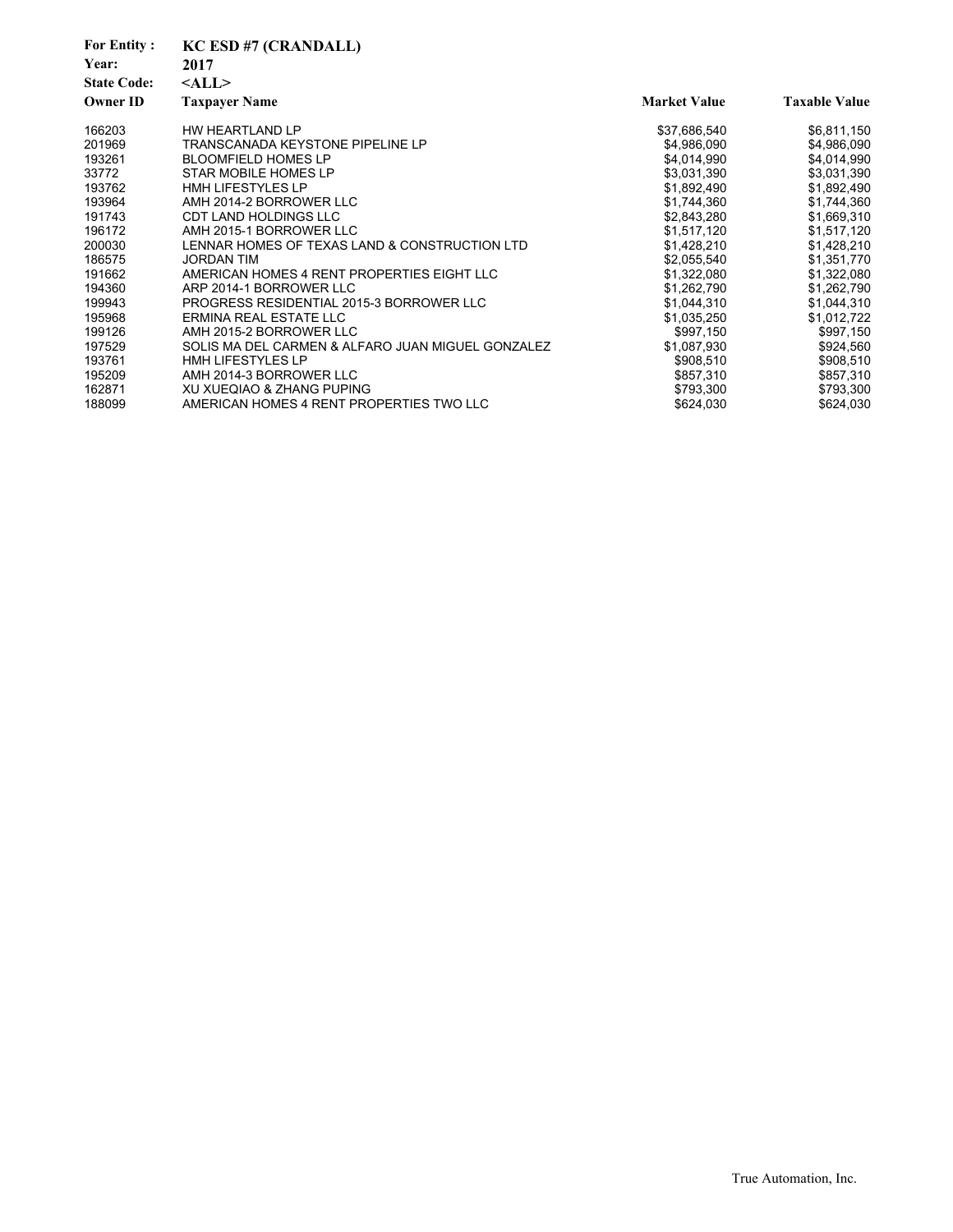| <b>For Entity:</b><br>Year:<br><b>State Code:</b><br><b>Owner ID</b> | <b>KEMP ISD</b><br>2017<br>$<$ ALL $>$<br><b>Taxpayer Name</b> | <b>Market Value</b> | <b>Taxable Value</b> |
|----------------------------------------------------------------------|----------------------------------------------------------------|---------------------|----------------------|
| 77490                                                                | TRINITY MATERIALS INC                                          | \$14,791,560        | \$10,455,920         |
| 187230                                                               | <b>HAMLINS LLC</b>                                             | \$7,611,430         | \$7,611,430          |
| 198280                                                               | MRT OF KEMP TX SNF LLC                                         | \$4,488,660         | \$4,488,660          |
| 165240                                                               | KEMP LAKESIDE INVESTOR LLC                                     | \$3,570,530         | \$3,343,620          |
| 169992                                                               | <b>LARSON ELECTRONICS</b>                                      | \$3,289,870         | \$3,289,870          |
| 13699                                                                | ONCOR ELECTRIC DELIVERY COMPANY                                | \$3,175,070         | \$3,154,610          |
| 179812                                                               | <b>HENRY &amp; WATSON LAKE LLC</b>                             | \$2,373,980         | \$2,274,860          |
| 167467                                                               | SEAWAY CRUDE PIPELINE LP                                       | \$2,217,510         | \$2,217,510          |
| 49054                                                                | <b>TRINITY VALLEY ELECTRIC CO-OP</b>                           | \$2,055,110         | \$2,055,110          |
| 179896                                                               | 1273 BEACON SHORE DRIVE LLC                                    | \$1,250,000         | \$1,250,000          |
| 28344                                                                | <b>BROOKSHIRE GROCERY CO</b>                                   | \$1,216,650         | \$1,216,650          |
| 51420                                                                | FIRST NATIONAL BANK OF KEMP                                    | \$1,199,450         | \$1,199,450          |
| 49106                                                                | UNITED TELEPHONE CO OF TX                                      | \$1,150,640         | \$1,150,640          |
| 49557                                                                | KCCC INC                                                       | \$1,072,740         | \$1,072,740          |
| 195667                                                               | TFT REAL ESTATE LLC                                            | \$1,042,000         | \$1,042,000          |
| 45018                                                                | CARNEY LAND & CATTLE L P                                       | \$5,311,760         | \$960,290            |
| 169911                                                               | <b>RNR INDUSTRIAL SERVICES LLC</b>                             | \$745,950           | \$745,950            |
| 40101                                                                | SUTTON KENNETH N & BARBARA                                     | \$703,440           | \$703,440            |
| 164938                                                               | PATTERSON JOHN B & JENNIFER M                                  | \$793,750           | \$680,350            |
| 161299                                                               | FOURMONT PROPERTIES INC                                        | \$679,480           | \$679,480            |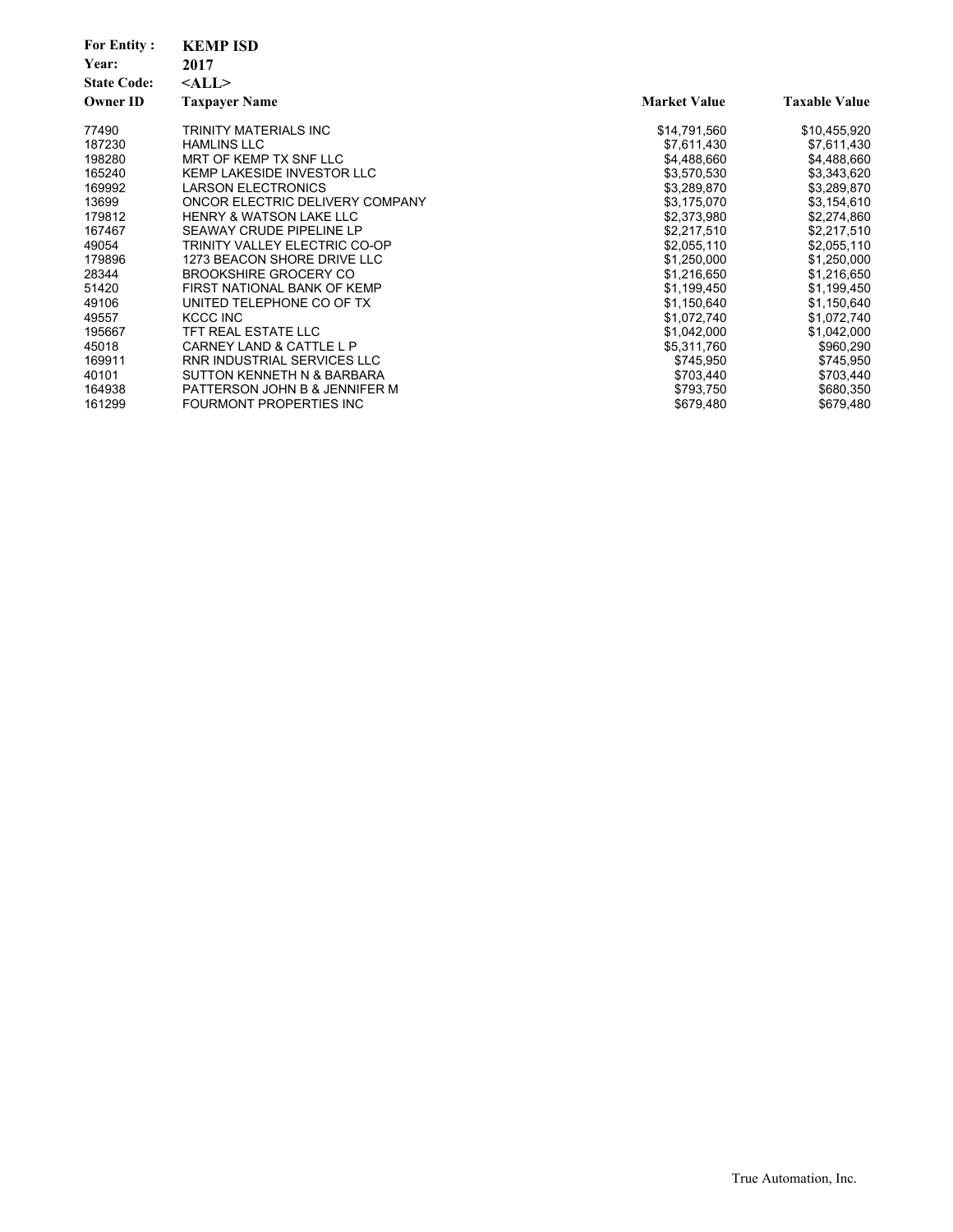| <b>For Entity:</b><br>Year: | <b>MABANK ISD</b><br>2017                   |                     |                      |
|-----------------------------|---------------------------------------------|---------------------|----------------------|
| <b>State Code:</b>          | $<$ ALL $>$                                 |                     |                      |
| <b>Owner ID</b>             | <b>Taxpayer Name</b>                        | <b>Market Value</b> | <b>Taxable Value</b> |
| 30645                       | <b>SOLAR TURBINES INC</b>                   | \$28,691,060        | \$28,691,060         |
| 31638                       | LIGHTHOUSE LANDING PARTNERS LP              | \$3,427,040         | \$3,427,040          |
| 13699                       | ONCOR ELECTRIC DELIVERY COMPANY             | \$2,281,240         | \$2,281,240          |
| 51189                       | KAUFMAN CO REC CORP                         | \$1,964,250         | \$1,964,250          |
| 203589                      | URECH RONALD W & RYAN K                     | \$1,811,650         | \$1,811,650          |
| 60105                       | ANTHONY WAYNE & MARY ANN                    | \$1,816,370         | \$1,780,135          |
| 21456                       | NOWELL DAVID J & ALANA                      | \$1,811,203         | \$1,776,203          |
| 170993                      | <b>HOLMAN RONALD &amp; CECILLIE</b>         | \$1,760,550         | \$1,760,550          |
| 197478                      | <b>SASSO FAMILY TRUST</b>                   | \$1,749,350         | \$1,749,350          |
| 50388                       | <b>EAGLE METAL PRODUCTS</b>                 | \$1,654,790         | \$1,654,790          |
| 173978                      | <b>KBC SIENNA LLC</b>                       | \$1,568,120         | \$1,568,120          |
| 180914                      | J BAR C LLC                                 | \$1,475,550         | \$1,475,550          |
| 42152                       | TEAGUE CHEV-BUICK INC                       | \$1,424,630         | \$1,424,630          |
| 50413                       | TRI COUNTY FORD                             | \$1,404,460         | \$1,404,460          |
| 168548                      | WELLS DENNIS L & JANIS F                    | \$1,386,240         | \$1,386,240          |
| 175094                      | <b>RFJ LAKEHOUSE LLC</b>                    | \$1,381,240         | \$1,381,240          |
| 190472                      | DEBORAH OWEN BIERTIZ NO-EXEMPT LEGACY TRUST | \$1,380,490         | \$1,380,490          |
| 162159                      | EASTERN 505 L P                             | \$1,350,000         | \$1,350,000          |
| 185145                      | PARK LARENCE & BETH A                       | \$1,330,170         | \$1,330,170          |
| 198152                      | DARILEK PROPERTIES LLC                      | \$1,148,820         | \$1,148,820          |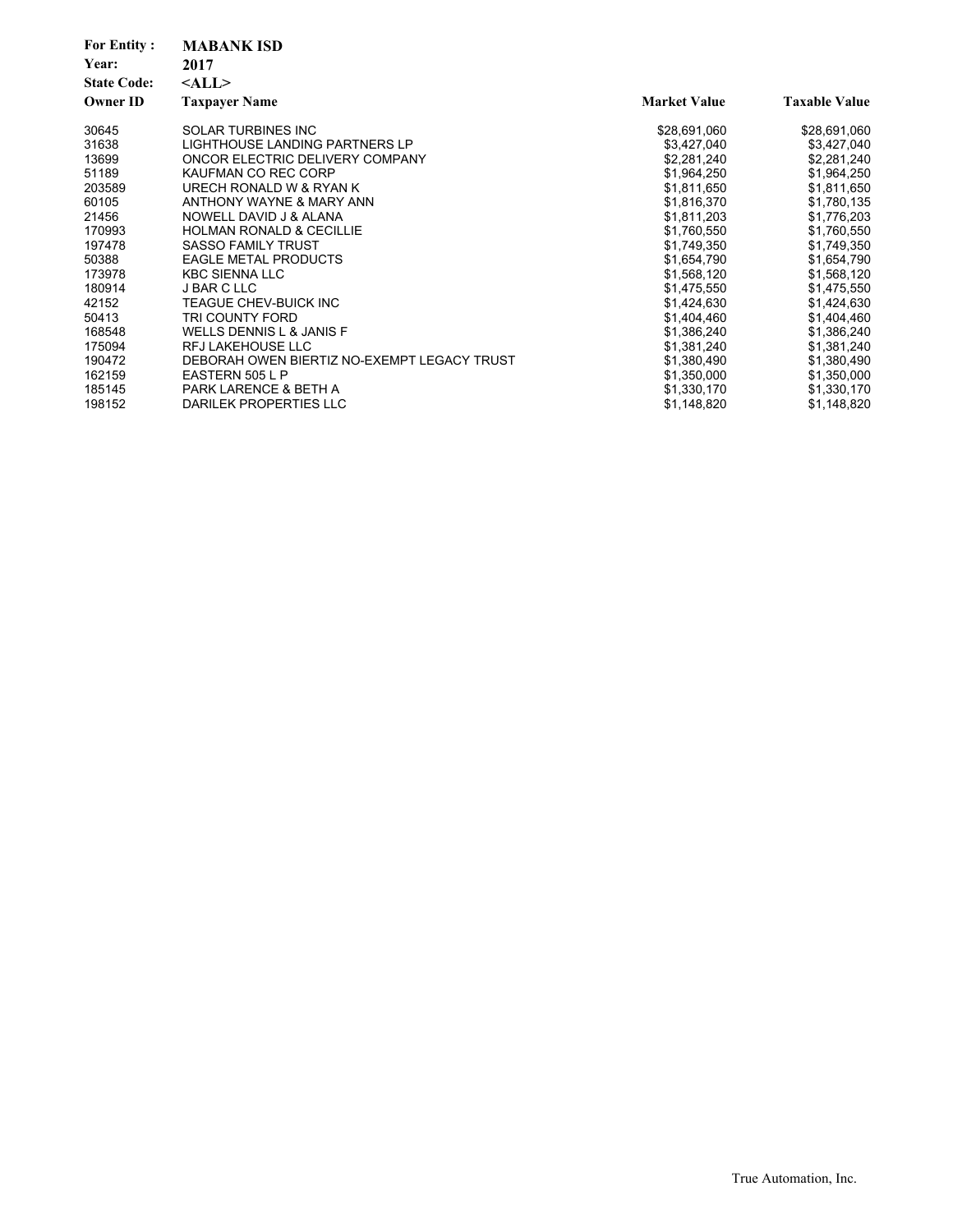| <b>For Entity:</b> | <b>MOORE FARM WCID</b>             |                     |                      |
|--------------------|------------------------------------|---------------------|----------------------|
| Year:              | 2017                               |                     |                      |
| <b>State Code:</b> | $<$ ALL $>$                        |                     |                      |
| <b>Owner ID</b>    | <b>Taxpayer Name</b>               | <b>Market Value</b> | <b>Taxable Value</b> |
| 202950             | MOORE FARM CONTROL AND IMPROVEMENT | \$536.870           | \$0                  |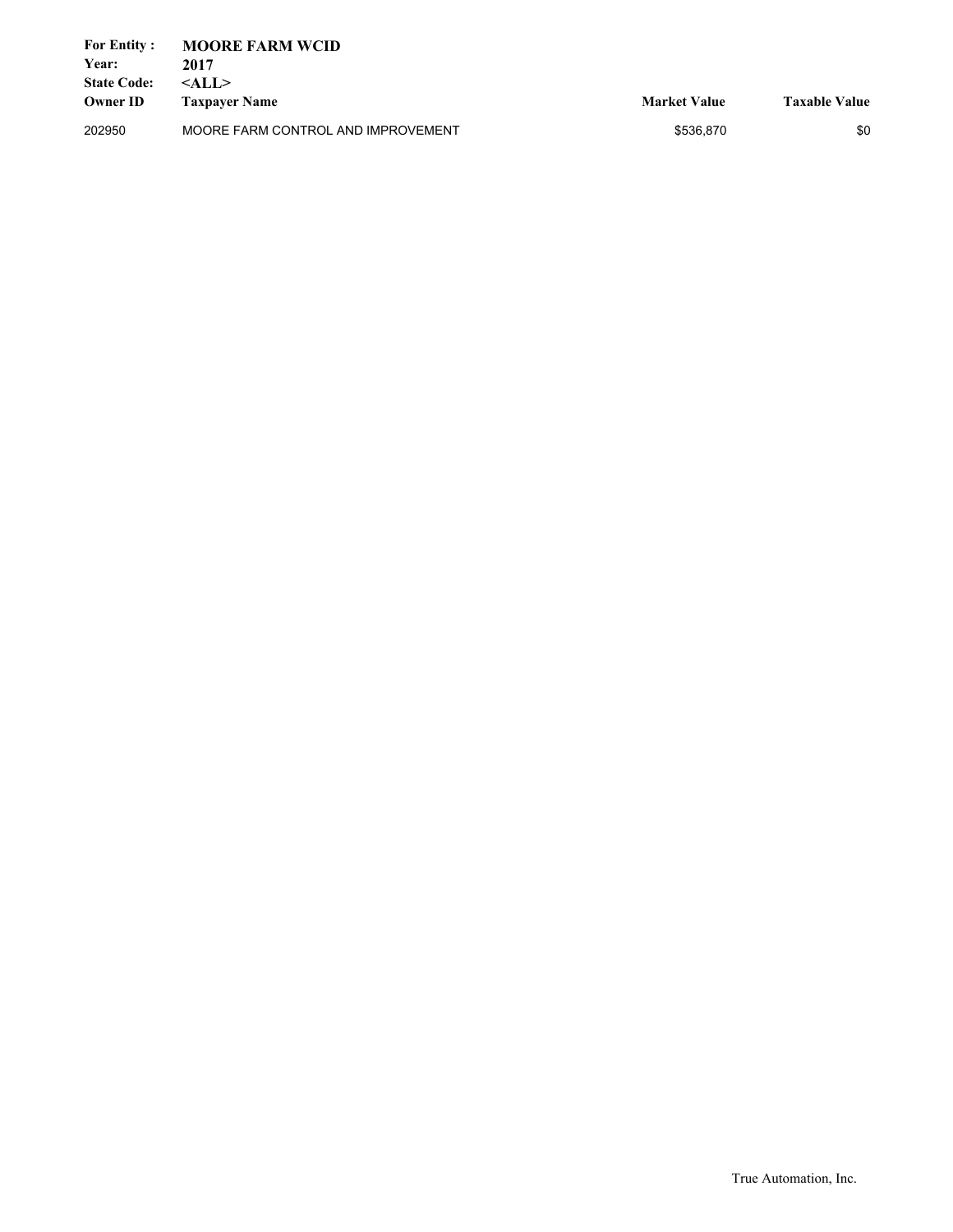| <b>For Entity:</b><br>Year:<br><b>State Code:</b><br><b>Owner ID</b> | <b>OUINLAN ISD</b><br>2017<br>$<$ ALL $>$<br><b>Taxpayer Name</b> | <b>Market Value</b>    | <b>Taxable Value</b>   |
|----------------------------------------------------------------------|-------------------------------------------------------------------|------------------------|------------------------|
|                                                                      |                                                                   |                        |                        |
| 13699                                                                | ONCOR ELECTRIC DELIVERY COMPANY                                   | \$1,068,180            | \$1,068,180            |
| 83776                                                                | AVINA PROPERTIES LLC                                              | \$572,270              | \$572,270              |
| 74833                                                                | MONTEALVO CANDIDO & CATALINA                                      | \$342,180              | \$317,180              |
| 16191<br>186253                                                      | ROCK SOLID CRUSHED STONE<br>WEILDLER CHRISTOPHER D                | \$310,820<br>\$299,610 | \$310,820              |
| 196643                                                               | <b>ANDERSON GARY</b>                                              | \$254,050              | \$262,133<br>\$254,050 |
| 167081                                                               | VENTURA NICK C & DIANN M                                          | \$359,520              | \$228,958              |
| 45894                                                                | BARNETTE FREDDIE L & CYNTHIA E                                    | \$225,860              | \$186,320              |
| 203485                                                               | SKAGGS TIFFANY K                                                  | \$205,410              | \$180,410              |
| 33310                                                                | <b>IRWIN ROBERT E &amp; SHERRYL</b>                               | \$200,190              | \$175,190              |
| 198310                                                               | <b>TRAVIS TINA DIANE</b>                                          | \$168,660              | \$168,660              |
| 41929                                                                | <b>BARLEAN JOSEPH &amp; GLORIA</b>                                | \$205,530              | \$166,432              |
| 201939                                                               | <b>MARLER VALERI</b>                                              | \$165,690              | \$165,690              |
| 79351                                                                | <b>JOHN GARY &amp; NANCY</b>                                      | \$196,880              | \$161,880              |
| 36004                                                                | PADGETT GREGORY L & DOROTHY J                                     | \$277,260              | \$158,740              |
| 200751                                                               | <b>WALLACE JOHNNY &amp; STEPHINA</b>                              | \$150,090              | \$150,090              |
| 195793                                                               | MILLER STEPHANIE A                                                | \$175,520              | \$146,905              |
| 200158                                                               | <b>WALDIE CARLA ROSE</b>                                          | \$166,430              | \$141,430              |
| 198372                                                               | SAULTERS JEFFREY A & JENNIFER R                                   | \$128,520              | \$128,520              |
| 191497                                                               | <b>ONEOK STERLING III PIPELINE</b>                                | \$126,130              | \$126,130              |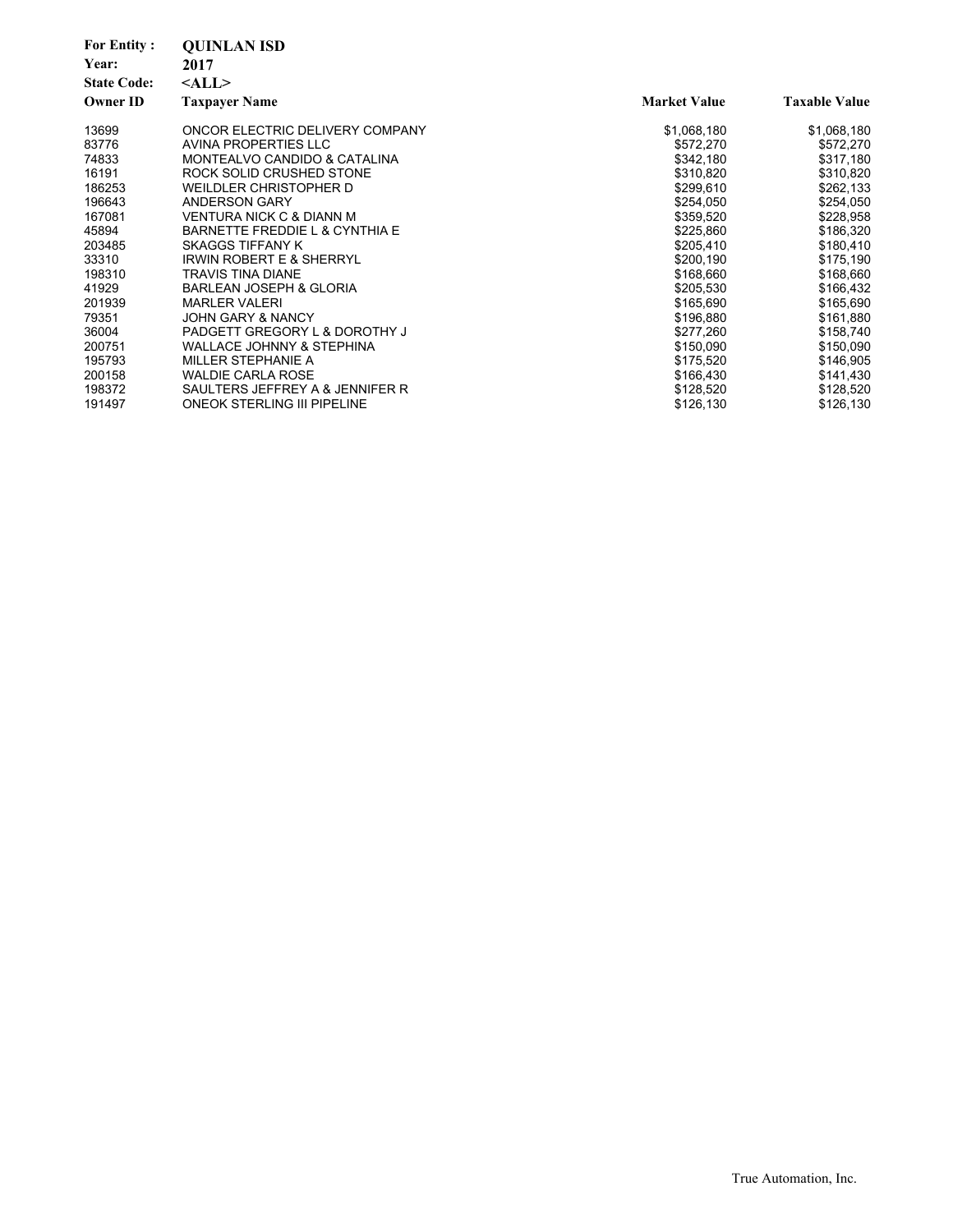| <b>For Entity:</b><br>Year: | <b>ROAD &amp; BRIDGE</b><br>2017                      |                     |                      |
|-----------------------------|-------------------------------------------------------|---------------------|----------------------|
| <b>State Code:</b>          | $<$ ALL $>$                                           |                     |                      |
| <b>Owner ID</b>             | <b>Taxpayer Name</b>                                  | <b>Market Value</b> | <b>Taxable Value</b> |
| 29105                       | LA FRONTERA HOLDINGS LLC                              | \$657,925,890       | \$536,519,390        |
| 50795                       | <b>GOODYEAR TIRE &amp; RUBBER CO</b>                  | \$136,654,170       | \$70,627,139         |
| 13699                       | ONCOR ELECTRIC DELIVERY COMPANY                       | \$68,856,110        | \$67,754,180         |
| 24594                       | WAL-MART STORES 01-265                                | \$54,483,620        | \$54,188,962         |
| 79905                       | AUTOZONE INC DEPARTMENT 8808                          | \$54,441,000        | \$41,803,427         |
| 28280                       | SMURFIT KAPPA                                         | \$37,650,850        | \$37,650,850         |
| 39391                       | WAL-MART REAL ESTATE BUSINESS TRUST                   | \$33,446,480        | \$33,446,480         |
| 200333                      | ROSE ENGLEBROOK LP & ROSE MARLBOROUGH SQUARE APTS I L | \$33,000,000        | \$33,000,000         |
| 198599                      | <b>GATEWAY HOLDINGS LP</b>                            | \$29,627,160        | \$29,627,160         |
| 30645                       | <b>SOLAR TURBINES INC</b>                             | \$28,691,060        | \$28,691,060         |
| 24542                       | <b>MADIX INC</b>                                      | \$40,647,630        | \$27,398,558         |
| 26863                       | ATMOS ENERGY MID-TEX DIVISION                         | \$21,942,870        | \$21,710,100         |
| 49072                       | UNION PACIFIC RR CO                                   | \$18,482,460        | \$18,482,460         |
| 23740                       | STEVE SILVER COMPANY                                  | \$17,800,630        | \$17,800,630         |
| 79835                       | <b>WAL-MART STORES LP</b>                             | \$17,284,380        | \$17,284,380         |
| 167467                      | SEAWAY CRUDE PIPELINE LP                              | \$16,722,600        | \$16,722,600         |
| 184678                      | <b>KROGER TEXAS LP</b>                                | \$16,242,410        | \$16,242,410         |
| 206801                      | ITS EQUPMENT LEASING & MAINTENANCE LLC                | \$15,906,780        | \$15,906,780         |
| 191399                      | <b>BUC-EES LTD</b>                                    | \$14,618,250        | \$14,618,250         |
| 50837                       | ABOX PAPERBOARD                                       | \$14,344,030        | \$14,344,030         |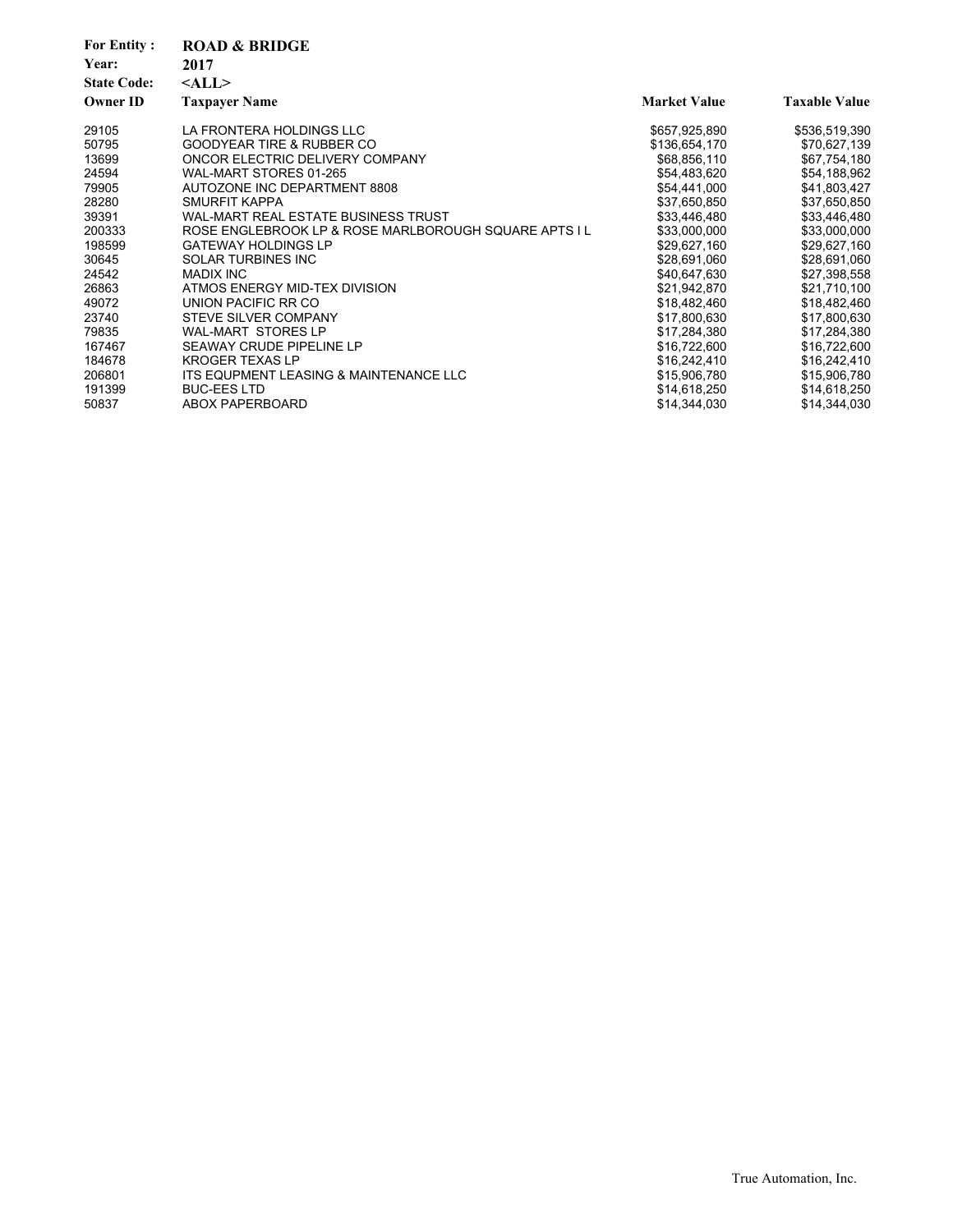| <b>For Entity:</b><br>Year:<br><b>State Code:</b> | <b>ROCKWALL ISD</b><br>2017<br>$<$ ALL $>$   |                     |                      |
|---------------------------------------------------|----------------------------------------------|---------------------|----------------------|
| <b>Owner ID</b>                                   | <b>Taxpayer Name</b>                         | <b>Market Value</b> | <b>Taxable Value</b> |
| 189804                                            | <b>HGYC LLC</b>                              | \$4,020,440         | \$1,897,830          |
| 79460                                             | D R HORTON TEXAS LTD                         | \$1,893,085         | \$1,893,085          |
| 40674                                             | LOWRANCE STANLEY D & CYNTHIA K               | \$1,072,500         | \$953,350            |
| 167995                                            | WHEELER RODNEY A & LOYCE H                   | \$1,010,600         | \$853,845            |
| 192487                                            | ROSS JASON & LAUREN                          | \$700,030           | \$649,575            |
| 167998                                            | SWINEY JEFFREY S & CATHERINE P               | \$648,700           | \$592,485            |
| 199419                                            | ADAMS BRADLEY E & CARLA                      | \$647,260           | \$585,880            |
| 38489                                             | <b>BISHOP JERRY CHARLES</b>                  | \$689,810           | \$567,836            |
| 78999                                             | LEATH WOODSON F & ELIZABETH J                | \$604,400           | \$543,106            |
| 185185                                            | <b>GLIDEWELL JAMES A &amp; ANGELA N</b>      | \$547,650           | \$522,650            |
| 201500                                            | <b>GALIANO DENNIS JOSEPH &amp; LAURA ANN</b> | \$515,850           | \$490,850            |
| 204414                                            | ROGERS DONALD W JR & TAMERA K                | \$488,720           | \$488,720            |
| 20397                                             | SULLIVAN PAUL T & TRACIE A                   | \$493,060           | \$468,060            |
| 201924                                            | WILEMAN RYAN M & LOMBARD KATHERINE M         | \$442,480           | \$442,480            |
| 201920                                            | <b>MORGAN MARTIN</b>                         | \$408,260           | \$408,260            |
| 188239                                            | <b>HORVATH SCOTT &amp; MARLENE</b>           | \$531,650           | \$403,960            |
| 81734                                             | <b>PAINTBALL PROPERTIES LP</b>               | \$396,780           | \$396,780            |
| 23492                                             | SCHNEEMANN ANTHONY A & TRACY L               | \$435,440           | \$392,923            |
| 29857                                             | ADAMS BART ETHAN                             | \$419,220           | \$389,326            |
| 205537                                            | <b>GALBRAITH BRIAN</b>                       | \$410,220           | \$385,220            |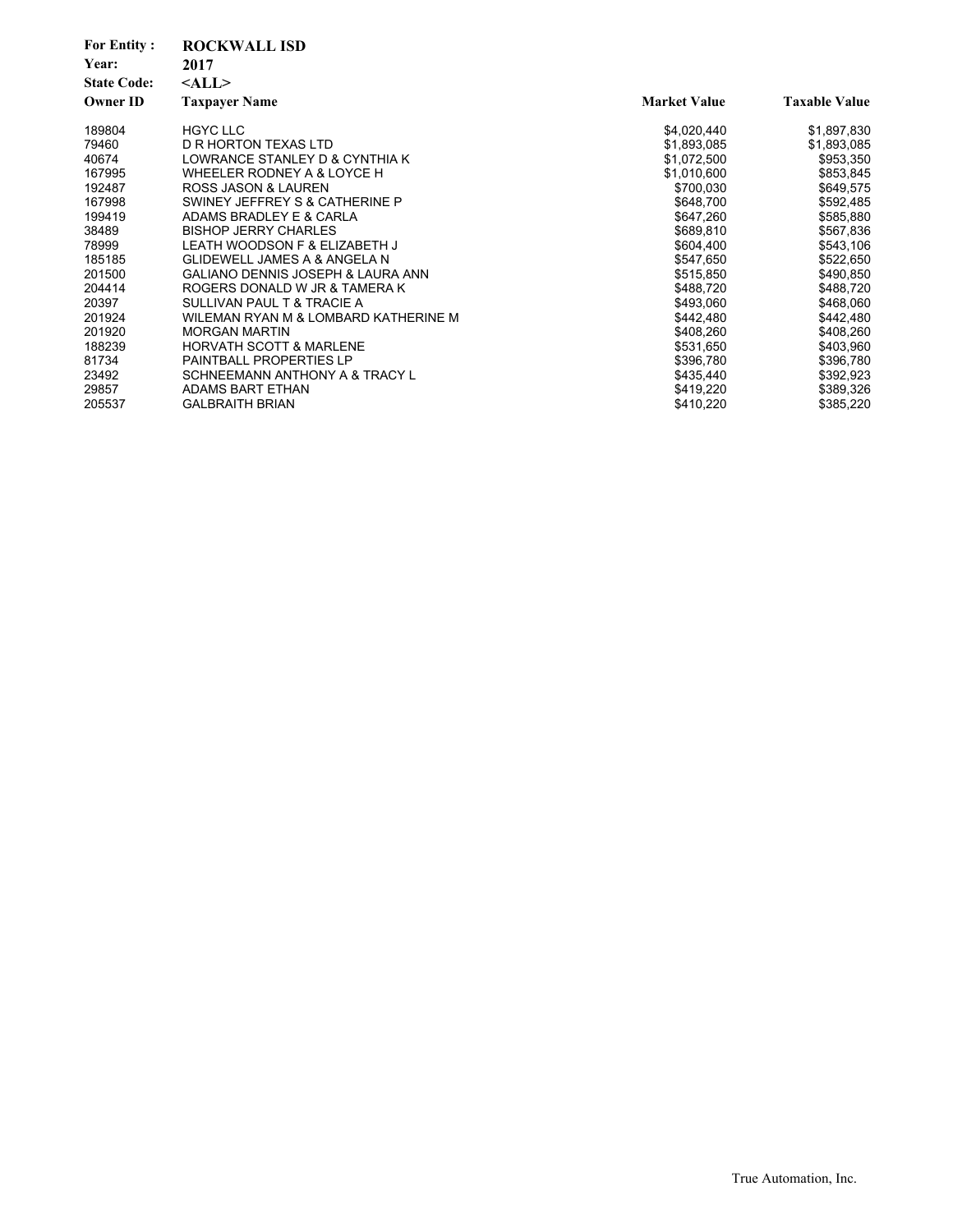| <b>For Entity:</b><br>Year:<br><b>State Code:</b><br><b>Owner ID</b> | <b>SCURRY-ROSSER ISD</b><br>2017<br>$<$ ALL $>$<br><b>Taxpayer Name</b> | <b>Market Value</b> | <b>Taxable Value</b> |
|----------------------------------------------------------------------|-------------------------------------------------------------------------|---------------------|----------------------|
| 69183                                                                | <b>PAPPY S SAND &amp; GRAVEL</b>                                        | \$3,755,590         | \$3,755,590          |
| 167467                                                               | SEAWAY CRUDE PIPELINE LP                                                | \$3,469,000         | \$3,469,000          |
| 46032                                                                | LATTIMORE MATERIALS CO L P                                              | \$5,668,100         | \$2,886,280          |
| 24590                                                                | CATERPILLAR FINANCIAL SERVICES CORP                                     | \$1,878,030         | \$1,878,030          |
| 50451                                                                | LEASE PLAN USA INC                                                      | \$1,551,550         | \$1,551,550          |
| 49054                                                                | TRINITY VALLEY ELECTRIC CO-OP                                           | \$1,355,020         | \$1,325,110          |
| 181980                                                               | <b>WILBUR ELLIS COMPANY</b>                                             | \$1,170,340         | \$1,170,340          |
| 63333                                                                | <b>TEXAS ALLTEL</b>                                                     | \$1,041,570         | \$1,041,570          |
| 13699                                                                | ONCOR ELECTRIC DELIVERY COMPANY                                         | \$1,024,200         | \$1,024,200          |
| 32215                                                                | SEWELL CAMERON D & SANDRA M                                             | \$1,197,150         | \$676,277            |
| 192989                                                               | ARMOR CARL D & JUDY A                                                   | \$728,520           | \$651,586            |
| 205881                                                               | <b>WILBUR ELLIS FEED LLC</b>                                            | \$645,720           | \$645,720            |
| 193770                                                               | FREEDOM HEALTHCARE PROPERTIES OF TEXAS LLC                              | \$767,980           | \$640,300            |
| 198400                                                               | MITCHELL FAMILY TRUST                                                   | \$2,407,320         | \$595,260            |
| 199289                                                               | DADA DG SCURRY LLC                                                      | \$575,410           | \$575,410            |
| 76384                                                                | MOORE JEFFREY & ANDREA                                                  | \$822,070           | \$520,985            |
| 63420                                                                | <b>TAYLOR KEN &amp; LANDA</b>                                           | \$520,690           | \$520,690            |
| 205743                                                               | FREEDOM HEALTHCARE PROPERTIES LLC                                       | \$566,950           | \$509,893            |
| 17428                                                                | W & R PROPERTIES INC                                                    | \$489,830           | \$489,830            |
| 49087                                                                | <b>AT&amp;T MOBILITY LLC</b>                                            | \$479,560           | \$479,560            |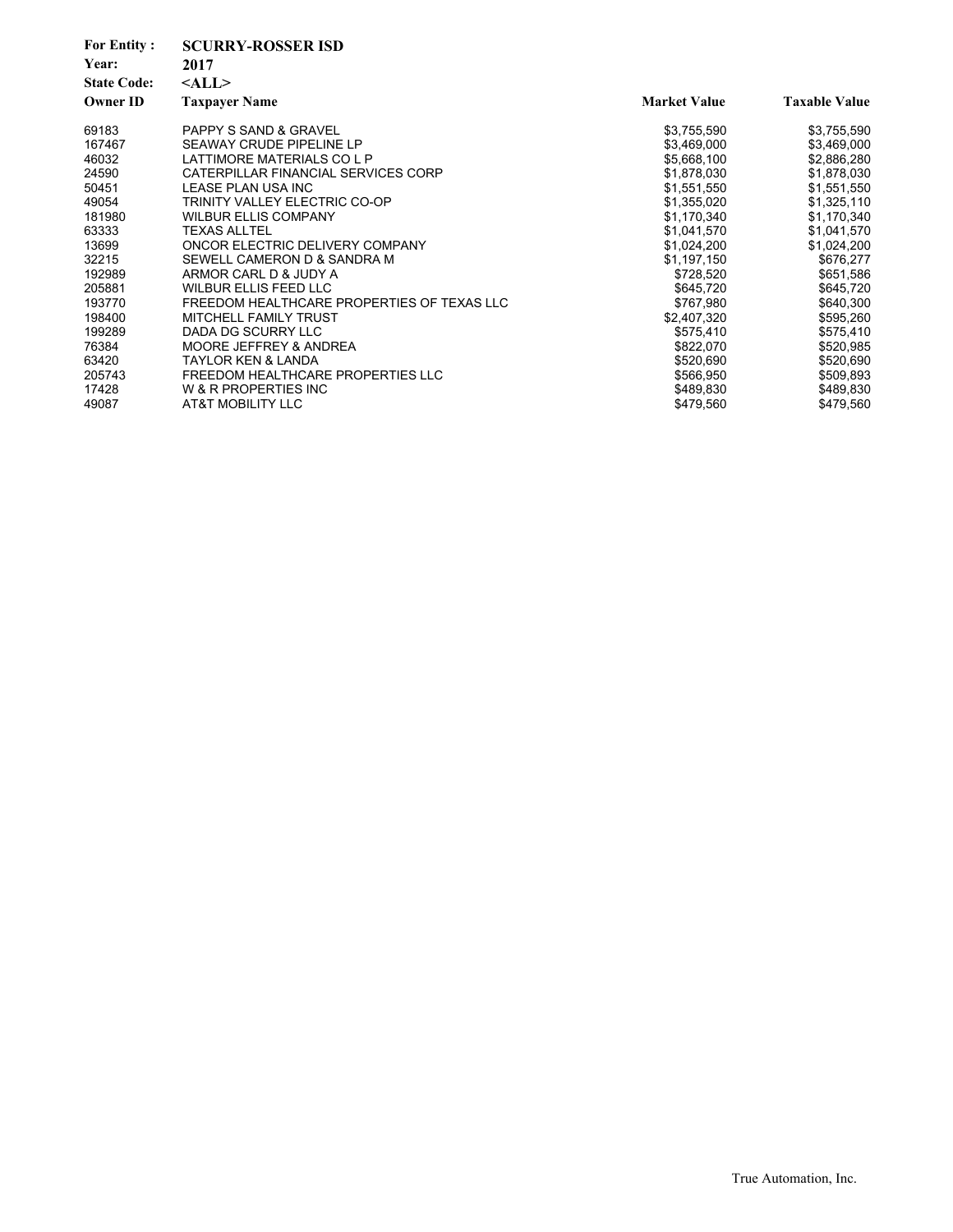| <b>For Entity:</b><br>Year:<br><b>State Code:</b><br><b>Owner ID</b> | <b>TERRELL ISD</b><br>2017<br>$<$ ALL $>$<br><b>Taxpayer Name</b> | <b>Market Value</b> | <b>Taxable Value</b> |
|----------------------------------------------------------------------|-------------------------------------------------------------------|---------------------|----------------------|
| 50795                                                                | <b>GOODYEAR TIRE &amp; RUBBER CO</b>                              | \$136,654,170       | \$70,627,139         |
| 24594                                                                | WAL-MART STORES 01-265                                            | \$48,586,990        | \$48,292,332         |
| 79905                                                                | AUTOZONE INC DEPARTMENT 8808                                      | \$54,441,000        | \$41,803,427         |
| 24542                                                                | <b>MADIX INC</b>                                                  | \$40,647,630        | \$27,398,558         |
| 13699                                                                | ONCOR ELECTRIC DELIVERY COMPANY                                   | \$26,020,060        | \$26,020,060         |
| 79835                                                                | <b>WAL-MART STORES LP</b>                                         | \$17,284,380        | \$17,284,380         |
| 191399                                                               | <b>BUC-EES LTD</b>                                                | \$14,618,250        | \$14,618,250         |
| 75507                                                                | CARLISLE CONSTRUCTION MATERIALS INC/HUNTER PANELS LLC             | \$14,827,180        | \$13,755,016         |
| 11274                                                                | <b>VENUS INITIATIVE LLC</b>                                       | \$13,485,310        | \$13,485,310         |
| 69304                                                                | <b>TANGER PROPERTIES LTD</b>                                      | \$12,754,860        | \$12,754,860         |
| 179395                                                               | <b>FGT HOLDINGS LLC</b>                                           | \$12,714,020        | \$12,714,020         |
| 33900                                                                | NUCOR CORPORATION                                                 | \$15,505,630        | \$11,446,807         |
| 50838                                                                | OLDCASTLE GLASS ENGINEERED PRODUCTS INC                           | \$20,649,260        | \$10,940,289         |
| 181059                                                               | <b>HELWIG TRUCKING</b>                                            | \$10,481,060        | \$10,481,060         |
| 39391                                                                | WAL-MART REAL ESTATE BUSINESS TRUST                               | \$8,348,060         | \$8,348,060          |
| 49072                                                                | UNION PACIFIC RR CO                                               | \$7,882,860         | \$7,882,860          |
| 26863                                                                | ATMOS ENERGY MID-TEX DIVISION                                     | \$7,444,010         | \$7,367,240          |
| 80052                                                                | <b>VEKA INC</b>                                                   | \$8,079,690         | \$6,935,372          |
| 167453                                                               | OLDCASTLE GLASS ENGINEERED PRODUCTS INC                           | \$6,693,900         | \$6,693,900          |
| 188307                                                               | DARDEN DIRECT DISTRIBUTION INC.                                   | \$8,881,050         | \$6,678,179          |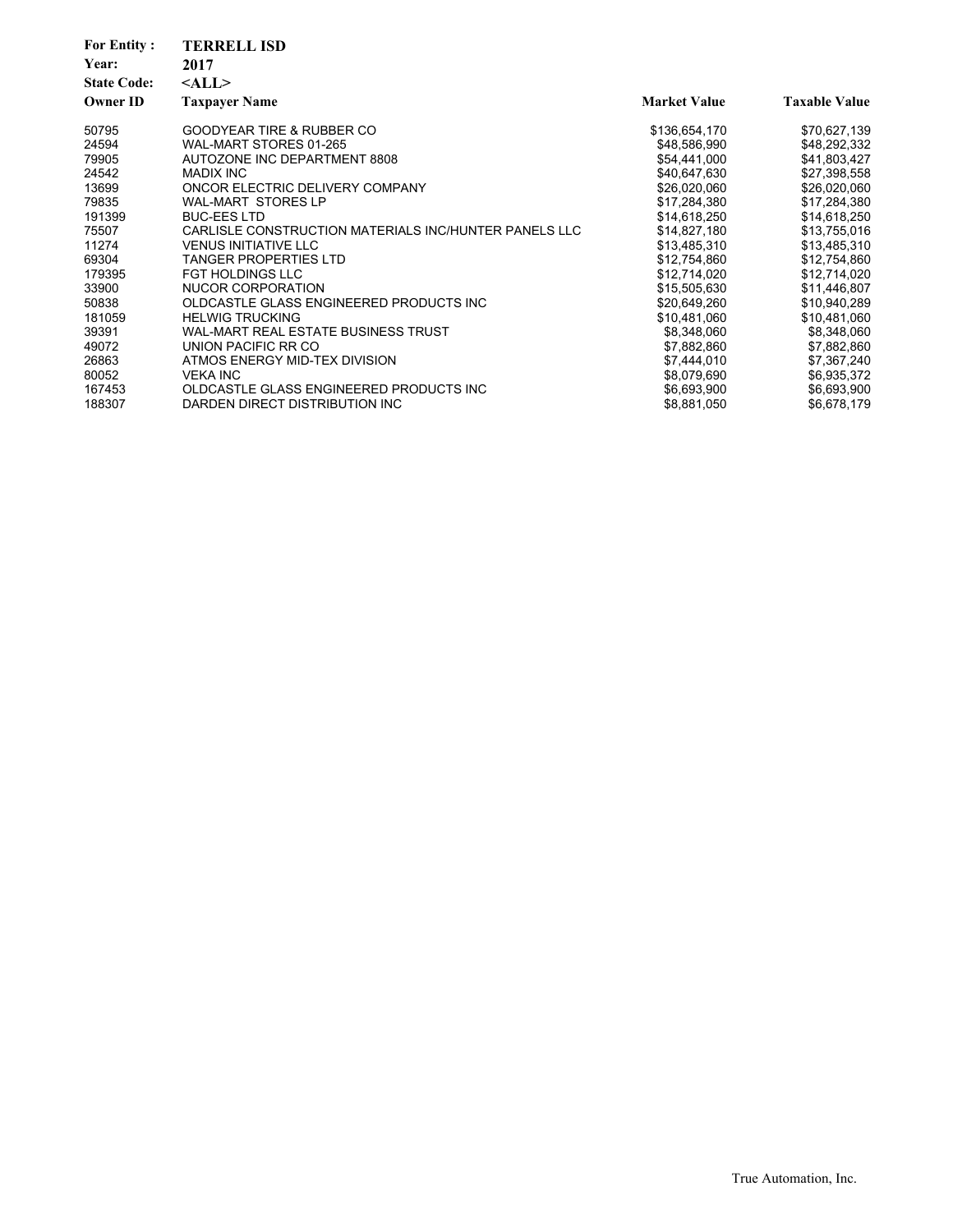| <b>For Entity:</b><br>Year:<br><b>State Code:</b><br><b>Owner ID</b> | <b>TRINITY VALLEY CC</b><br>2017<br>$<$ ALL $>$<br><b>Taxpayer Name</b> | <b>Market Value</b> | <b>Taxable Value</b> |
|----------------------------------------------------------------------|-------------------------------------------------------------------------|---------------------|----------------------|
| 50795                                                                | <b>GOODYEAR TIRE &amp; RUBBER CO</b>                                    | \$136,654,170       | \$136,654,170        |
| 24594                                                                | WAL-MART STORES 01-265                                                  | \$54,483,620        | \$54,483,620         |
| 79905                                                                | AUTOZONE INC DEPARTMENT 8808                                            | \$54,441,000        | \$54,441,000         |
| 13699                                                                | ONCOR ELECTRIC DELIVERY COMPANY                                         | \$42,442,300        | \$42,421,840         |
| 24542                                                                | <b>MADIX INC</b>                                                        | \$40,647,630        | \$40,446,070         |
| 30645                                                                | SOLAR TURBINES INC                                                      | \$28,691,060        | \$28,691,060         |
| 50838                                                                | OLDCASTLE GLASS ENGINEERED PRODUCTS INC                                 | \$20,649,260        | \$18,795,450         |
| 49072                                                                | UNION PACIFIC RR CO                                                     | \$18,482,460        | \$18,482,460         |
| 39391                                                                | WAL-MART REAL ESTATE BUSINESS TRUST                                     | \$17,640,980        | \$17,640,980         |
| 79835                                                                | <b>WAL-MART STORES LP</b>                                               | \$17,284,380        | \$17,284,380         |
| 167467                                                               | <b>SEAWAY CRUDE PIPELINE LP</b>                                         | \$16,722,600        | \$16,722,600         |
| 206801                                                               | ITS EQUPMENT LEASING & MAINTENANCE LLC                                  | \$15,906,780        | \$15,906,780         |
| 33900                                                                | <b>NUCOR CORPORATION</b>                                                | \$15,505,630        | \$15,355,630         |
| 191399                                                               | <b>BUC-EES LTD</b>                                                      | \$14,618,250        | \$14,618,250         |
| 75507                                                                | CARLISLE CONSTRUCTION MATERIALS INC/HUNTER PANELS LLC                   | \$14,827,180        | \$14,595,280         |
| 26863                                                                | ATMOS ENERGY MID-TEX DIVISION                                           | \$14,040,400        | \$13,899,400         |
| 11274                                                                | <b>VENUS INITIATIVE LLC</b>                                             | \$13,485,310        | \$13,485,310         |
| 69304                                                                | <b>TANGER PROPERTIES LTD</b>                                            | \$12,754,860        | \$12,754,860         |
| 179395                                                               | <b>FGT HOLDINGS LLC</b>                                                 | \$12,714,020        | \$12,714,020         |
| 49054                                                                | TRINITY VALLEY ELECTRIC CO-OP                                           | \$12,547,790        | \$12,030,750         |